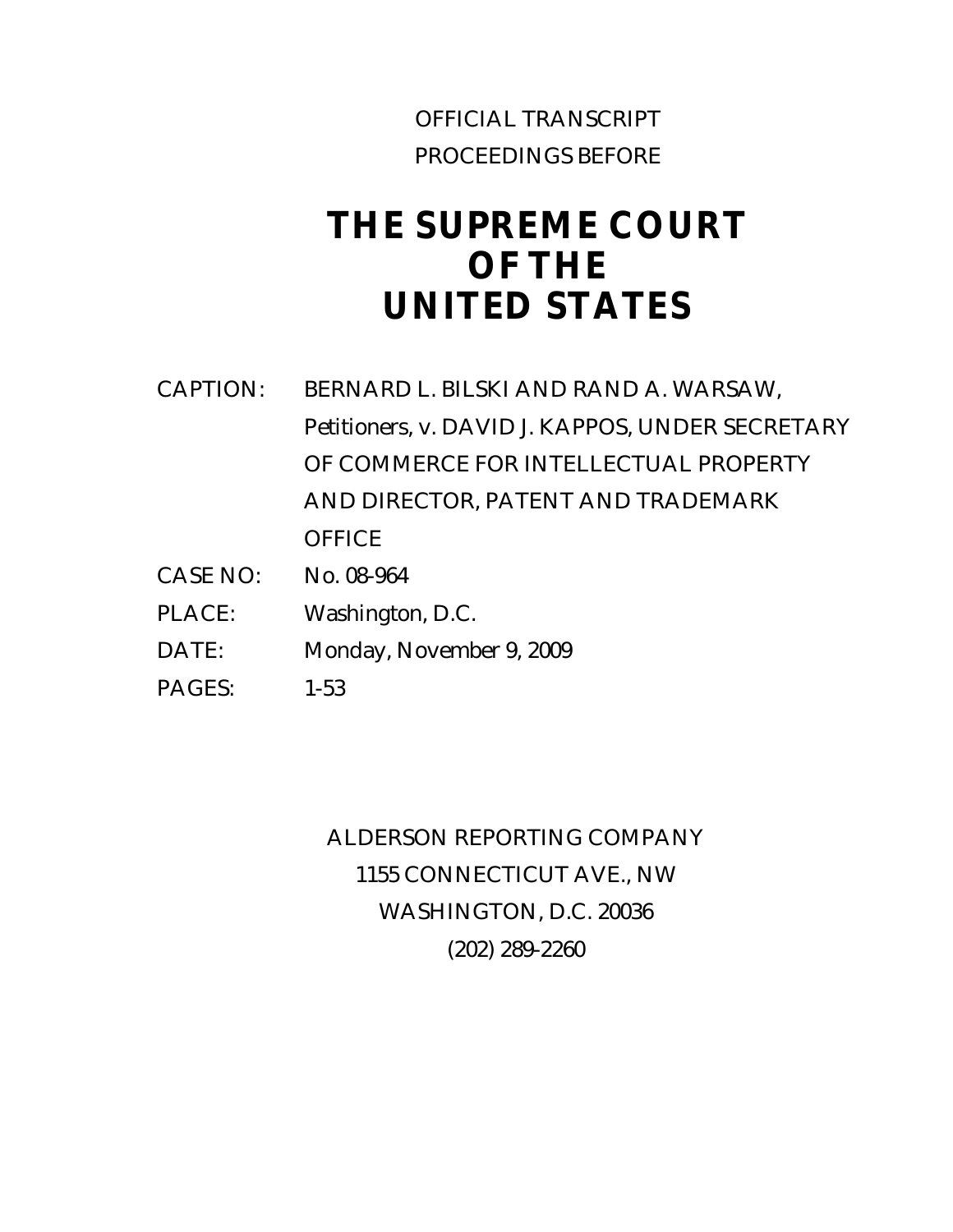$\mathcal{A}^{\mathcal{A}}$ 

| 1  | IN THE SUPREME COURT OF THE UNITED STATES              |
|----|--------------------------------------------------------|
| 2  | X                                                      |
| 3  | BERNARD L. BILSKI AND RAND A.                          |
| 4  | WARSAW,                                                |
| 5  | Petitioners                                            |
| 6  | No. 08-964<br>$\ddot{\cdot}$<br>v.                     |
| 7  | DAVID J. KAPPOS, UNDER                                 |
| 8  | SECRETARY OF COMMERCE FOR                              |
| 9  | INTELLECTUAL PROPERTY AND                              |
| 10 | DIRECTOR, PATENT AND                                   |
| 11 | TRADEMARK OFFICE.                                      |
| 12 | $\mathbf{x}$                                           |
| 13 | Washington, D.C.                                       |
| 14 | Monday, November 9, 2009                               |
| 15 |                                                        |
| 16 | The above-entitled matter came on for oral             |
| 17 | argument before the Supreme Court of the United States |
| 18 | at 1:00 p.m.                                           |
| 19 | APPEARANCES:                                           |
| 20 | J. MICHAEL JAKES, ESQ., Washington, D.C.; on behalf of |
| 21 | the Petitioners.                                       |
| 22 | MALCOLM L. STEWART, ESQ., Deputy Solicitor General,    |
| 23 | Department of Justice, Washington, D.C.; on behalf of  |
| 24 | the Respondent.                                        |
| 25 |                                                        |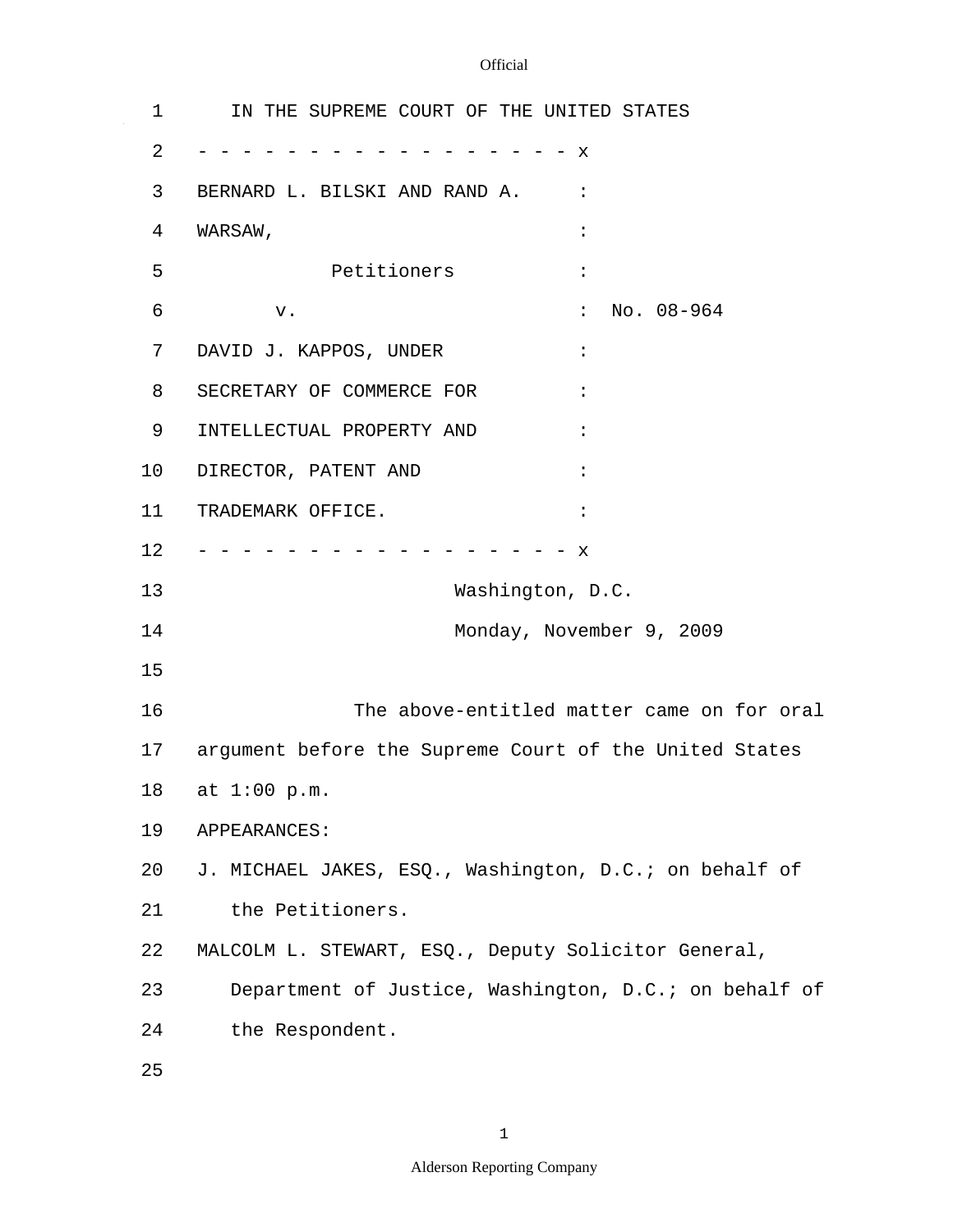$\mathbb{Z}^2$ 

| $\mathbf 1$    | CONTENTS                     |              |
|----------------|------------------------------|--------------|
| $\overline{a}$ | ORAL ARGUMENT OF             | PAGE         |
| 3              | J. MICHAEL JAKES, ESQ.       |              |
| $\overline{4}$ | On behalf of the Petitioners | $\mathsf{3}$ |
| 5              | MALCOLM L. STEWART, ESQ.     |              |
| 6              | On behalf of the Respondent  | 26           |
| 7              | REBUTTAL ARGUMENT OF         |              |
| 8              | J. MICHAEL JAKES, ESQ.       |              |
| 9              | On behalf of the Petitioners | 51           |
| 10             |                              |              |
| 11             |                              |              |
| 12             |                              |              |
| 13             |                              |              |
| 14             |                              |              |
| 15             |                              |              |
| 16             |                              |              |
| 17             |                              |              |
| $18\,$         |                              |              |
| 19             |                              |              |
| 20             |                              |              |
| $2\sqrt{1}$    |                              |              |
| 22             |                              |              |
| 23             |                              |              |
| $2\sqrt{4}$    |                              |              |
| 25             |                              |              |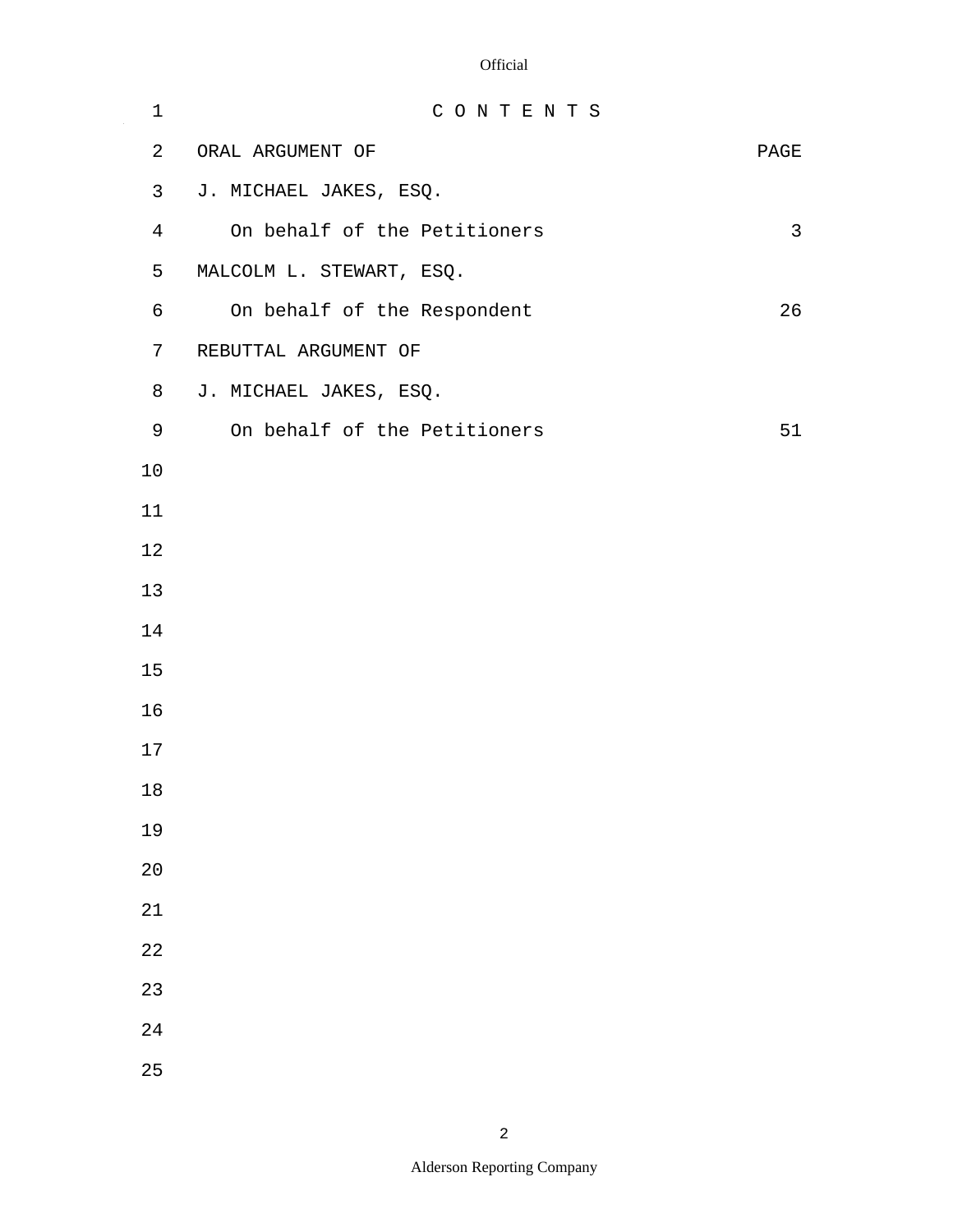$\sim$ 

| 1              | PROCEEDINGS                                             |
|----------------|---------------------------------------------------------|
| $\overline{2}$ | (1:00 p.m.)                                             |
| 3              | CHIEF JUSTICE ROBERTS: We will hear                     |
| 4              | argument this afternoon in Case 08-964,                 |
| 5              | Bilski v. Kappos.                                       |
| 6              | Mr. Jakes.                                              |
| 7              | ORAL ARGUMENT OF J. MICHAEL JAKES                       |
| 8              | ON BEHALF OF THE PETITIONERS                            |
| 9              | MR. JAKES: Mr. Chief Justice, and may it                |
| 10             | please the Court:                                       |
| 11             | The Federal Circuit's rigid and narrow                  |
| 12             | machine-or-transformation test for all patent-eligible  |
| 13             | methods should be reversed. The requirement that any    |
| 14             | and all methods must be either tied to a particular     |
| 15             | machine or transform specific subject matter doesn't    |
| 16             | find any basis in either the language of section 101 or |
| 17             | anywhere in the patent statute.                         |
| 18             | It's not required by this Court's                       |
| 19             | precedence, and it's contrary to the established        |
| 20             | principle that section 101 should be read broadly to    |
| 21             | accommodate unforeseen advances in the useful arts.     |
| 22             | There are recognized exclusions from section 101, from  |
| 23             | that broad language, such as laws of nature, natural    |
| 24             | phenomenon, and abstract ideas. Those may not be        |
| 25             | patented.                                               |

3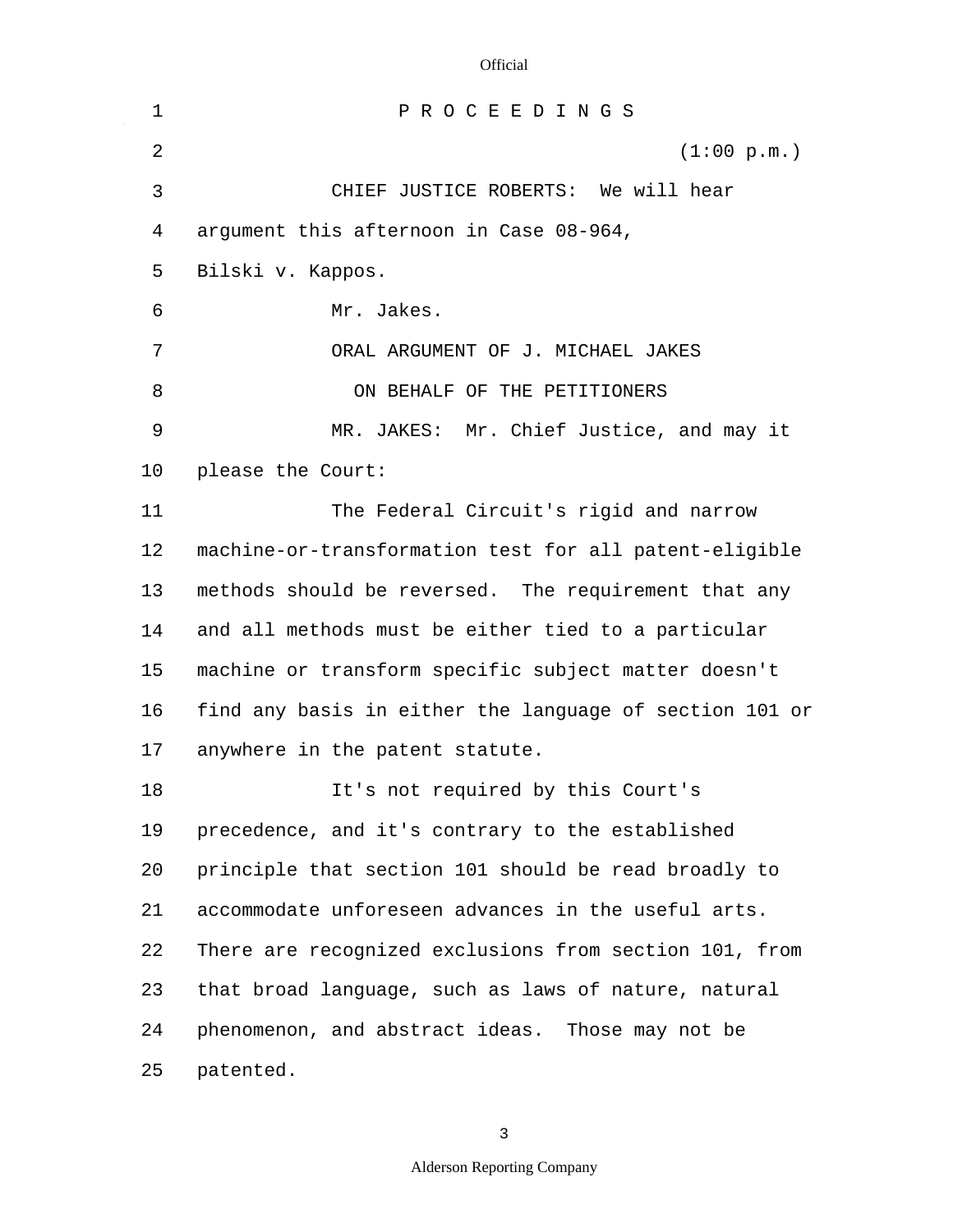$\mathbb{Z}^2$ 

| $\mathbf 1$ | But these exceptions, which are drawn from               |
|-------------|----------------------------------------------------------|
| 2           | the Court's precedent, including this Court's Diehr      |
| 3           | case, also find support in the statutory language,       |
| 4           | which says that any process must be new and useful.      |
| 5           | So the prohibition against patenting laws of             |
| 6           | nature or abstract principles -- it applies equally to   |
| 7           | all four categories of subject matter under 101, but,    |
| 8           | here, the Federal circuit has created a new test just    |
| 9           | for processes that are not found in the statute or       |
| 10          | required by this Court's decisions.                      |
| 11          | JUSTICE SCALIA: Of course, the government                |
| 12          | says that the -- that the term on which it hangs its hat |
| 13          | is the term "useful arts" and that that meant,           |
| 14          | originally, and still means manufacturing arts, arts     |
| 15          | dealing with workmen, with -- you know, inventors, like  |
| 16          | Lorenzo Jones, not -- not somebody who writes a book on  |
| 17          | how to win friends and influence people.                 |
| 18          | What's wrong with that analysis, that                    |
| 19          | that's what "useful arts" meant, that it always --       |
| 20          | always was thought to deal with machines and inventions? |
| 21          | MR. JAKES: Certainly, "useful arts"                      |
| 22          | encompasses industrial processes, manufacturing          |
| 23          | processes, but it has never been limited just to those   |
| 24          | types of processes. I'll admit that during the           |
| 25          | Industrial Revolution most of the inventions concerned   |

4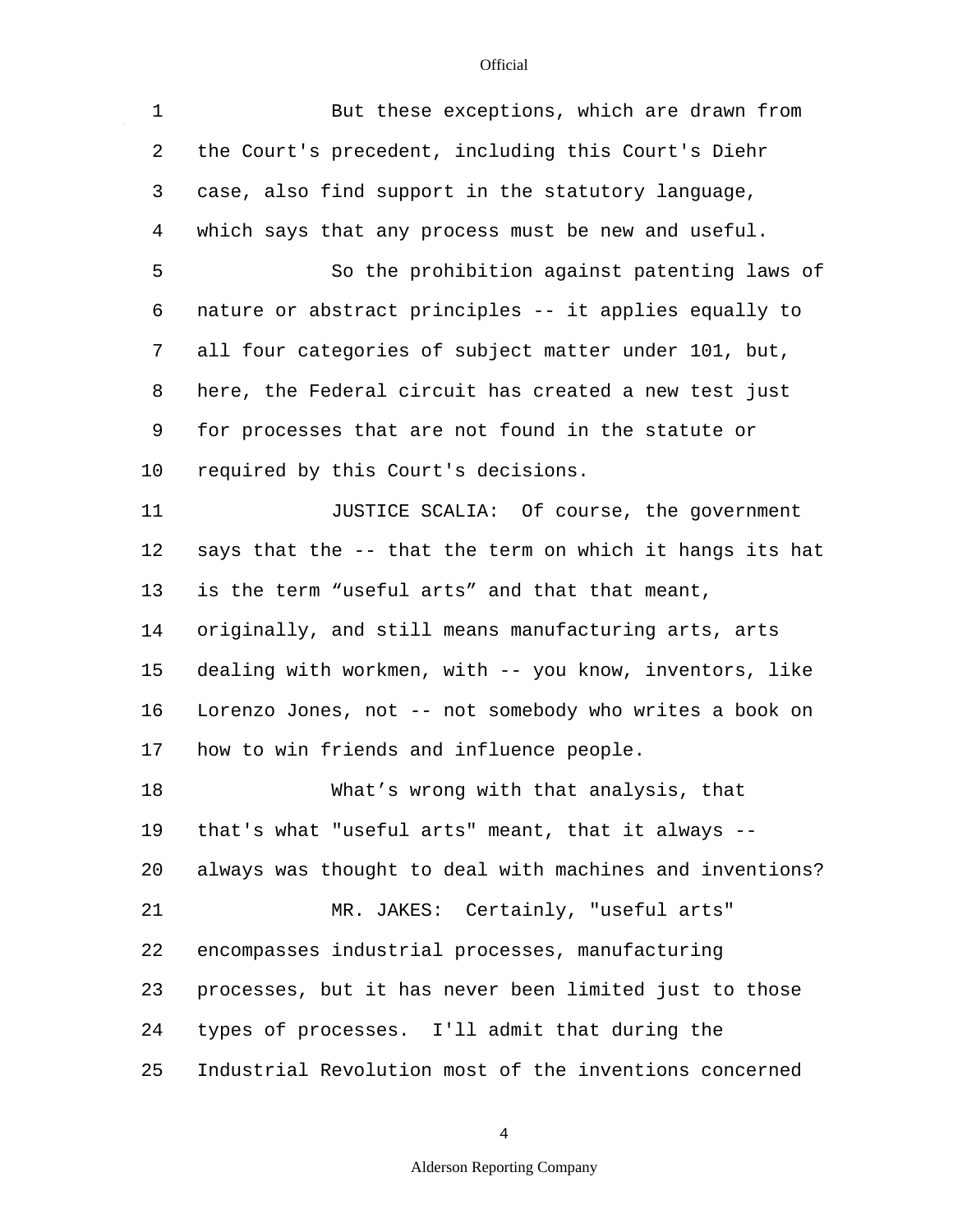1 2 3 machines and manufacturing processes. But we have cited counter-examples that show that business was also within the useful arts.

4 5 6 7 8 9 10 11 12 13 14 15 16 17 18 19 It's also up to Congress to decide how to implement the patent system and the statutory scheme -- JUSTICE BREYER: Well, if you leave something out, Congress can put it back in, tailoring the protection to what they feel is necessary. But if it covers everything under the sun, I've never seen a case where Congress would take something out. Now, if we are relying on Congress, I guess the circuit would say, let's go narrow, and we won't have -- you know -- since you referred to Congress, I thought I would bring that up and see what you think. MR. JAKES: Congress has acted in certain circumstances. One of them is in section 273, to provide prior user rights for business methods. Another area is 287(c), where medical activities are also

20 exempted from remedies under the statute.

21 22 23 24 25 There has been a bill introduced to exempt tax avoidance methods, but that has not yet been passed. JUSTICE GINSBURG: But just so you would say tax avoidance methods are covered, just as the process here is covered. So an estate plan, tax avoidance, how

#### **Official**

5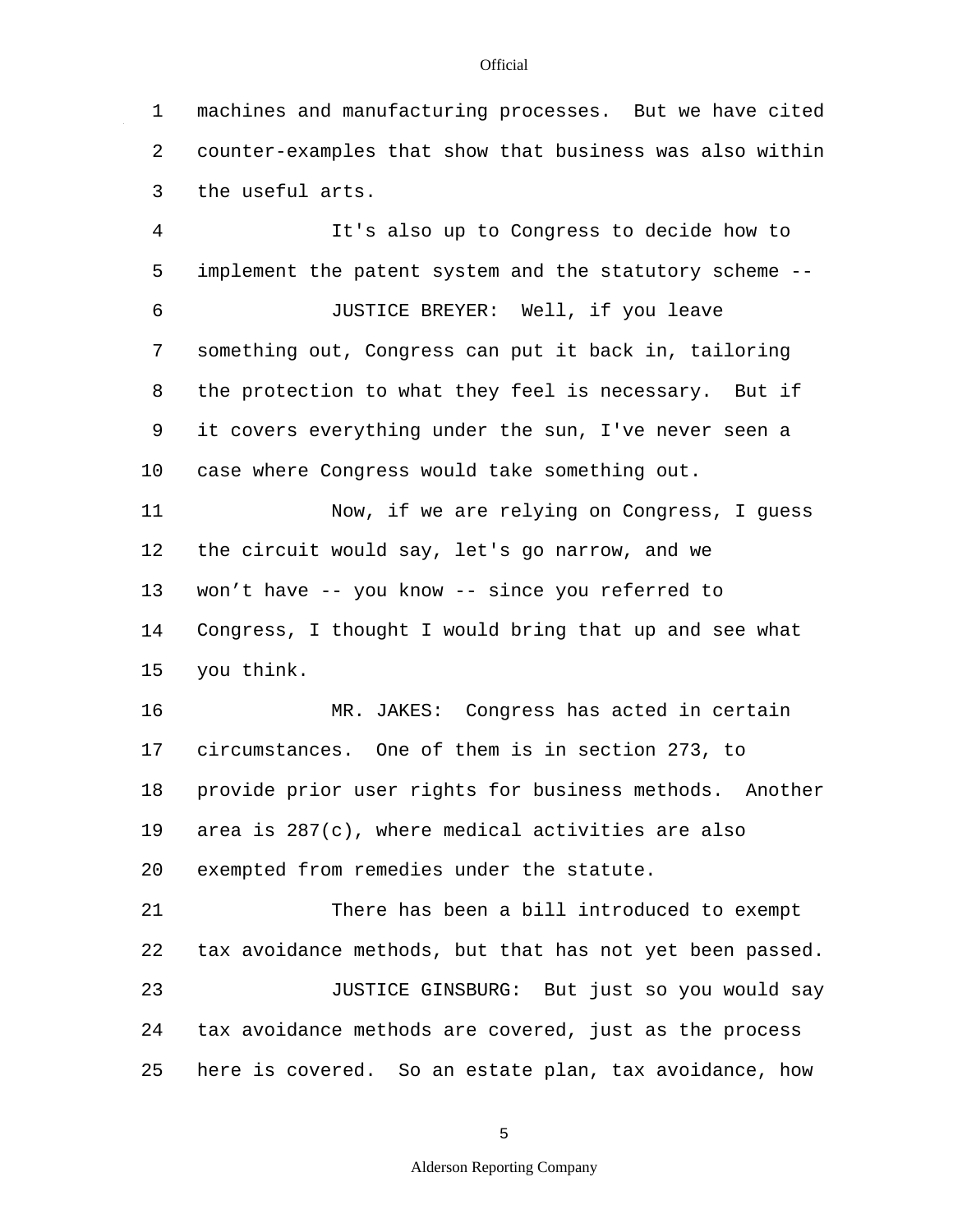1 2 3 4 5 6 7 8 9 10 11 12 13 14 15 16 17 18 19 20 21 22 23 24 25 to resist a corporate takeover, how to choose a jury, all of those are patentable? MR. JAKES: They are eligible for patenting as processes, assuming they meet the other statutory requirements. JUSTICE BREYER: So that would mean that every -- every businessman -- perhaps not every, but every successful businessman typically has something. His firm wouldn't be successful if he didn't have anything that others didn't have. He thinks of a new way to organize. He thinks of a new thing to say on the telephone. He thinks of something. That's how he made his money. And your view would be -- and it's new, too, and it's useful, made him a fortune -- anything that helps any businessman succeed is patentable because we reduce it to a number of steps, explain it in general terms, file our application, granted? MR. JAKES: It is potentially patentable, yes. JUSTICE BREYER: Okay. Well then, if that were so, we go back to the original purpose of the Constitution. Do you think that the Framers would have wanted to require anyone successful in this great, vast, new continent because he thinks of something new to have

6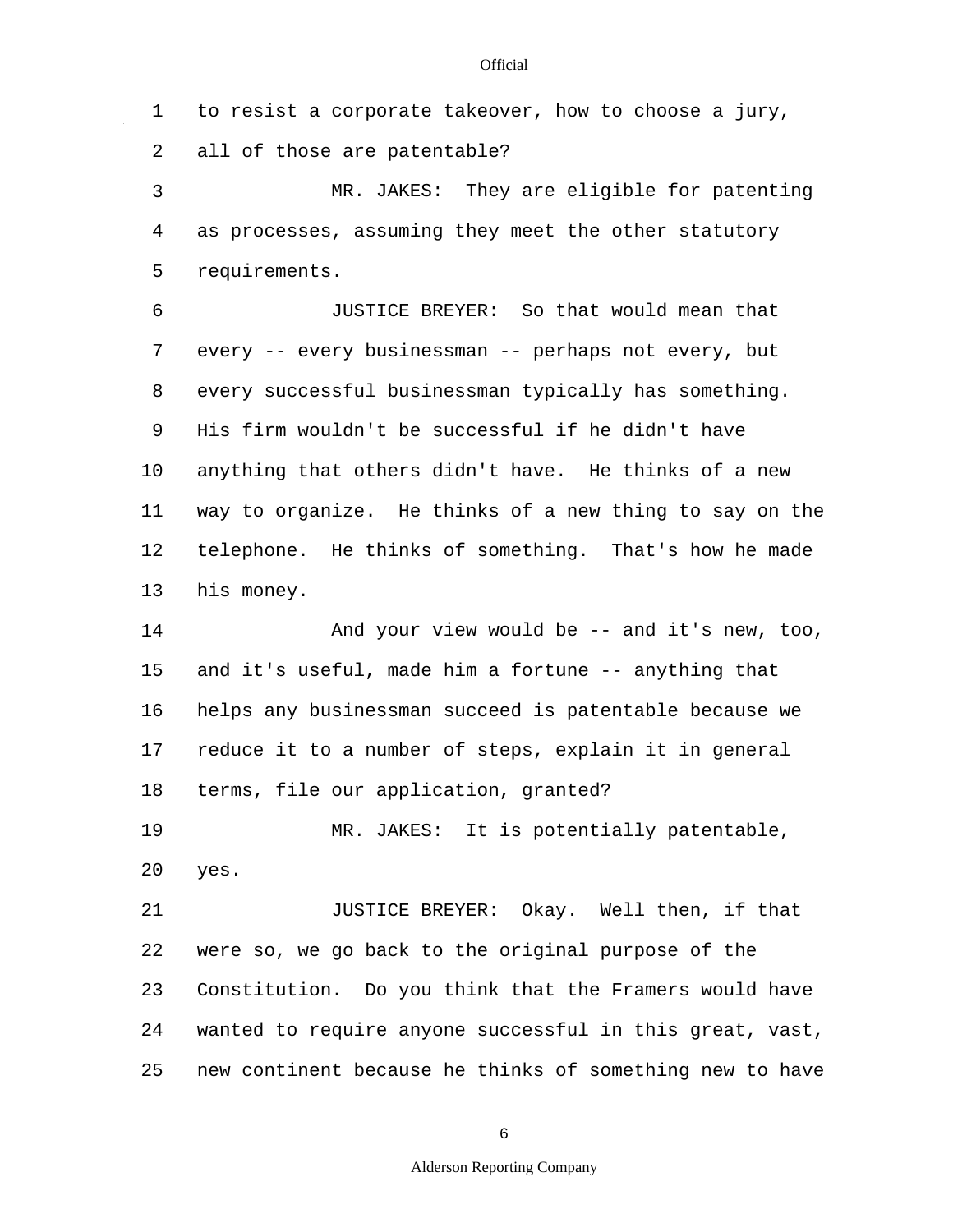1 2 3 4 5 6 7 8 9 10 11 12 13 14 15 16 17 18 19 20 21 22 23  $2.4$ 25 had to run to Washington and to force any possible competitor to do a search and then stop the wheels of progress unless they get permission? Is that a plausible view of the patent clause? MR. JAKES: No, Your Honor. I wouldn't characterize it that way, but I do believe that -- JUSTICE SOTOMAYOR: So how do we limit it to something that's reasonable? Meaning, if we don't limit it to inventions or to technology, as some amici have, or to some tie or tether, borrowing the Solicitor General's phraseology, to the sciences, to the useful arts, then why not patent the method of speed dating? MR. JAKES: Well, first of all, I think, looking at what are useful arts, it does exclude some things. It does exclude the fine arts. Speaking, literature, poems -- I think we all agree that those are not included, and there are other things as well. For example, a corporation, a human being -- these are things that are not covered by the statutory categories. JUSTICE SOTOMAYOR: So why are human activities covered by useful arts? MR. JAKES: Human activities are covered. JUSTICE SOTOMAYOR: Well, you are saying they are covered, but why should they be?

7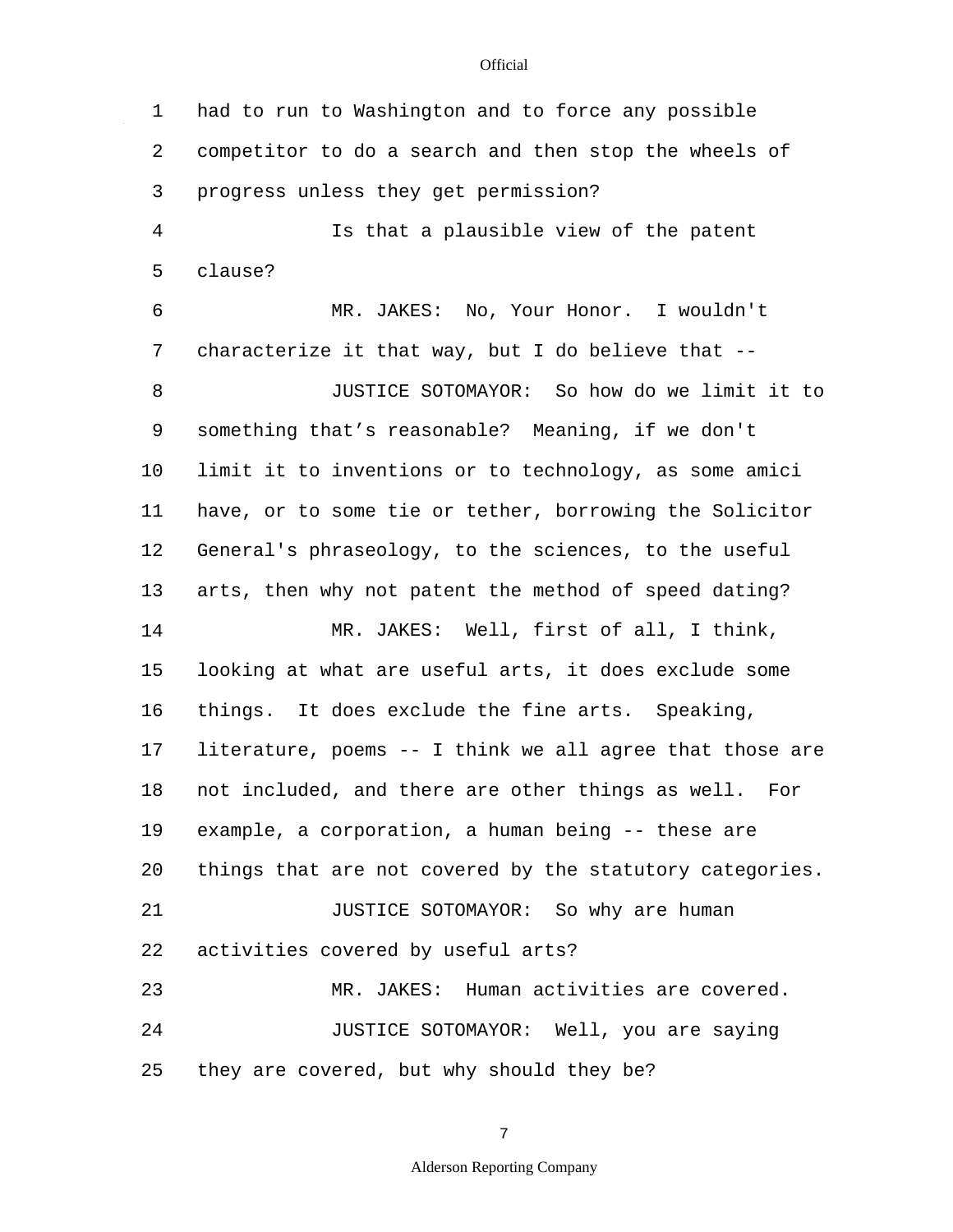$\hat{\mathcal{A}}$ 

| $\mathbf 1$ | MR. JAKES: I believe the statute provides                        |
|-------------|------------------------------------------------------------------|
| 2           | for them to be covered by defining them as a process.<br>$\perp$ |
| 3           | can give you a -- one good example, which would be a             |
| 4           | surgical method performed by a doctor. Those are                 |
| 5           | patentable. They are patent eligible. In section                 |
| 6           | 287(c), Congress has carved out and said, you can't go           |
| 7           | after the doctor for infringement, but that is an                |
| 8           | entirely human activity, and it has long been                    |
| 9           | patentable.                                                      |
| 10          | JUSTICE SOTOMAYOR: Do you think that there                       |
| 11          | is some benefit to society from patenting a method to            |
| 12          | cure someone that involves just human activity, as               |
| 13          | opposed to some machine, substance, or other apparatus           |
| 14          | to help that process?                                            |
| 15          | MR. JAKES: Yes.                                                  |
| 16          | JUSTICE SOTOMAYOR: Do you believe that that                      |
| 17          | was the intent of the patent law?                                |
| 18          | I believe that falls within the<br>MR. JAKES:                    |
| 19          | useful arts, and I believe that there is an advantage to         |
| 20          | that. There are really two advantages to the patent              |
| 21          | system. One is encouraging people to come up with new            |
| 22          | things, such as a surgical method or a method of hedging         |
| 23          | consumption risk.                                                |
| 24          | The other is the disclosure aspect. A                            |
| 25          | doctor might choose to keep it secret.                           |

8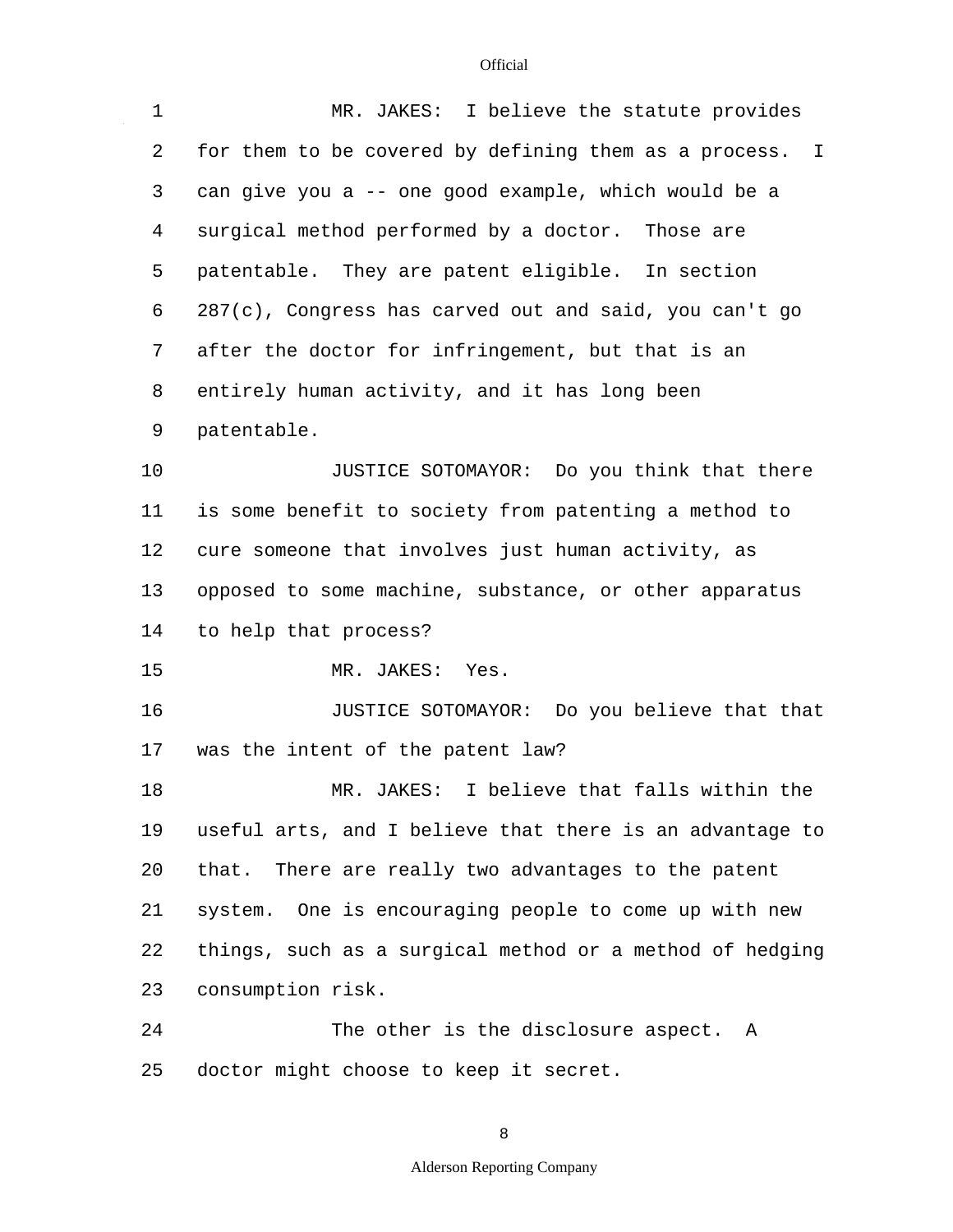$\mathbb{Z}^2$ 

| $\mathbf 1$ | JUSTICE BREYER: So you are going to answer               |
|-------------|----------------------------------------------------------|
| 2           | this question yes. You know, I have a great, wonderful,  |
| 3           | really original method of teaching antitrust law, and it |
| 4           | kept 80 percent of the students awake. They learned      |
| 5           | things $--$                                              |
| 6           | (Laughter.)                                              |
| 7           | JUSTICE BREYER: It was fabulous. And I                   |
| 8           | could probably have reduced it to a set of steps, and    |
| 9           | other teachers could have followed it. That you are      |
| 10          | going to say is patentable, too?                         |
| 11          | MR. JAKES: Potentially.                                  |
| 12          | JUSTICE BREYER: Okay. Fine. Now, suppose                 |
| 13          | I reject that view, hypothetically, and suppose I were   |
| 14          | to take the view that this is way too far, that that's   |
| 15          | not the purpose of the statute. Suppose for              |
| 16          | hypothetical's sake I'm still a little nervous about     |
| 17          | that -- that circuit's decision there. Have you any      |
| 18          | suggestion for me?                                       |
| 19          | MR. JAKES: I think that we should go back                |
| 20          | to the first principles that were enunciated in Diehr    |
| 21          | and other cases, that abstract ideas per se are not      |
| 22          | patentable. That's my position, and what I would         |
| 23          | advocate in this case and in any case, as long as you're |
| 24          |                                                          |
| 25          | CHIEF JUSTICE ROBERTS: What -- I'm looking               |

9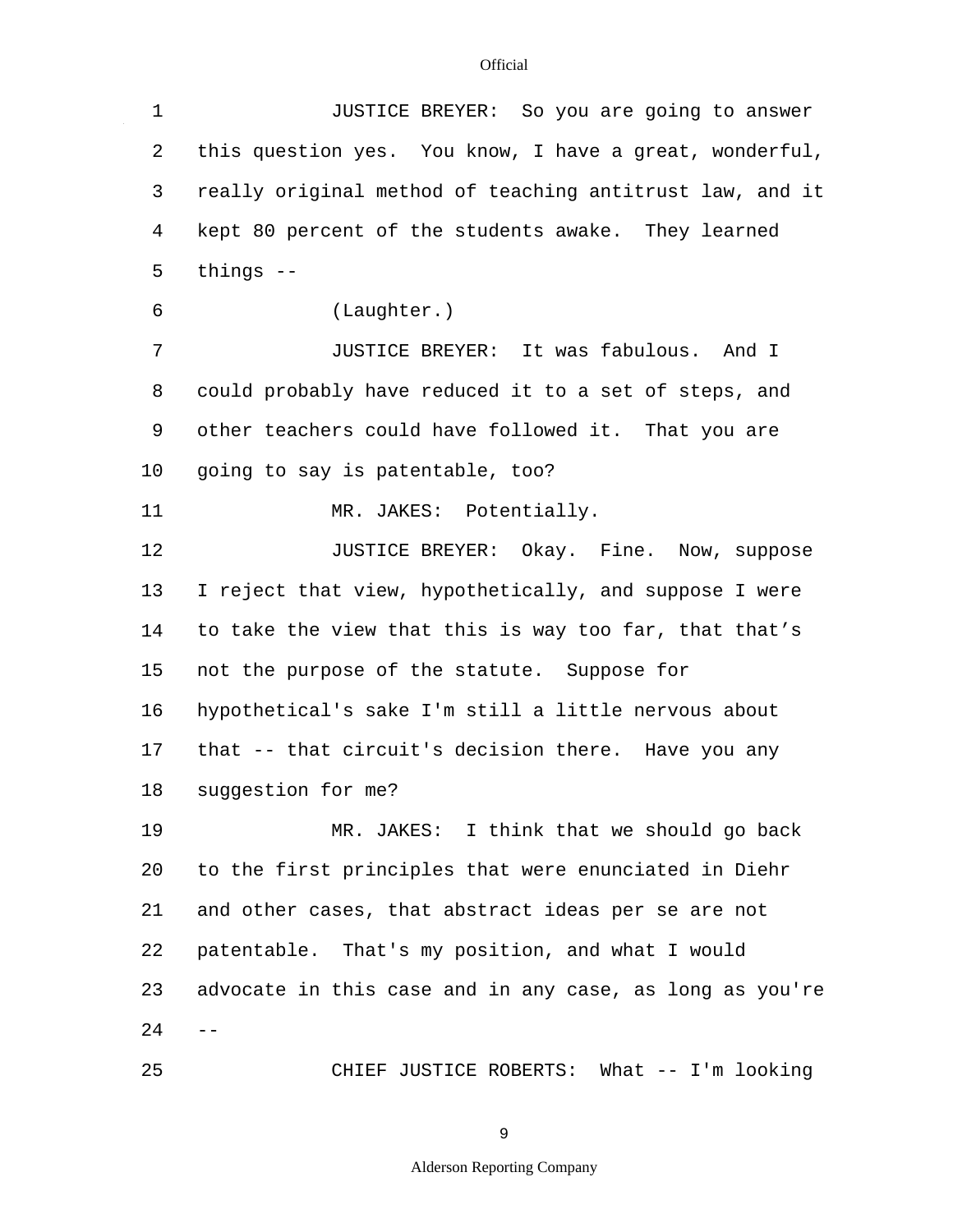$\mathcal{L}^{\mathcal{A}}$ 

| 1  | at your claim 1, in Joint Appendix page 19 to 20. How    |
|----|----------------------------------------------------------|
| 2  | is that not an abstract idea? You initiate a series of   |
| 3  | transactions between commodity providers and commodity   |
| 4  | consumers. You set a fixed price at the consumer end,    |
| 5  | you set a fixed price at the other end, and that's it.   |
| 6  | I mean, I could patent a process where I do              |
| 7  | the same thing. I initiate a series of transactions      |
| 8  | with sellers. I initiate a series of transactions with   |
| 9  | buyers. I buy low and sell high. That's my patent for    |
| 10 | maximizing wealth.                                       |
| 11 | I don't see how that's different than your               |
| 12 | claim number 1.                                          |
| 13 | MR. JAKES: If that was a novel and                       |
| 14 | unobvious method, then it should be patentable, but it's |
| 15 | eligible as subject matter --                            |
| 16 | CHIEF JUSTICE ROBERTS: Well, but your claim              |
| 17 | 1 it seems to me is classic commodity hedging that has   |
| 18 | been going on for centuries.                             |
| 19 | MR. JAKES: Your Honor, if that were true,                |
| 20 | then we should run afoul of the obviousness provision    |
| 21 | under section 103. Now, the Patent Office did initially  |
| 22 | allow some of our claims over the prior art.             |
| 23 | JUSTICE KENNEDY: But you know that the                   |
| 24 | insurance industry -- the insurance business, as we know |
| 25 | it, really began in England in 1680, when they           |

10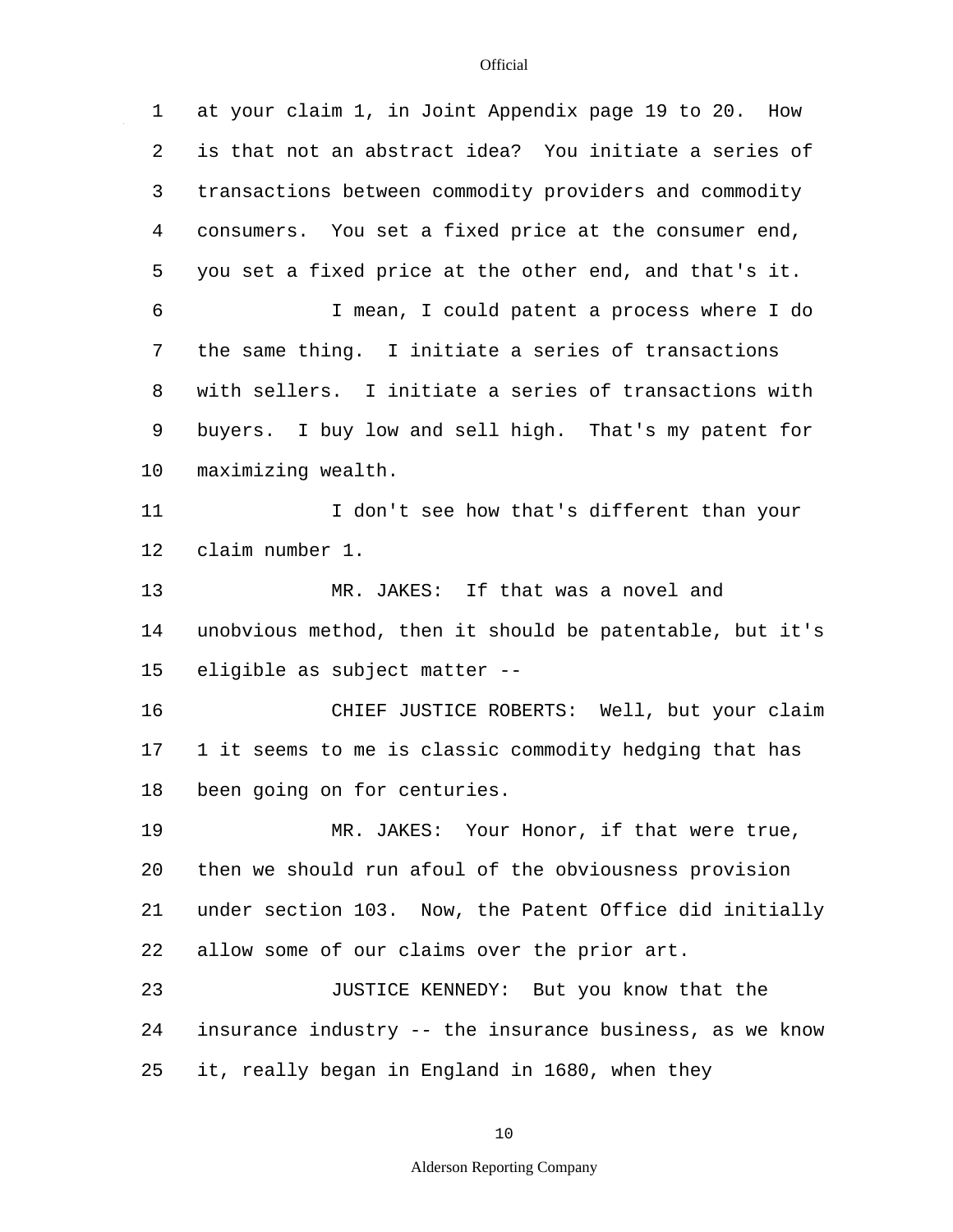1 2 3 4 discovered differential calculus, and they had expectancy and actuarial tables, actuarial for life, expectancy for shipping, and this really created a whole new industry.

5 6 7 8 9 10 11 In your view, I think, clearly those would be patentable, the -- the explanation of how to compile an actuarial table and -- and apply it to risk. That certainly would be patentable under your view, and it's -- it's difficult for me to think that Congress would want to -- would have wanted to give only one person the capacity to issue insurance.

12 13 14 15 16 17 MR. JAKES: I think that method would be patent eligible. But, as you said, it would have to be reduced to a concrete set of steps, like our claim 1. Now, claim 1 may be written in broad terms, and it may some day run into the prior art, but it does require people to do actual things.

18 19 20 I think even the Patent Office agreed that there are physical steps in our method here. And in the insurance method --

21 22 23 24 CHIEF JUSTICE ROBERTS: What -- I'm sorry. Just -- what are the physical steps? Initiating a series of transactions between commodity provider and market participants?

25 MR. JAKES: That would be one.

11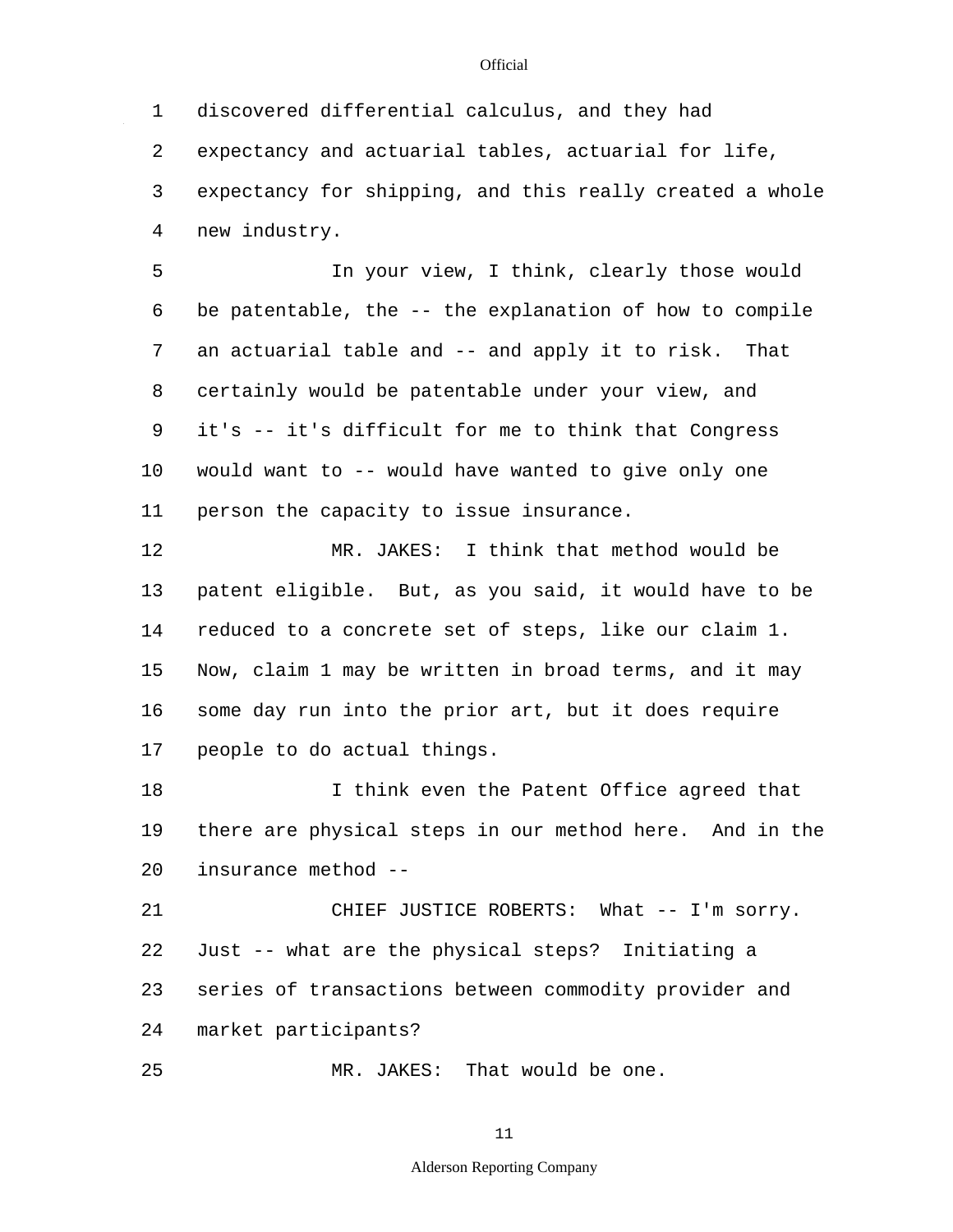1 2 3 4 5 6 7 8 9 10 11 12 13 14 15 16 17 18 19 20 21 22 23 24 25 CHIEF JUSTICE ROBERTS: You get on the phone and you call the baker, and you get on the phone and you call the grocer and say: I can set up a deal for both of you. MR. JAKES: It could be. It could be done that way because it does take a person acting to do that. It's not purely -- JUSTICE KENNEDY: And so in the insurance case, it takes a person to go over to the Bureau of Statistics and compile statistics on -- on life -- on life expectancy. MR. JAKES: That could be. Now, a patent on the data -- that's another category that's not included in the subject matter of those four categories. The data itself is not patentable, but if it is a series of steps, it should be eligible as long as it meets the other statutory requirements as a process. There's nothing in the useful arts -- now, we have heard the word "technology." That can be a difficult term, because "technology" in its broadest sense means the application of knowledge as opposed to general knowledge. JUSTICE GINSBURG: Isn't that the basis on which the patent law rests in Europe, in other countries? They do not permit business method patents.

12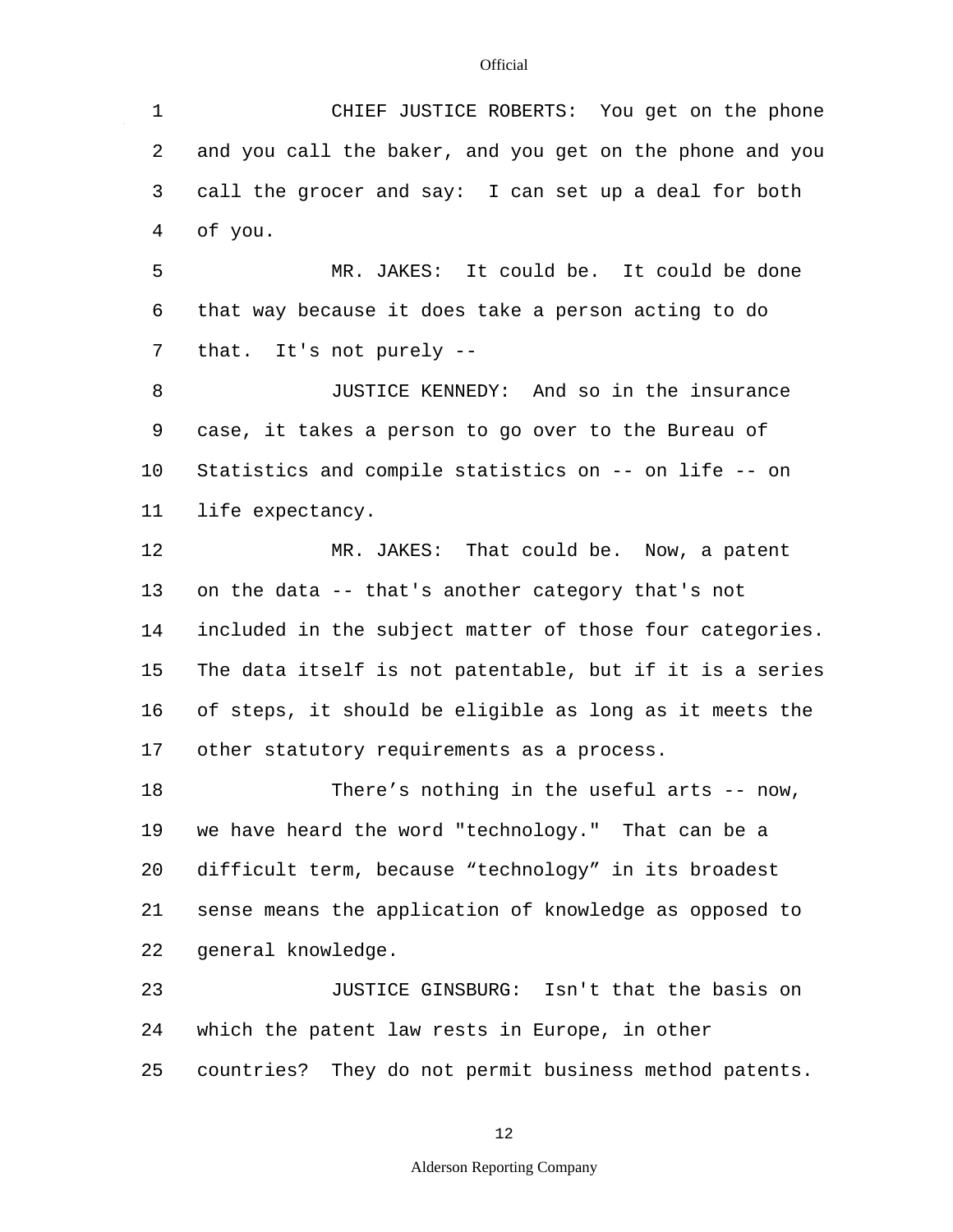$\sim$   $\sim$ 

| 1              | It has to be tied to technology, to science or          |
|----------------|---------------------------------------------------------|
| 2              | technology. So if other systems are able to work with   |
| 3              | the notion of technology-based, why not ours?           |
| $\overline{4}$ | MR. JAKES: I would agree, Your Honor.                   |
| 5              | There are those systems that do have a requirement like |
| 6              | Ours does not. Ours speaks in very broad<br>that.       |
| 7              | terms about any --                                      |
| 8              | JUSTICE GINSBURG: But I was talking about               |
| 9              | -- you said that technology-based, that wouldn't work   |
| $10 \,$        | because there are so many definitions. I'm simply       |
| 11             | asking you the question: Does it work in these other    |
| 12             | systems? That they -- they exclude business methods,    |
| 13             | they include technology-based innovations.              |
| 14             | MR. JAKES: That's right. But they have                  |
| 15             | also defined "technology" in such a way as to exclude   |
| 16             | business methods. And I don't think we can do that.     |
| 17             | The fields of operations research,                      |
| 18             | industrial engineering, even financial engineering --   |
| 19             | there has been an explosion in these particular fields, |
| 20             | and to now call them non-technological because they     |
| 21             | didn't exist over 100 years ago wouldn't make --        |
| 22             | JUSTICE SOTOMAYOR: Are you suggesting they              |
| 23             | didn't exist because we didn't give them patents        |
| 24             | 100 years ago?                                          |
| 25             | MR. JAKES: No.                                          |

13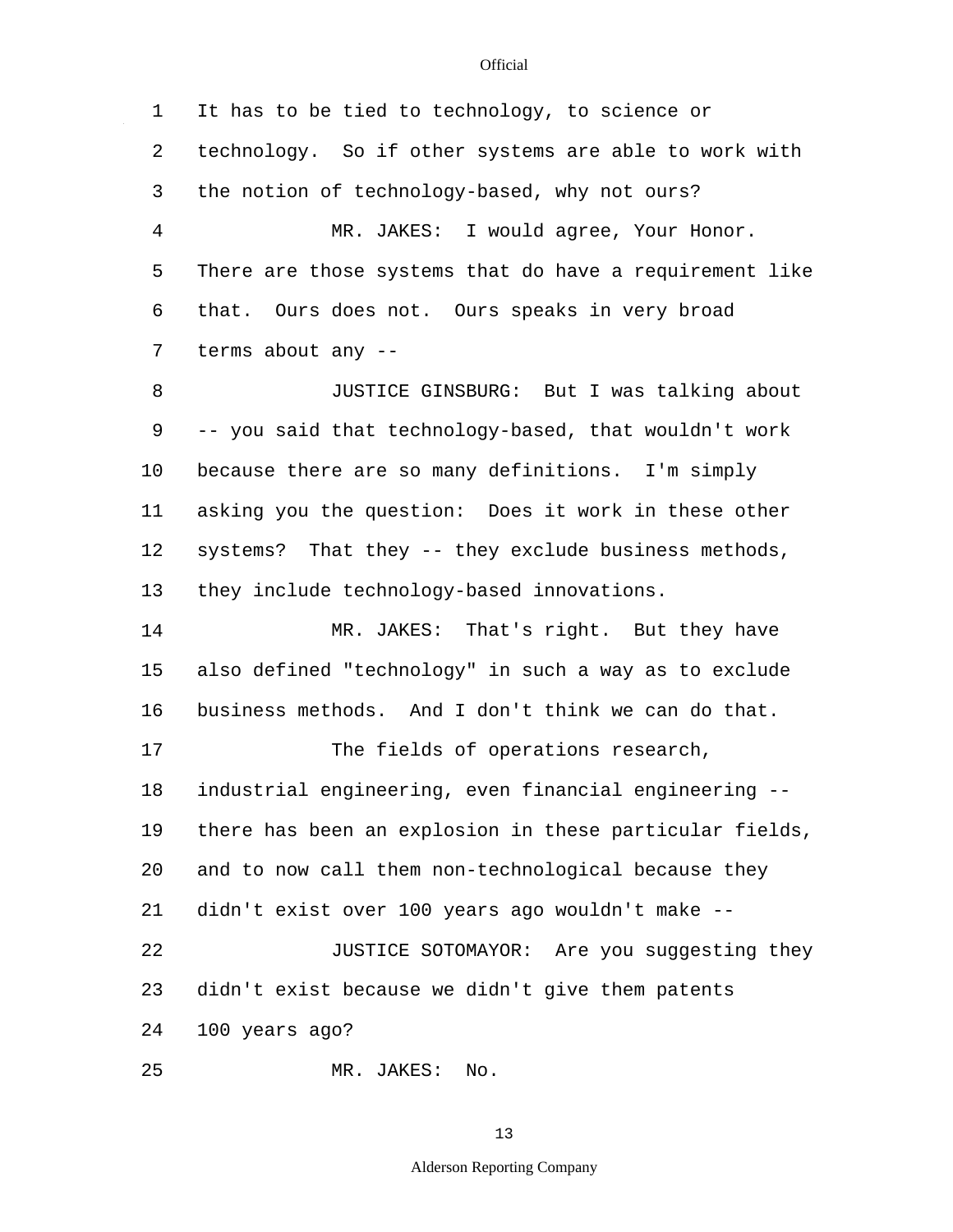1 2 3 4 5 6 7 8 9 10 11 12 13 14 15 16 17 18 19 20 21 22 23 24 JUSTICE SOTOMAYOR: Or they exist because computers have increased –- MR. JAKES: It's very much related to our current economy and state of technology, with computers and the Internet and the free flow of information. But that's what  $--$ JUSTICE SOTOMAYOR: No, but a patent limits the free flow of information. It requires licensing fees and other steps, legal steps. So you can't argue that your definition is improving the free flow of information. MR. JAKES: Your Honor, I would, because of the disclosure requirement of the patent laws. It requires people to disclose their inventions rather than keeping them secret, so there is a second benefit to the patent system just other than encouraging people to invent, and that is to have that information get to the public generally. And in exchange for that -- JUSTICE SCALIA: Even though the public can't use it, right, until the patent expires? MR. JAKES: Until the patent expires, if a valid patent issues on that, yes. But that's our system. We do give exclusive rights in exchange for that information being provided

**Official** 

25 to the public.

14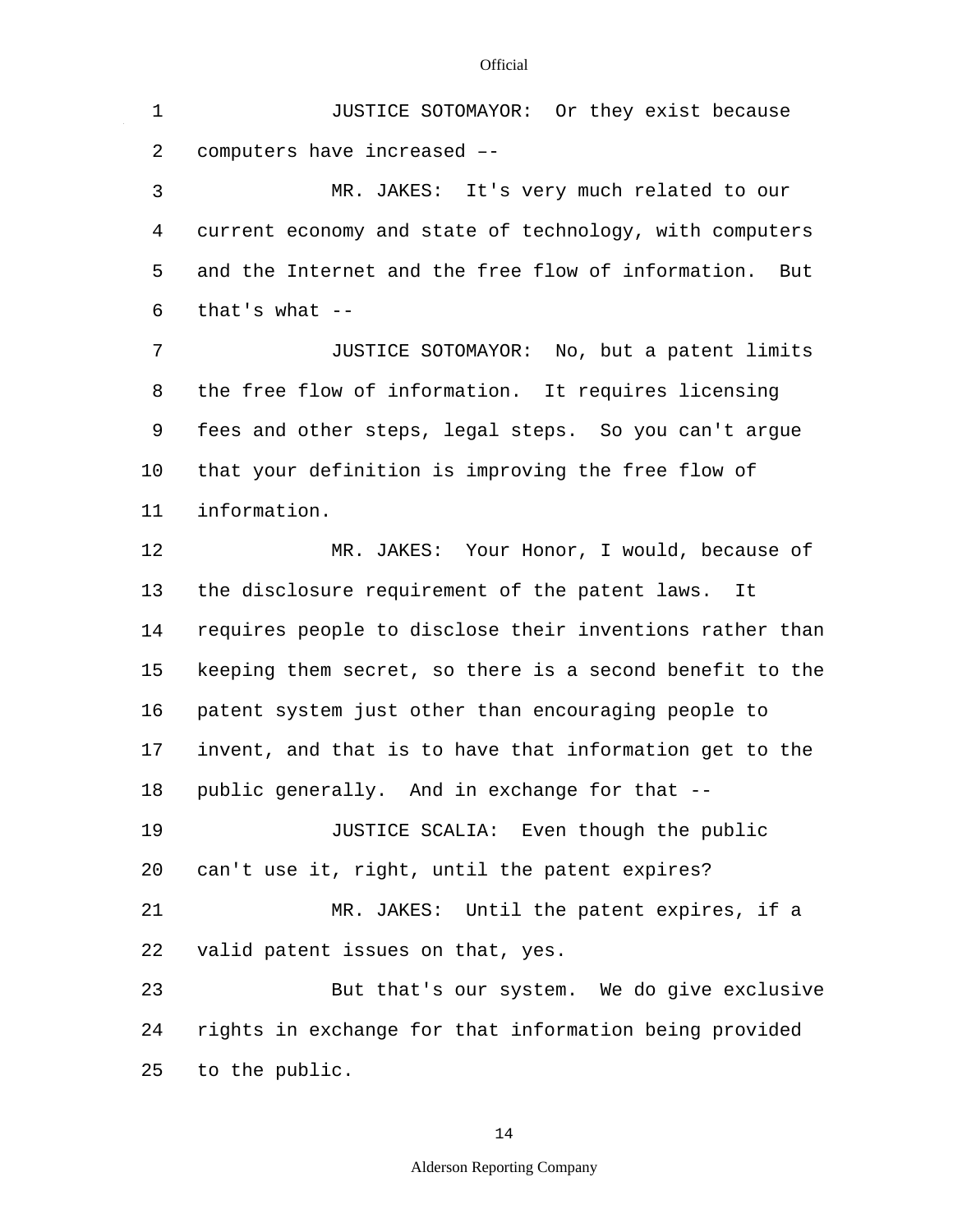$\mathcal{A}^{\mathcal{A}}$ 

| 1  | JUSTICE STEVENS: May I ask this question?             |
|----|-------------------------------------------------------|
| 2  | What do you think the strongest case from our         |
| 3  | jurisprudence is that supports your position?         |
| 4  | MR. JAKES: I would say it's the Diehr case.           |
| 5  | JUSTICE STEVENS: Which one?                           |
| 6  | MR. JAKES: Diehr. Diamond v. Diehr.                   |
| 7  | JUSTICE STEVENS: Diehr?                               |
| 8  | MR. JAKES: Yes.                                       |
| 9  | JUSTICE STEVENS: That's, of course, nothing           |
| 10 | like this patent.                                     |
| 11 | MR. JAKES: No, it's not, but I think it --            |
| 12 | JUSTICE STEVENS: There's language in the              |
| 13 | opinion.                                              |
| 14 | MR. JAKES: It outlines the general                    |
| 15 | principles --                                         |
| 16 | JUSTICE STEVENS: Yes.                                 |
| 17 | MR. JAKES: -- and also tells us that there            |
| 18 | are only these specific things that are not included  |
| 19 | within the subject matter.                            |
| 20 | JUSTICE STEVENS: But is it correct that               |
| 21 | there's none -- none of our cases has ever approved a |
| 22 | rule such as you advocate?                            |
| 23 | MR. JAKES: I don't think this particular              |
| 24 | subject matter has been ruled on by the Court.        |
| 25 | Now, in Dann v. Johnston in the seventies,            |

15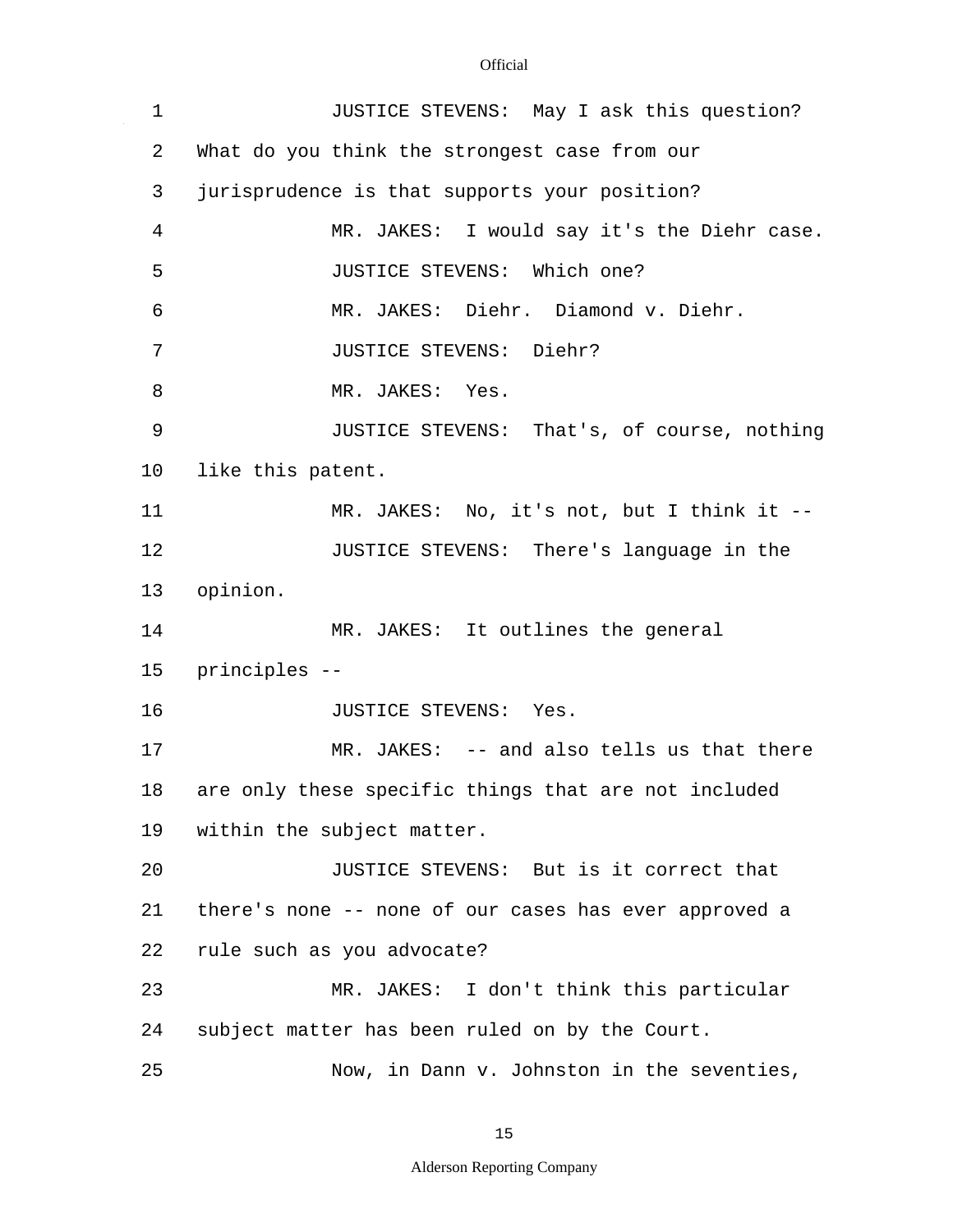1 2 3 4 5 6 7 8 9 10 11 12 13 14 15 16 17 18 19 20 21 22 23  $2.4$ 25 there was a case that could have been decided on the grounds that it was a method of doing business, and instead the Court chose to decide that case based on obviousness. And really –- JUSTICE SCALIA: You know, you mention that there are all these -- these new areas that didn't exist in the past because of modern business and whatnot, but there are also areas that existed in the past that don't exist today. Let's take training horses. Don't you think that -- that some people, horse whisperers or others, had some, you know, some insights into the best way to train horses? And that should have been patentable on your theory. MR. JAKES: They might have, yes. JUSTICE SCALIA: Well, why didn't anybody patent those things? MR. JAKES: I think our economy was based on industrial process. JUSTICE SCALIA: It was based on horses, for Pete's sake. You -- (Laughter.) JUSTICE SCALIA: You would really have thought somebody would have patented that. MR. JAKES: There are also issues with enforcement. I can't really answer why somebody

16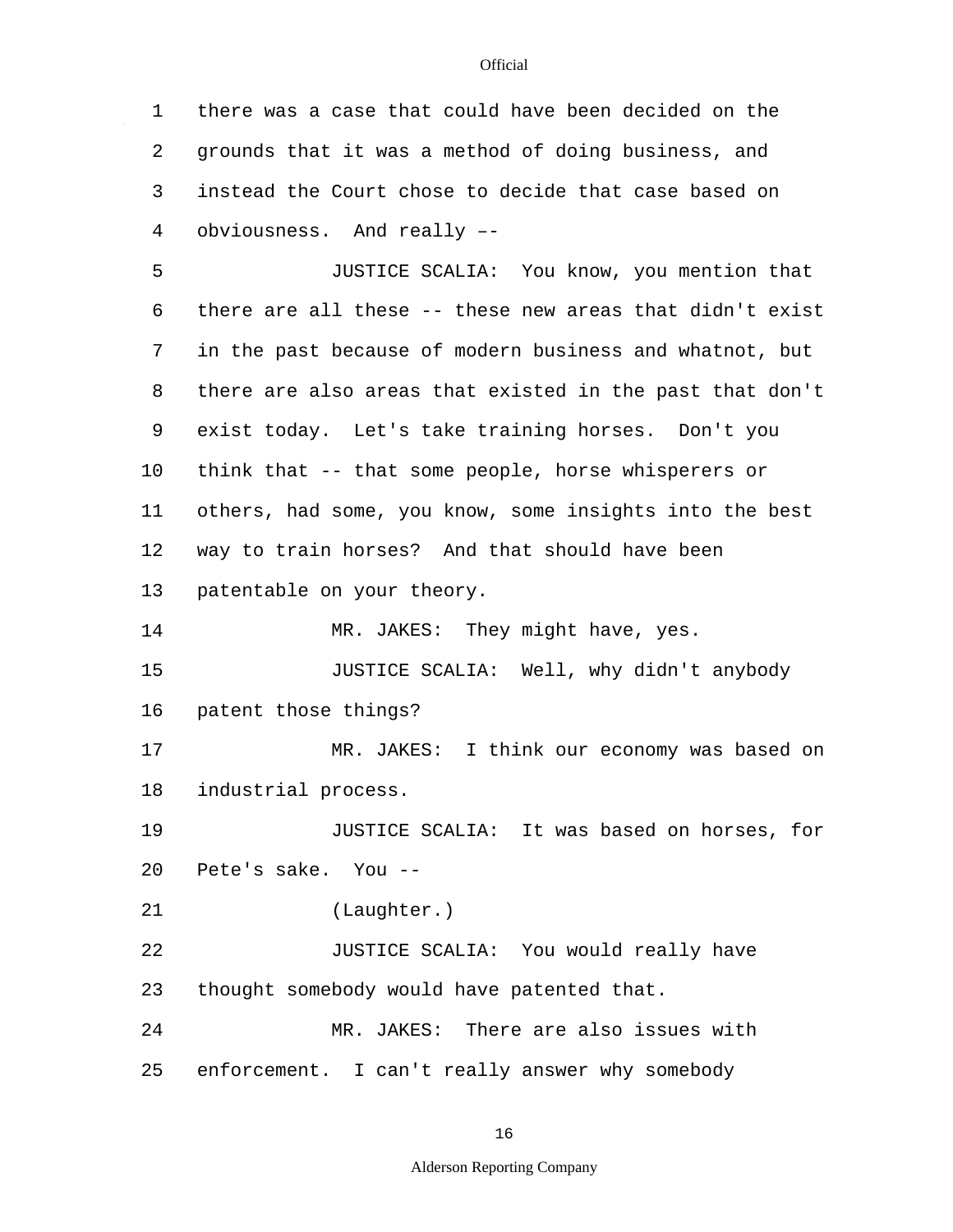1 2 3 4 5 6 7 8 9 10 11 12 13 14 15 16 17 18 19 20 21 22 23  $2.4$ 25 wouldn't have. There are teaching methods that were patented. There are a number of them that we've included in our brief where there were patents issued for teaching methods, and I don't think that we've had a serious enforcement problem with people being sued for using teaching methods. But there have been those people who have sought to patent them rather than keep them as secrets or just use them. JUSTICE SCALIA: How old -- how old were those -- those cases? MR. JAKES: They range. Some of them go back quite a ways, to the last century. JUSTICE STEVENS: May I ask this general question, too? I have always admired Judge Rich, who was very active in drafting the '52 amendment. MR. JAKES: Yes. JUSTICE STEVENS: Has he written anything on this particular issue? MR. JAKES: He has written a number of things. And I think one of the things that the Solicitor General quotes in their brief is from an article that he wrote. But he also wrote the Alappat decision and the State Street Bank case as well and those that I

17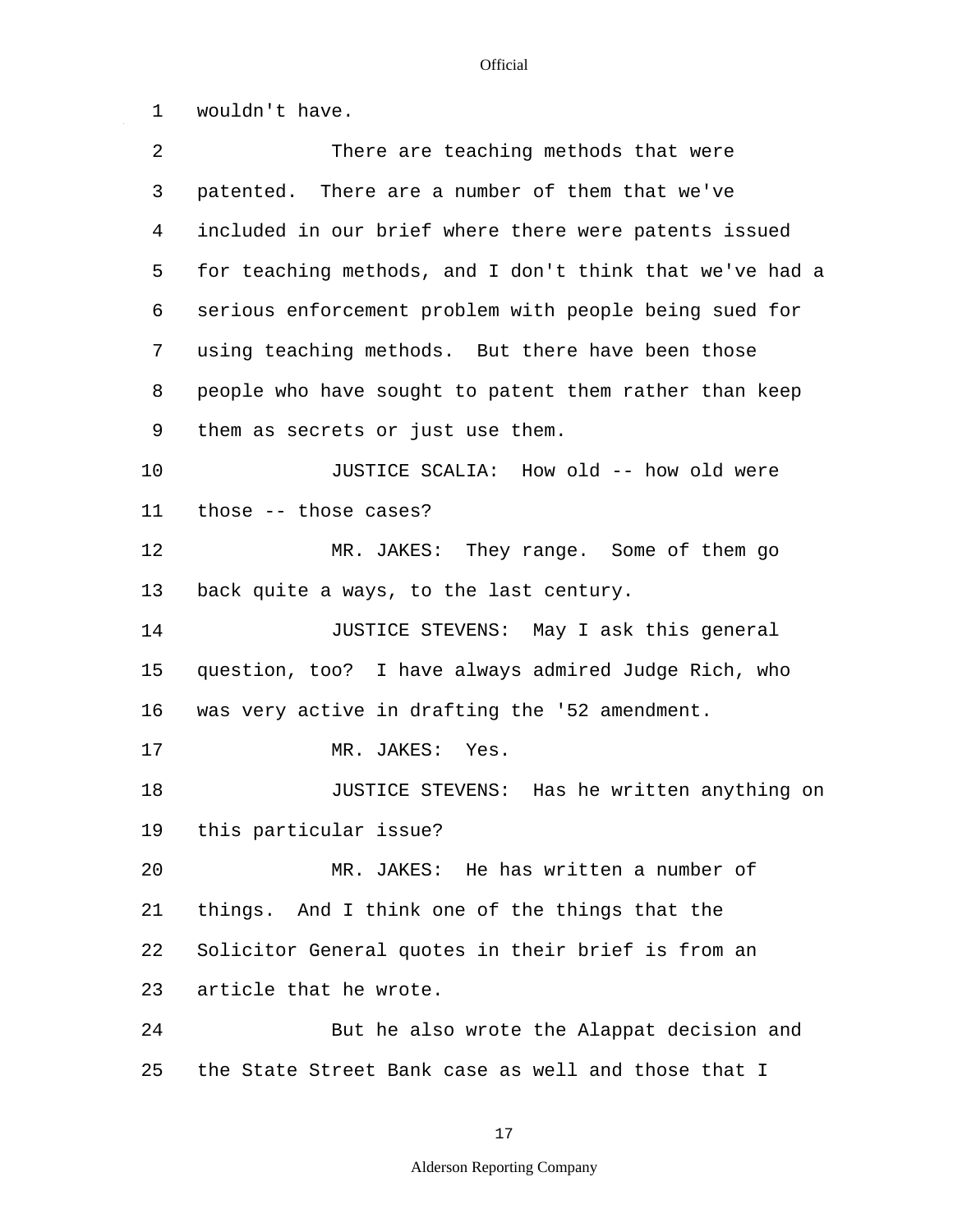1 2 3 think stand as his views, his latest views on what was patent-eligible subject matter, looking at the State Street Bank case.

4 5 6 7 8 JUSTICE KENNEDY: In the Diehr case, the Court said that in the end, the abstract idea must be in a process that, oh, implements a proposal that the patent laws were designed to protect, which brings you almost back to the beginning. You don't --

9 MR. JAKES: It does.

10 11 12 13 14 15 JUSTICE KENNEDY: You don't know much from that language. But that was something that you could touch, that you could see, that looked like a machine; the substance was different before the process and after the process. And -- and none of that's applicable here.  $Tt's$   $-$ 

16 17 18 19 20 21 22 23 MR. JAKES: The Diehr invention was an industrial process of the conventional type, because it was a method of curing rubber. But today the raw materials are just as likely to be information or electronic signals, and to simply root us in the industrial era because that's what we knew I think would be wrong and contrary to the forward-looking aspect of the patent laws.

 $2.4$ 25 JUSTICE SOTOMAYOR: Well, isn't the manipulation of electronic signals a substance that's

#### 18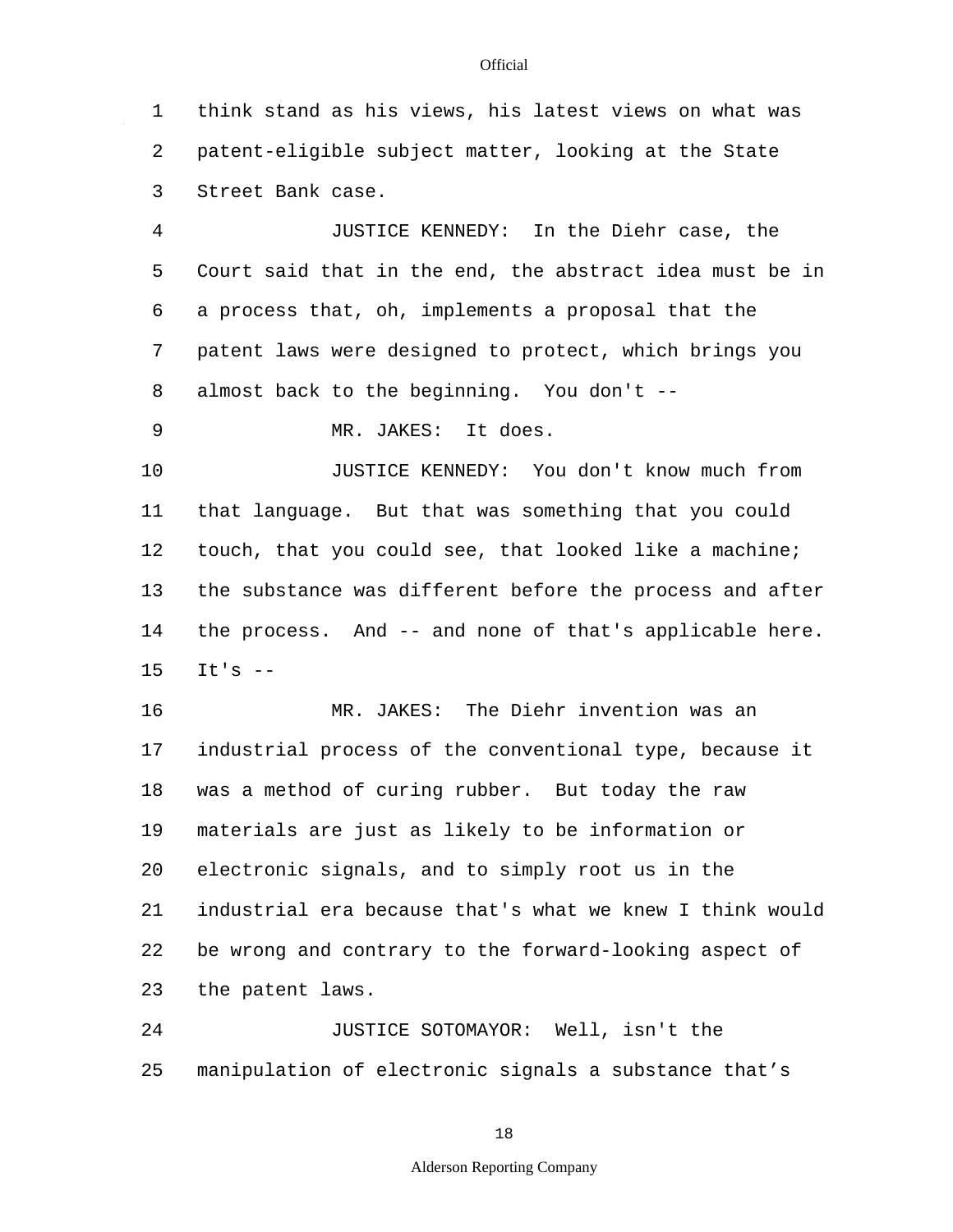1 2 3 4 5 6 7 8 9 10 11 12 13 14 15 16 17 18 19 20 21 22 23  $2.4$ 25 different in kind from just a method of how to go about doing business or a method of how to approach a particular problem? Isn't there -- isn't that what the Federal Circuit was trying to explain, which is that there has to be something more substantive than the mere exchange of information; that it has to involve -- it used the word "transformation." It hasn't defined the outer limits of what it means by that. MR. JAKES: I think there is a difference. But by rigidly looking at that transformation test, what you do is you exclude lots of other things where the transformation is not required -- JUSTICE BREYER: That's exactly what I - maybe I can get you to inadvertently help by -- a hypothesis you don't like. That's why I say it's inadvertent. You said there are two things. There are actually four things in the patent law which everyone accepts. There are two that are plus and two that are minus. And the two that are plus is by giving people a monopoly, you get them to produce more. As you said, you get them to disclose. The two minuses are they charge a higher price, so people use the product less; and moreover, the

19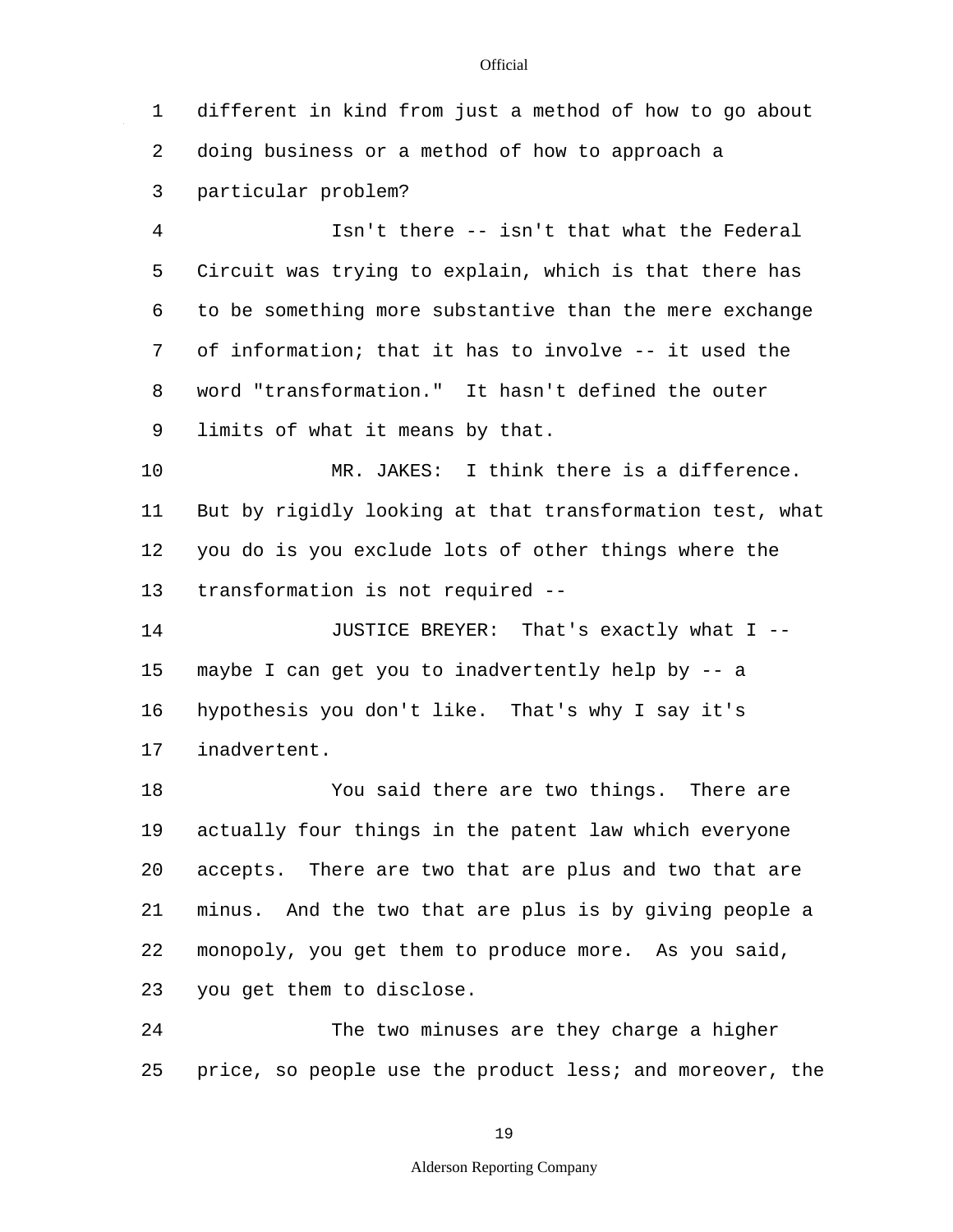1 2 3 4 act of getting permissions and having to get permission can really slow things down and destroy advance. So there's a balance. In the 19th century, they made it one

5 6 7 8 9 10 11 way in respect to machines. Now you're telling us: Make it today in respect to information. And if you ask me as a person how to make that balance in respect to information, if I am honest, I have to tell you: I don't know. And I don't know whether across the board or in this area or that area patent protection will do no harm or more harm than good.

12 13 14 So that's the true situation in which I find myself in respect to your argument. And it's in respect to that, I'd say: All right, so what do I do?

15 16 MR. JAKES: I think the answer is to follow the statute.

17 18 JUSTICE BREYER: Well, thank you. I thought that was the issue, not the answer.

19 (Laughter.)

20 21 22 MR. JAKES: Congress has spoken in broad terms and given us those four categories, and by looking at those, I think that answers the question.

23 24 JUSTICE SOTOMAYOR: But it doesn't, because we don't work in a vacuum. We work in a context.

25 MR. JAKES: Yes.

20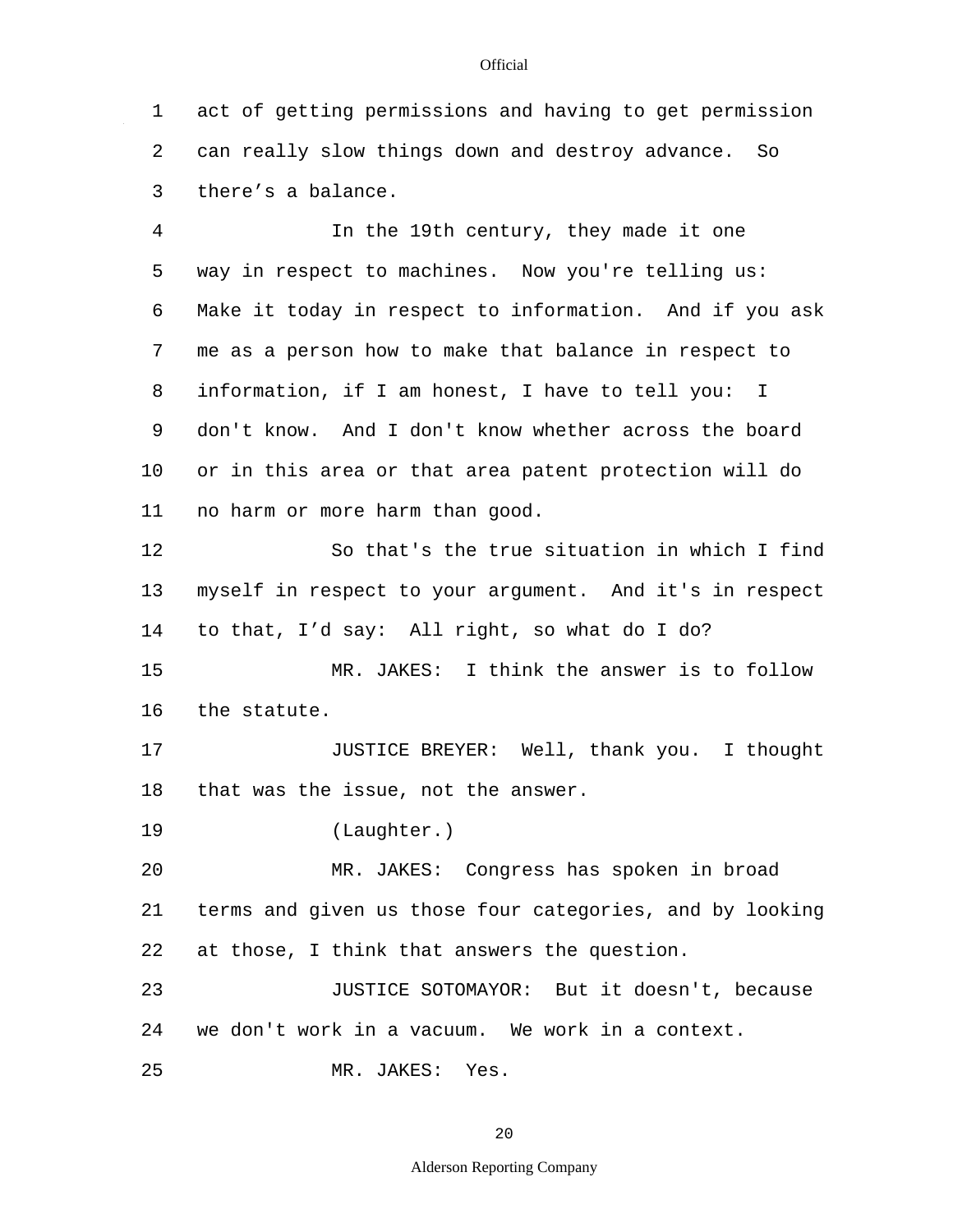$\mathcal{L}^{\mathcal{A}}$ 

| $\mathbf 1$ | JUSTICE SOTOMAYOR: And so it begs the                   |
|-------------|---------------------------------------------------------|
| 2           | question, because we go around in a circle: What does   |
| 3           | "process" mean in a patent law that was passed in 1952  |
| 4           | that had one set of manufacturing and other items that  |
| 5           | are technologically tied and this is not? So how do we  |
| 6           | discern Congress's intent, other than by the use of the |
| 7           | word "process" in context?                              |
| 8           | MR. JAKES: I think that "process" is not by             |
| 9           | itself. It says "any new and useful process." And so    |
| $10 \,$     | we have -- we can look at those words and understand    |
| 11          | that natural phenomena, laws of nature, which are not   |
| 12          | really new because they are part of the storehouse of   |
| 13          | knowledge available to everyone, and "useful," meaning  |
| 14          | there has to be a practical application.                |
| 15          | JUSTICE SOTOMAYOR: But the word "knowledge"             |
| 16          | is not used in the act. So it's not just useful         |
| 17          | knowledge.                                              |
| 18          | MR. JAKES:<br>No.                                       |
| 19          | JUSTICE SOTOMAYOR: It's useful knowledge in             |
| 20          | relationship to something.                              |
| 21          | MR. JAKES: Practically applied, yes, in the             |
| 22          | real world, whether that's the exchange of information  |
| 23          | or electronic data transformation. One of the problems  |
| 24          | with the transformation test is that it would exclude   |
| 25          | some valuable inventions that I think everyone would    |

21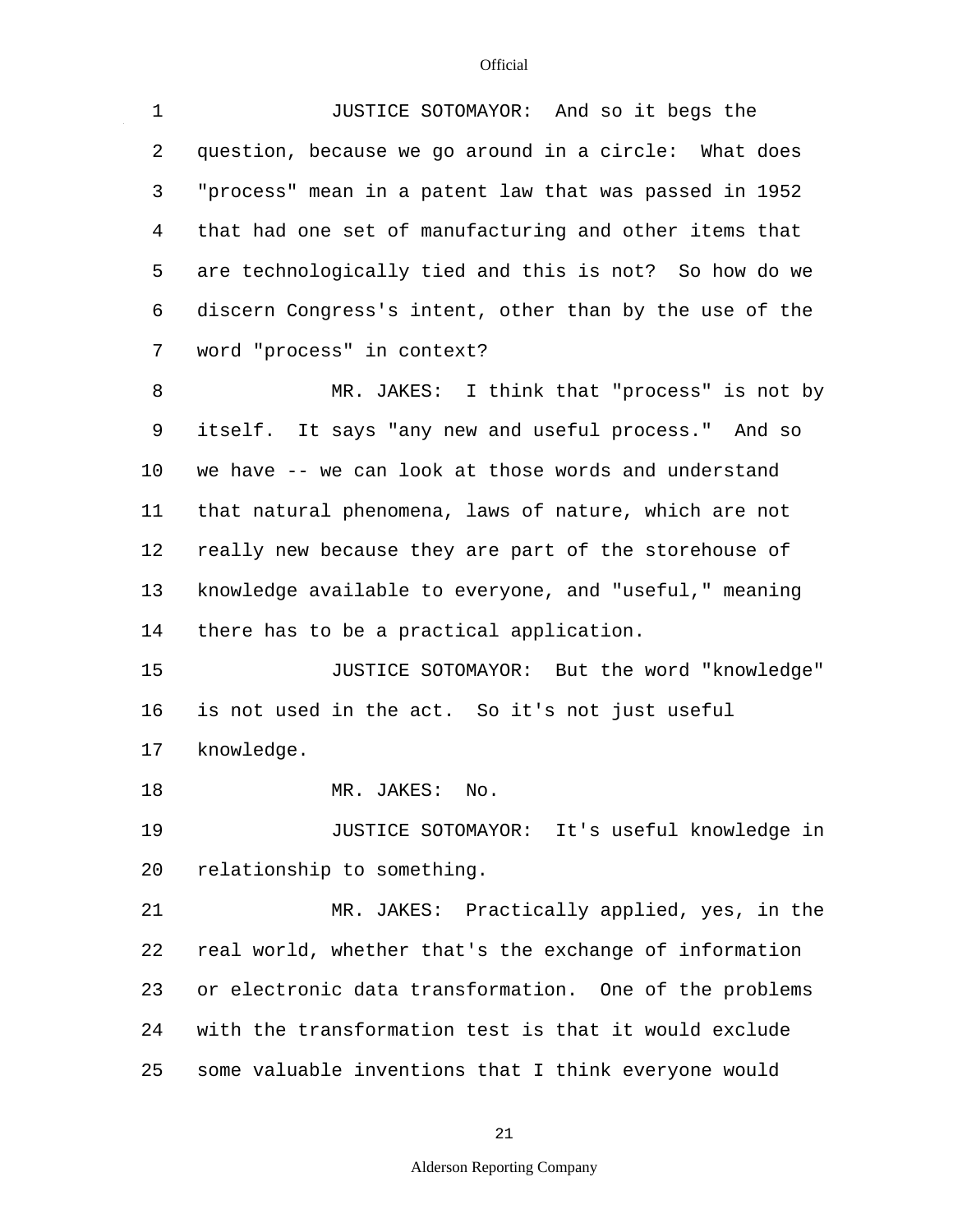1 2 3 4 5 6 7 8 9 10 11 12 13 14 15 16 17 18 19 20 21 22 23 24 25 agree are technological under any test such as data compression, such as FM radio. Even Bell's claim, the claim to transmitting sound using undulating current, wouldn't necessarily pass the transformation test. So I think we need to look at -- JUSTICE SOTOMAYOR: Well, if that's -- JUSTICE KENNEDY: But it would be different, it seems to me, than what you are -- let's assume you can't patent an alphabet. I assume that's true. And you can take an alphabet to make beautiful words, and - and so forth. You -- you want to say that these - these electronic signals can be used in a way just like the alphabet can be used. And many of the scientific briefs say that their process is different, that they are taking electronic signals and turning them into some other sort of signal. But that's not what you are doing. MR. JAKES: That may be, but those signals could also be transmitted. On -- on your question about the alphabet, you said look at the Morse claim 5, which was an alphabet to Morse Code. That's exactly what it was. It was -- CHIEF JUSTICE ROBERTS: So you reject -- you reject the substitute. You think you can patent an alphabet because it is a process of forming words.

22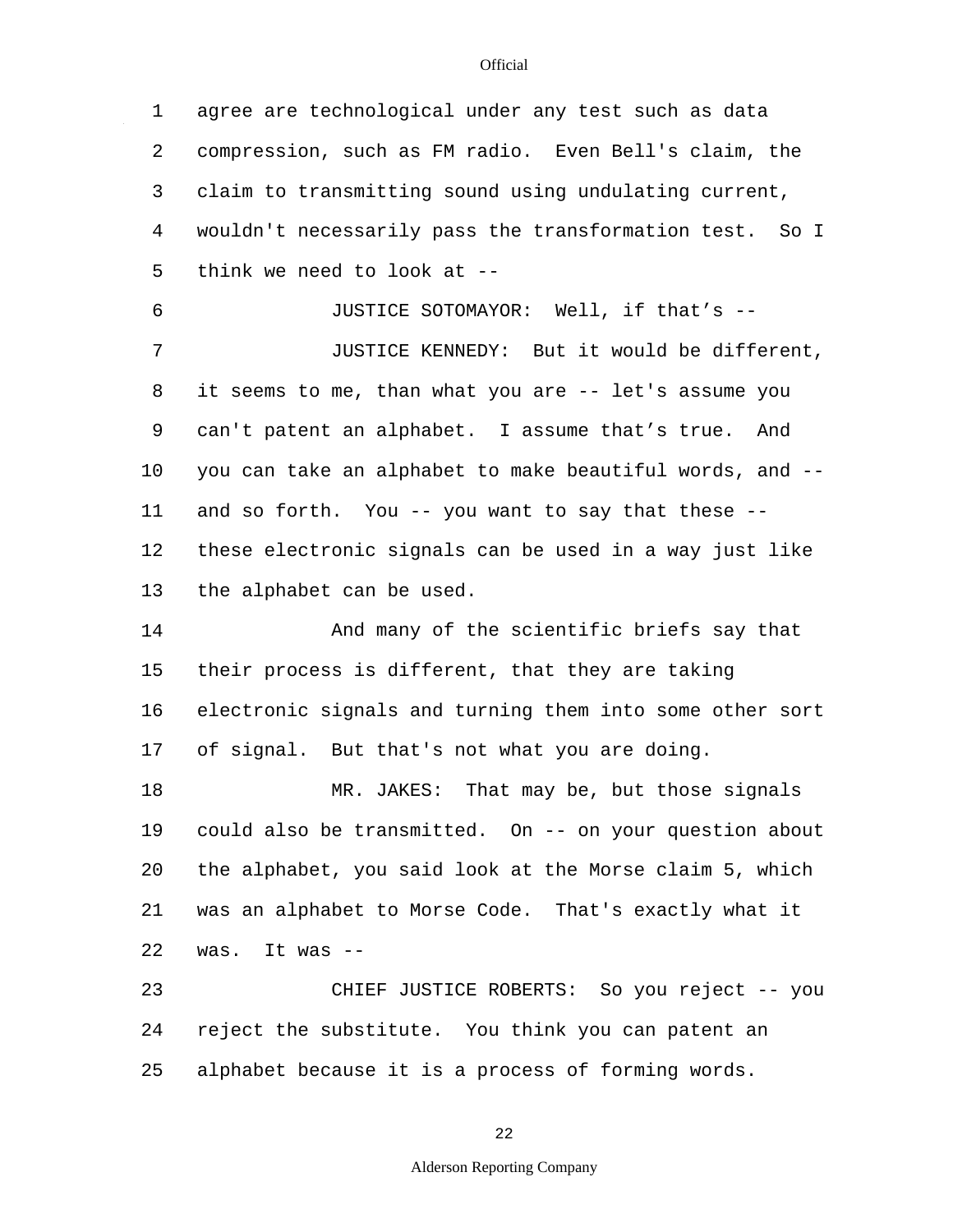$\mathcal{L}^{\mathcal{A}}$ 

| $\mathbf 1$ | MR. JAKES: It could be, yes. Now, I think                |
|-------------|----------------------------------------------------------|
| 2           | you run into all kinds of other problems. And that's     |
| 3           | really where the focus of the patent statute should be,  |
| 4           | so that we have the fair give-and-take, the bargain that |
| 5           | is necessary, that we -- too much overpatenting as       |
| 6           | opposed to too little. The test there is obviousness.    |
| 7           | That's where it takes place, not at this threshold.      |
| 8           | JUSTICE SOTOMAYOR: Morse's code was not                  |
| 9           | obvious.                                                 |
| 10          | MR. JAKES: What is that?                                 |
| 11          | JUSTICE SOTOMAYOR: Morse's code was not                  |
| 12          | obvious, and yet --                                      |
| 13          | MR. JAKES: No, it wasn't.                                |
| 14          | JUSTICE SOTOMAYOR: As I understand that                  |
| 15          | case, the only thing patented was the use of his code    |
| 16          | with respect to the telegraph machine that he proposed.  |
| 17          | The Patent Office rejected -- maybe I am reading the     |
| 18          | case wrong, but it rejected all of the claims except     |
| 19          | those that related to the use of the code with a         |
| 20          | particular machine.                                      |
| 21          | MR. JAKES: It -- it does say used in                     |
| 22          | connection with telegraphy.                              |
| 23          | JUSTICE SOTOMAYOR: Of his claims --                      |
| 24          | MR. JAKES: Yes.                                          |
| 25          | JUSTICE SOTOMAYOR: -- that was the only one              |

23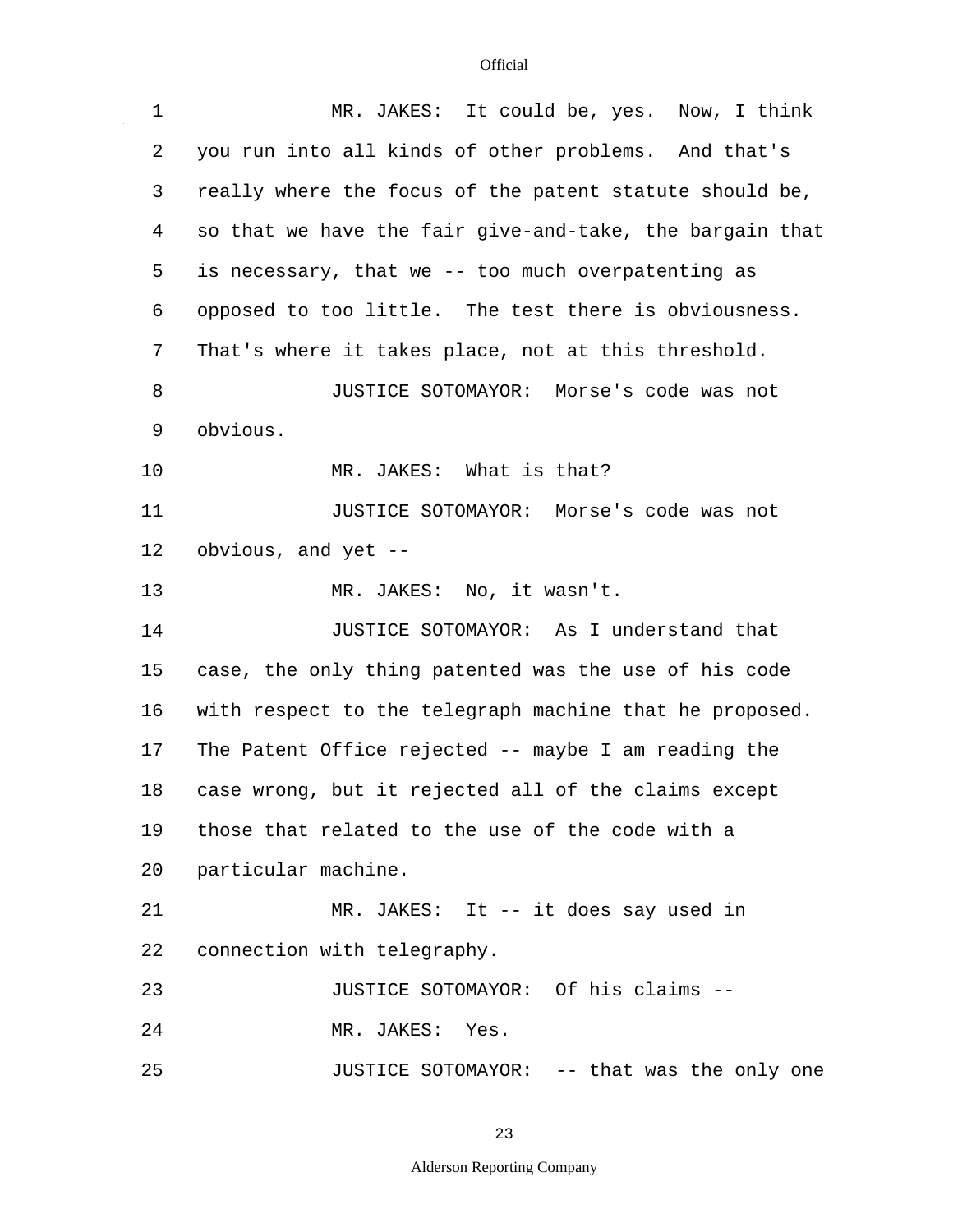1 2 3 4 5 6 7 8 9 10 11 12 13 14 15 16 17 18 19 20 21 22 23  $2.4$ 25 that was accepted, correct? MR. JAKES: Well --JUSTICE SOTOMAYOR: The same thing with - well, Bell's patent was -- MR. JAKES: In Morse's claims, I believe it was claim 8 was the one that was rejected, and the rest of them were accepted. Claim 8 was the very broad claim to transmitting information over a distance, however accomplished. JUSTICE SOTOMAYOR: Let's not skip over that, because the rest of the claim in Bell related to how to transmit over the wire, correct? MR. JAKES: His disclosure did, but his actual claim was interpreted as being using undulating current to transmit sound, however that was accomplished. It was very broad, and that's why -- JUSTICE SOTOMAYOR: And that was what was rejected. MR. JAKES: No. Bell's claim was not rejected. That one was approved, yes. The Morse claim, claim 8, was the broad claim that really we would probably look at today as being -- as having inadequate disclosure because -- JUSTICE SCALIA: Well, it was -- it was transforming sound into electrical current and then at

24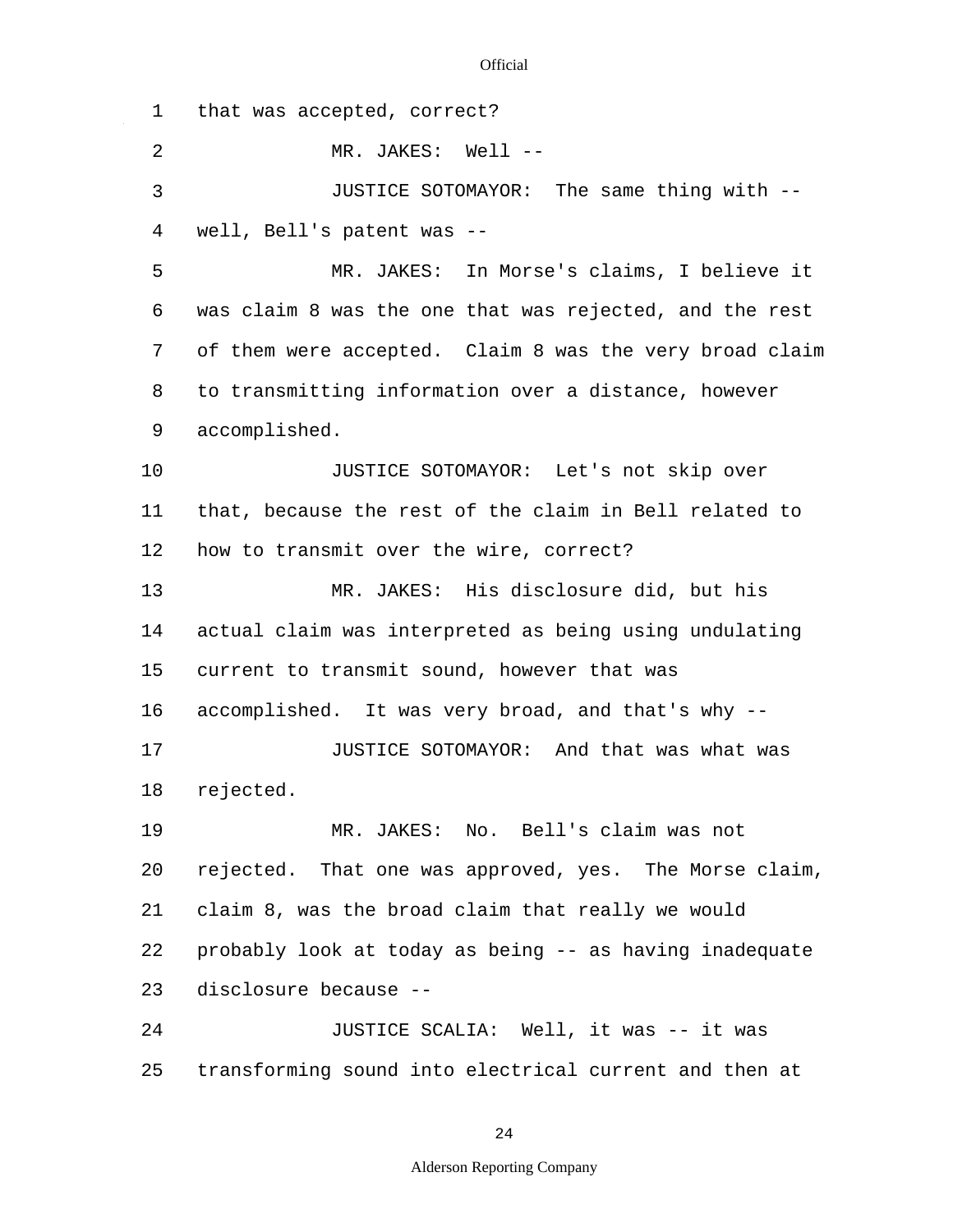$\mathcal{L}^{\mathcal{A}}$ 

| 1  | the other end electrical current back into sound. I      |
|----|----------------------------------------------------------|
| 2  | mean it met the transformation test, didn't it?          |
| 3  | MR. JAKES: It might have. It might have.                 |
| 4  | JUSTICE SCALIA: It clearly did.                          |
| 5  | MR. JAKES: Well, it's not that clear from                |
| 6  | the Federal Circuit's transformation test whether that   |
| 7  | would apply or not, because although the Federal Circuit |
| 8  | has said transformation of data might qualify, it said   |
| 9  | it has to represent something physical, something -- a   |
| 10 | real object. And sound doesn't necessarily have to be    |
| 11 | that. Sound can be generated artificially. So --         |
| 12 | JUSTICE SCALIA: Sound -- sound is not                    |
| 13 | physical, and electric current is not physical?          |
| 14 | MR. JAKES: I think electric current is                   |
| 15 | physical.                                                |
| 16 | JUSTICE SCALIA: Yes, I think so.                         |
| 17 | Yes.<br>MR. JAKES:                                       |
| 18 | JUSTICE SCALIA: Sound is, too.                           |
| 19 | MR. JAKES: It can be, but when it's                      |
| 20 | transmitted over a wire, it's not. It's something else.  |
| 21 | It's an electrical current then.                         |
| 22 | JUSTICE SCALIA: Sound is not transmitted                 |
| 23 | over the wires. Sound has been transformed into          |
| 24 | current, and current is transmitted over the wire and    |
| 25 | then transformed back at the other end into sound.       |

25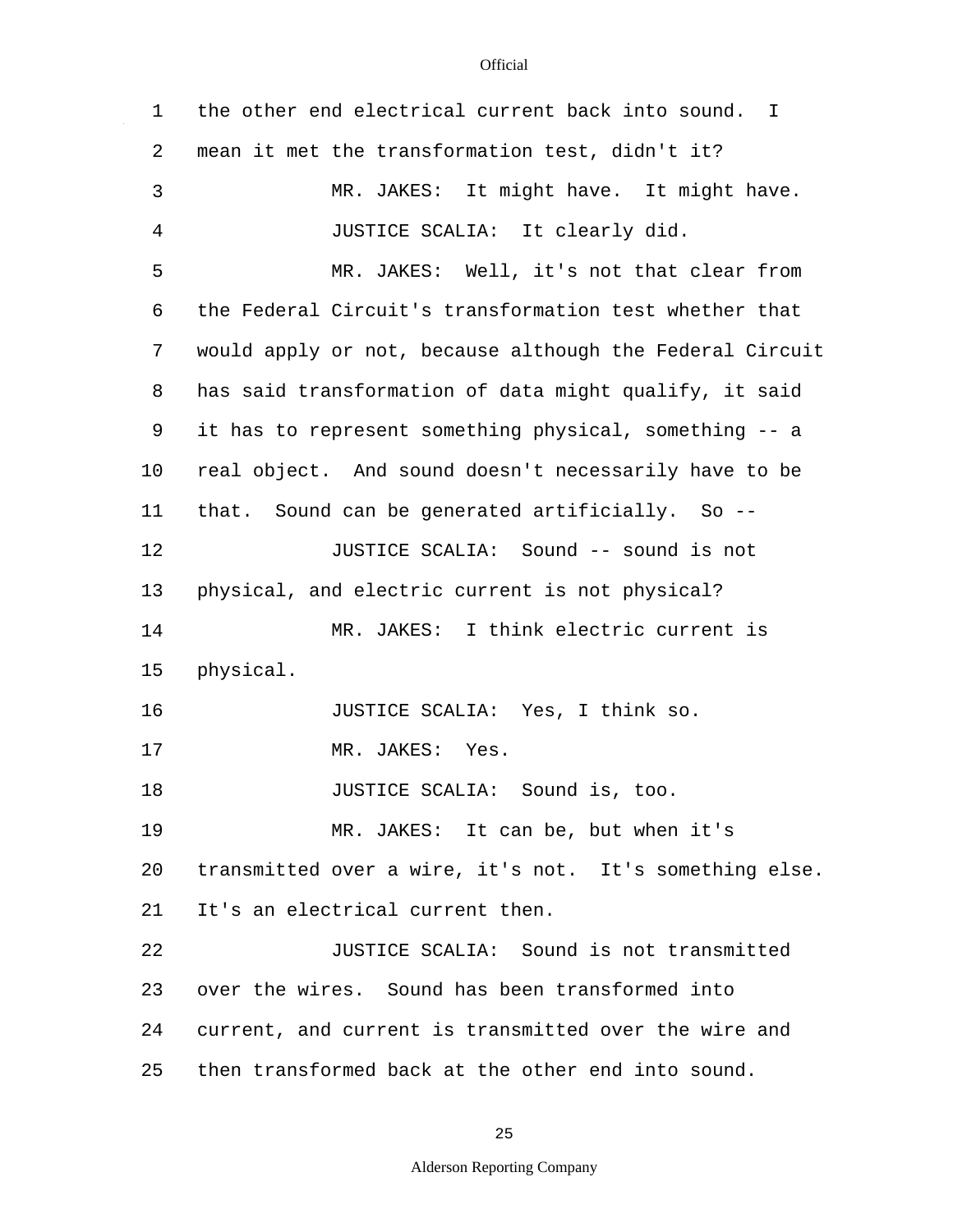$\sim$   $\sim$ 

| 1  | MR. JAKES: Yes, and I would agree --                     |
|----|----------------------------------------------------------|
| 2  | JUSTICE SCALIA: I think it clearly --                    |
| 3  | clearly would have been covered by -- by the test the    |
| 4  | government --                                            |
| 5  | MR. JAKES: I think that's more in the                    |
| 6  | nature of transmission, much like our data transmission. |
| 7  | You might transmit data in a packet without actually     |
| 8  | changing the underlying data, and that should be allowed |
| 9  | as well.                                                 |
| 10 | If there are no questions, I'll reserve                  |
| 11 | the rest of my time. Thank you.                          |
| 12 | CHIEF JUSTICE ROBERTS: Thank you, Mr.                    |
| 13 | Jakes.                                                   |
| 14 | Mr. Stewart.                                             |
| 15 | ORAL ARGUMENT OF MALCOLM L. STEWART                      |
| 16 | ON BEHALF OF THE RESPONDENT                              |
| 17 | MR. STEWART: Mr. Chief Justice, and may it               |
| 18 | please the Court:                                        |
| 19 | Let me start by following up on the                      |
| 20 | discussion of the Morse and the telephone cases, because |
| 21 | it's certainly our view that those would come out the    |
| 22 | same way under our test as -- as they actually did in    |
| 23 | practice.                                                |
| 24 | JUSTICE SCALIA: I certainly hope so.                     |
| 25 | MR. STEWART: Yes.                                        |

26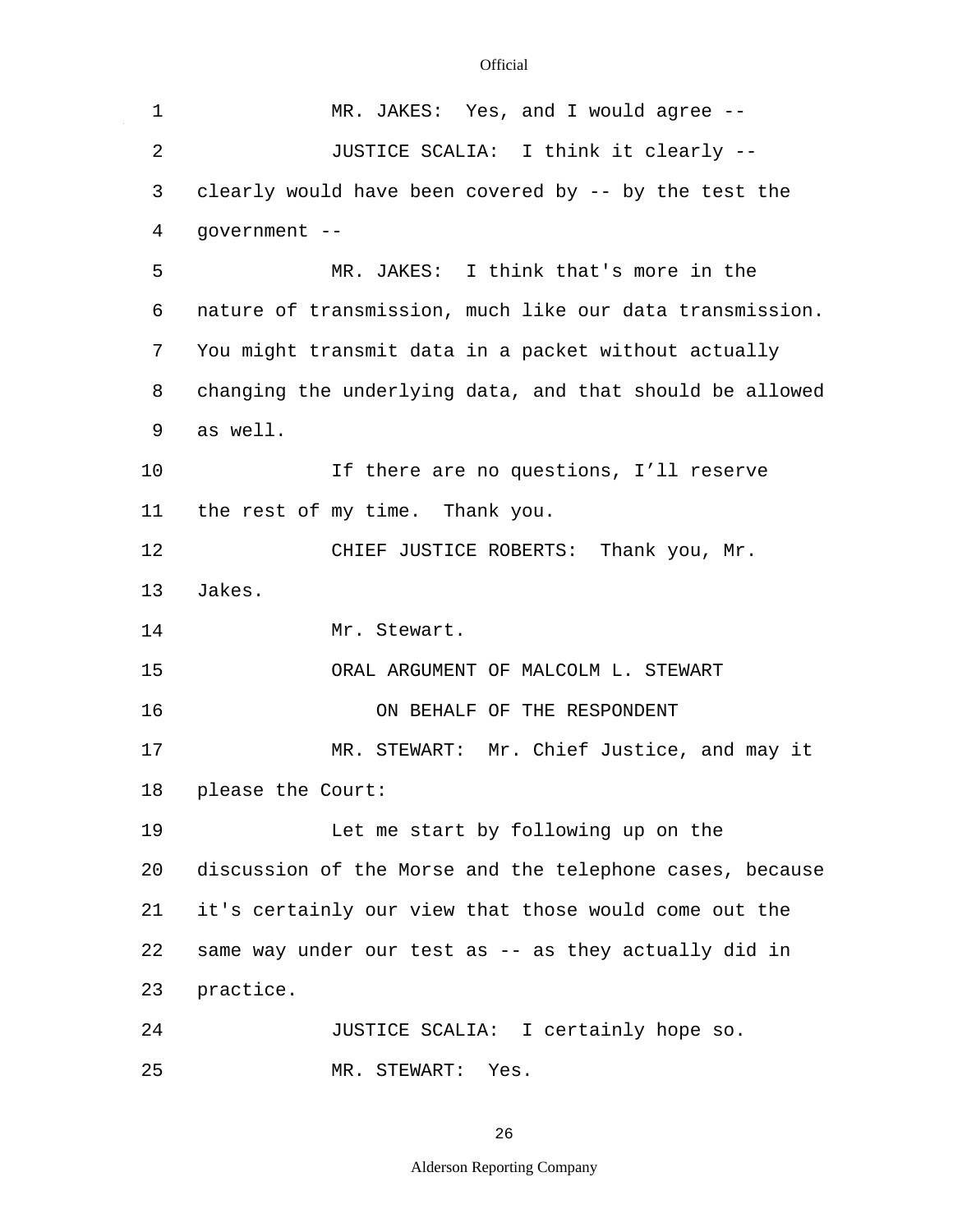$\mathcal{L}^{\mathcal{A}}$ 

| $\mathbf 1$    | (Laughter.)                                              |
|----------------|----------------------------------------------------------|
| $\overline{2}$ | MR. STEWART: And, you know, Justice Scalia,              |
| 3              | you mentioned how to win friends and influence people.   |
| 4              | I think at a certain level of generality you could       |
| 5              | describe both Dale Carnegie and Alexander Graham Bell as |
| 6              | people who devised methods of communicating more         |
| 7              | effectively.                                             |
| 8              | The reason that Bell's method was patentable             |
| 9              | was that it operated in the realm of the physical. Bell  |
| 10             | had devised a process implemented through machines by    |
| 11             | which sound was transformed into electronic current.     |
| 12             | Current was then transmitted over a distance and         |
| 13             | transformed back into sound.                             |
| 14             | Innovations as to new techniques of public               |
| 15             | speaking, new techniques of negotiations, techniques     |
| 16             | that go to the substance of what is said may be          |
| 17             | innovative. They may be valuable. They are not patent    |
| 18             | eligible because they don't deal in the realm of the     |
| 19             | physical.                                                |
| 20             | So while the industrial processes that we                |
| 21             | discussed at some length in our brief were at the time   |
| 22             | of the framing the paradigmatic patent eligible          |
| 23             | processes, they were -- they are not the only processes  |
| 24             | that can be patented. In a --                            |
| 25             | JUSTICE ALITO: Near -- near the end of your              |

27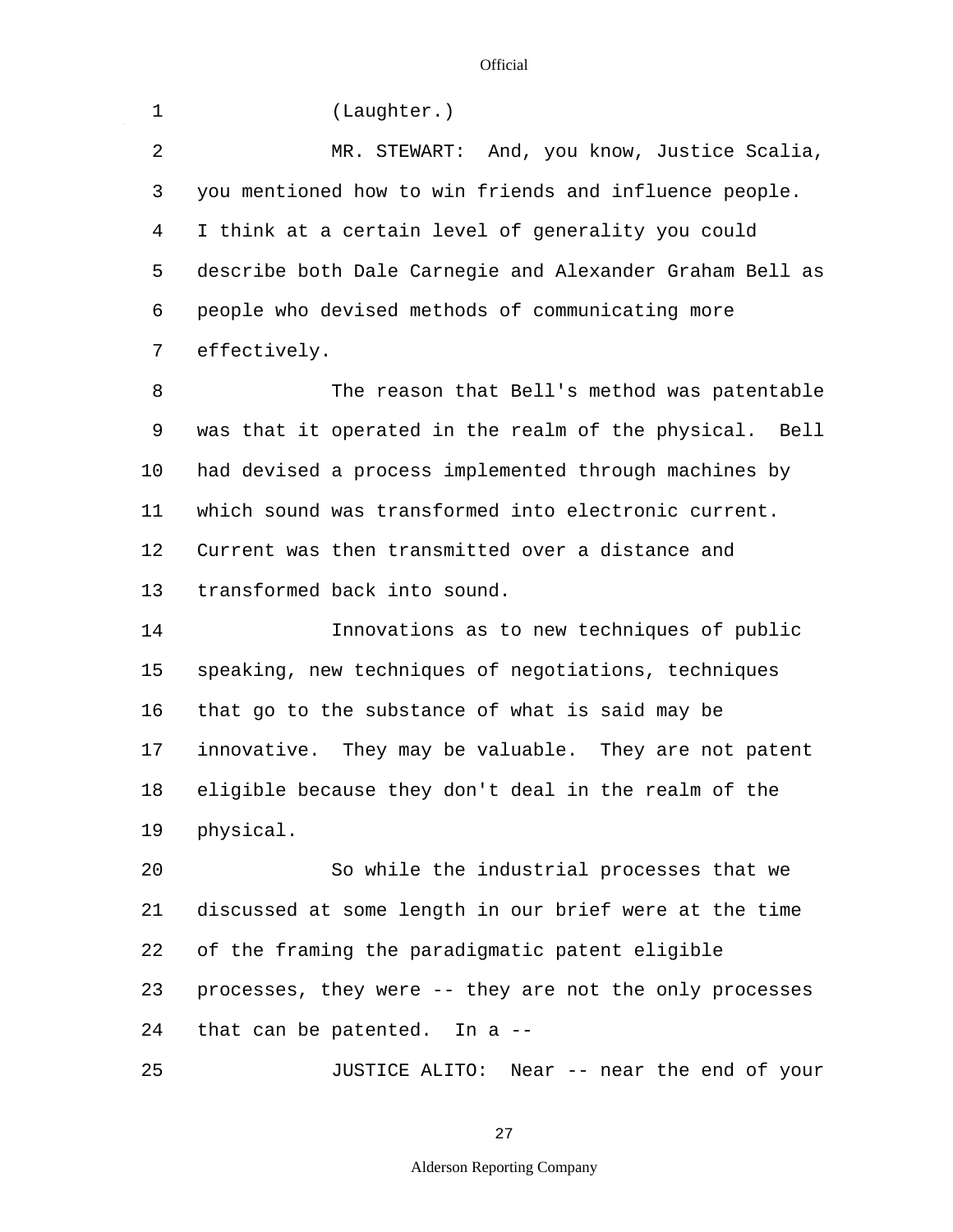1 2 3 4 5 6 7 8 9 10 11 12 13 14 15 16 17 18 19 20 21 22 23 24 25 Brief, you argue that  $--$  that the patent here is  $--$  is not -- is unpatentable on the independent ground that it would pre-empt the abstract idea of hedging consumption risk. If you -- if you are right about that, is this a good case for us to get into these –- into the very broad issue that Petitioner has raised? MR. STEWART: I -- I think we would certainly prefer to win on our primary ground, and let me say a couple of things about that. First, we would fairly vigorously resist the notion that the rule that was announced by the Federal Circuit is rigid or inflexible. That is, all that the Federal Circuit has really said is that to have a patent-eligible process you have to identify some link to a machine or a transformation of matter. And the Federal Circuit has said with respect to some processes the link to the machine may be so attenuated, the machine part of the process may be such a small segment of the process as a whole, that this wouldn't be enough. But the Federal Circuit said: We leave for another day the hard questions that will arise when part of the process is machine-implemented and another part is not. And in order for the PTO and the Federal Circuit to go about the business of devising more precise rules as to when particular links to machines

28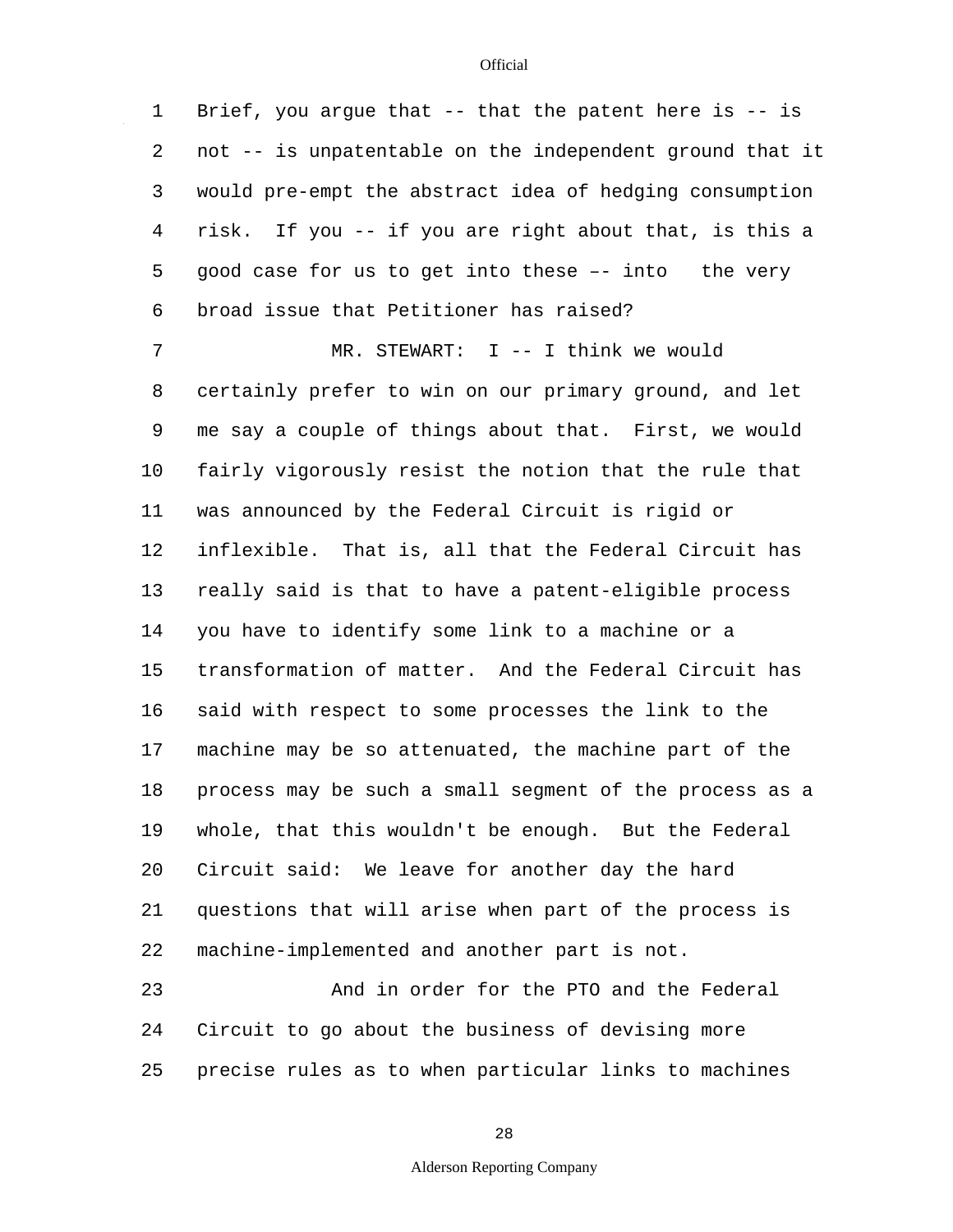$\mathbb{Z}^2$ 

| $\mathbf 1$    | are sufficient to create patent eligibility, we first    |
|----------------|----------------------------------------------------------|
| 2              | need to establish the -- the basic principle that some   |
| 3              | link to a machine or transformation is necessary. So I   |
| $\overline{4}$ | think we -- we have made the alternative argument in our |
| 5              | brief, and I think it is a basis for affirmance.         |
| 6              | But if the Court decided the case on that                |
| 7              | basis, we would lose at least the -- the limited clarity |
| 8              | that the Federal Circuit's opinion has provided; that    |
| 9              | is, it would still be open to people in the future to    |
| 10             | devise new contractual arrangements designed to allocate |
| 11             | risks, new methods of teaching antitrust, and --         |
| 12             | JUSTICE SOTOMAYOR: How about if we say                   |
| 13             | something as simple as patent law doesn't cover business |
| 14             | methods, instead of what the Federal Circuit has begun   |
| 15             | to say, which is technology is tied to a machine or a    |
| 16             | transformation of the substance? But I have no idea      |
| 17             | what the limits of that ruling will impose in the        |
| 18             | computer world or the biomedical world. All of the       |
| 19             | amici were talking about how it will destroy industries. |
| 20             | If we're unsure about that, wouldn't the safer practice  |
| 21             | be simply to say it doesn't involve business methods?    |
| 22             | MR. STEWART: I think that would be                       |
| 23             | incorrect, and it would create problems of its own.      |
| 24             | That is, the -- the innovation that was held to be       |
| 25             | patent eligible in State Street Bank was not a process.  |

29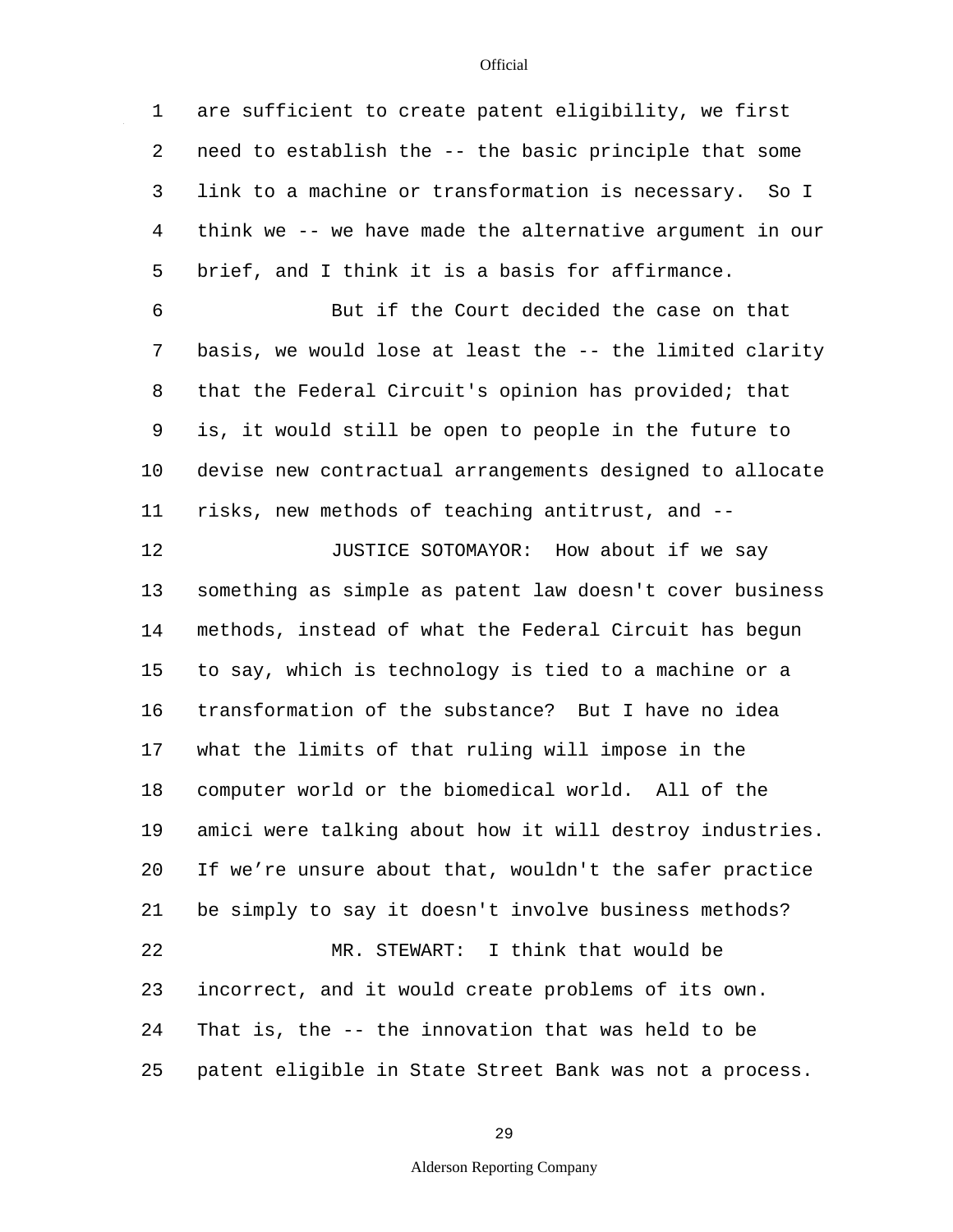1 2 3 4 5 6 7 8 9 10 11 12 13 14 15 16 17 18 19 20 21 22 23 24 25 The Federal Circuit was not construing the statutory term "process." It was construing the statutory term "machine." And it said, in essence, a computer that has been programmed to perform various calculations in connection with the operation of this business is a machine. It went on to say the opposing party in that case had not raised any objection under section 102 or 103, and, therefore, the Federal Circuit –- JUSTICE SOTOMAYOR: No ruling in this case is going to change State Street -- MR. STEWART: Well -- JUSTICE SOTOMAYOR: -- because it wasn't looking at process or the meaning of "process." It was looking at something else. MR. STEWART: Well, again, I think that the invention that was held to be patent eligible in State Street is commonly described as a business method, even though it was held to be patent eligible as a machine rather than as a process. So, to say that business methods are categorically ineligible for patent protection would eliminate new machines, including programmed computers, that are useful because of their contributions to the operation of businesses. And similarly, the court --

30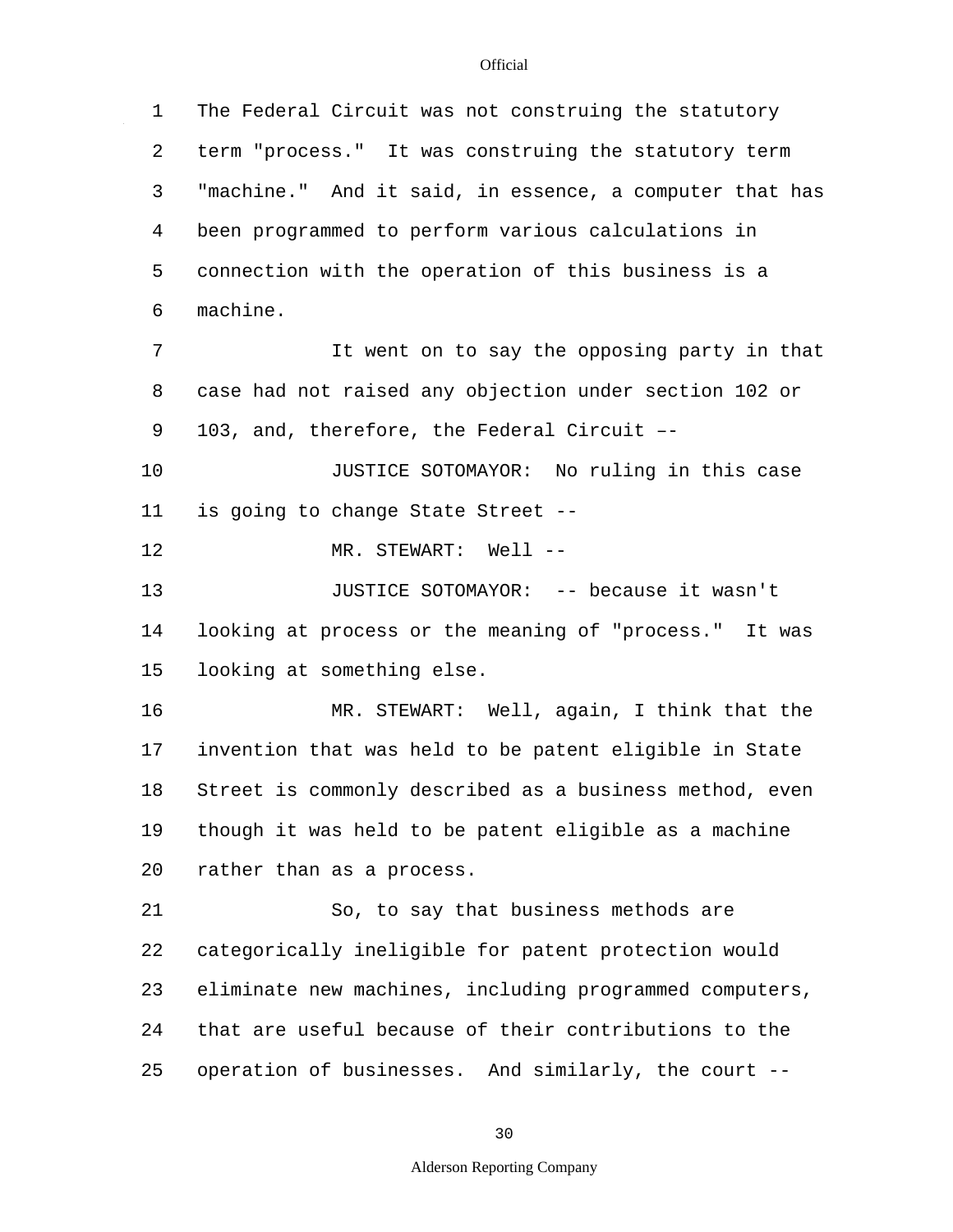1 2 3 4 5 6 7 8 9 10 11 12 13 14 15 16 17 18 19 20 21 22 23 24 25 the Federal Circuit in other cases has held that a claim to new and innovative computer software may be held patentable as a process, as a method of accomplishing particular tasks through the use of a computer, and those might be business-related tasks. So, to say that business methods were ruled out would itself be a fairly sweeping holding. JUSTICE SCALIA: Also you could say business methods apart from machines are not patentable. How about that? MR. STEWART: If the Court said that in the limited area of business methods, if there is no machine or transformation, there is no patent eligibility -- JUSTICE BREYER: Suppose you say this. I'm just testing things out. Start with Diehr. I mean -- and Diehr has these words in it, similar words; it just says "e.g." -- are you following me? MR. STEWART: Yes. JUSTICE BREYER: Okay. Now, you say what is it they have done in this case in the Federal Circuit? They have pulled back. That's a mood. That's a mood. They've pulled back insofar as they are pulling back from business methods, not machines, dah, dah, dah, dah, dah. Okay? You say we see no problem with that. Now, they have left much unresolved. One,

31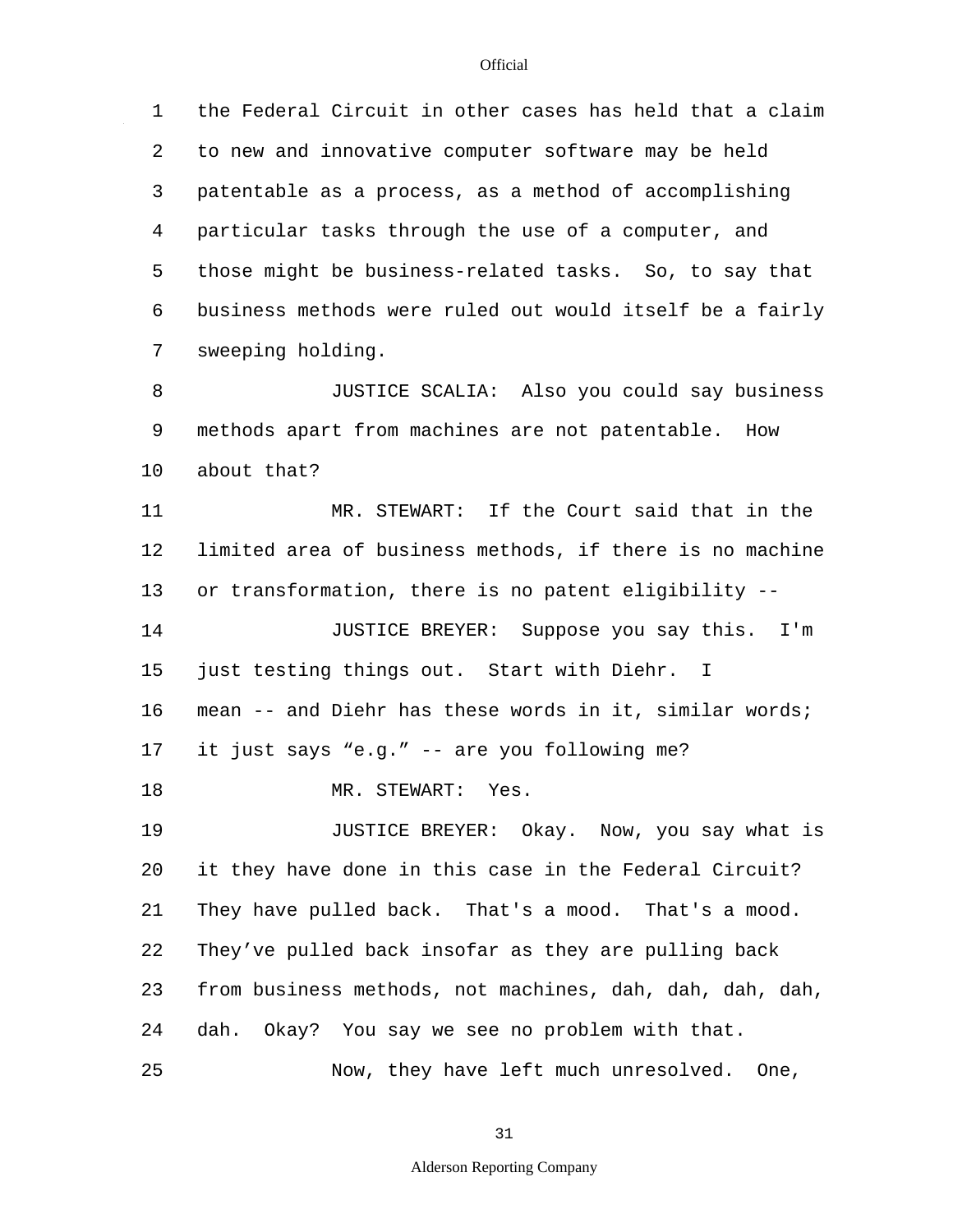$\mathcal{L}_{\mathcal{L}}$ 

| $\mathbf 1$    | transformation; how broad or narrow is that? We don't    |
|----------------|----------------------------------------------------------|
| 2              | know. Many people's problems will be solved if it's      |
| 3              | either broad on the one hand or narrow in the other.     |
| $\overline{4}$ | Two, are you automatically patented -- in                |
| 5              | the patent statute, if you just sort of reduce this to a |
| 6              | machine by adding a computer on at the end? They've      |
| 7              | flagged that as a problem. They haven't answered it.     |
| 8              | Could there ever be a situation where it doesn't meet    |
| 9              | this test but still is patentable? We're not sure.       |
| 10             | MR. STEWART: Let me take those points --                 |
| 11             | <b>JUSTICE BREYER:</b><br>Yes.                           |
| 12             | MR. STEWART: -- in the order that you made               |
| 13             | them.                                                    |
| 14             | JUSTICE BREYER: Do you see what I'm trying               |
| 15             | to do? I'm trying to note the things that have been      |
| 16             | raised in these 80 briefs insofar as possible, say       |
| 17             | there's a lot there for the future that we can't really  |
| 18             | decide, but say as a pull back, okay.                    |
| 19             | MR. STEWART: Let me address those points in              |
| 20             | order. The first thing is that in Diehr when you had     |
| 21             | the "e.g." cite, it was "e.g., transforming an article   |
| 22             | into a different" state of -- state or thing. And I      |
| 23             | think the obvious inference is "e.g." was used because   |
| 24             | the other prong of the machine-or-transformation test is |
| 25             | use as a machine. That is, in the context of Mr.         |

32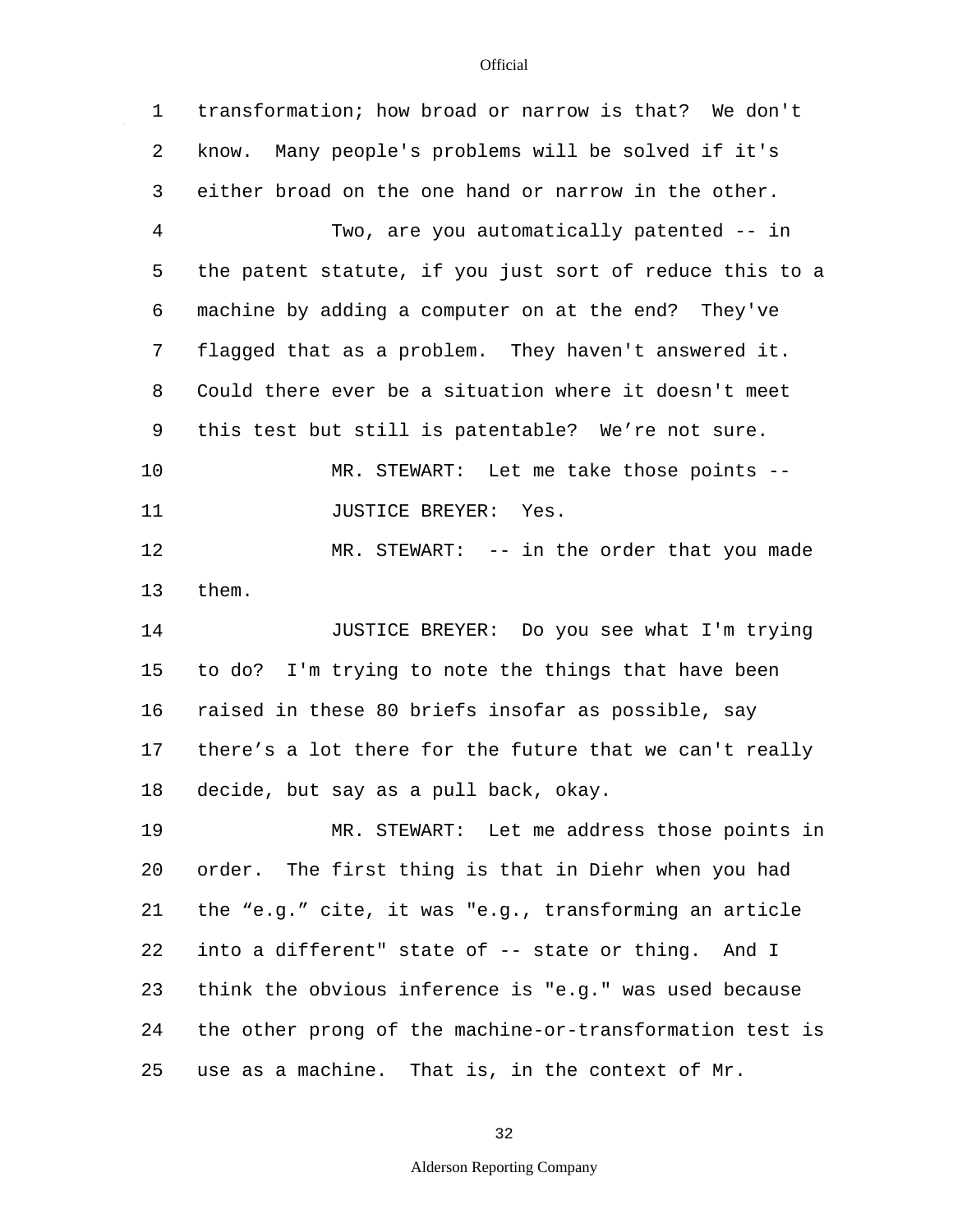1 2 3 Morse's invention or Mr. Bell's invention, there is transformation of a sort, but it wouldn't naturally be characterized as transformation of matter.

4 5 6 7 8 9 10 Those things were held to be patent eligible not because they transformed matter, but because they involved the use of a machine. And so, what the Court in Diehr said transformation of a matter or an article into a different state or thing is the clue to the patentability of a process that doesn't involve a particular machine.

11 12 13 14 15 16 17 18 19 20 21 22 And the -- the type of process it had in mind was the process that was described in Corning v. Burden or the process in Cochrane v. Deener, situations in which an individual had devised a method of, in one sense -- one case, it was manufacturing flour, and in another case it was rolling puddle balls, of manufacturing items. And that person said, here is the series of steps that you have to go through, but it's not essential that you use any particular tool or machine for each of these steps. That was why the word -- CHIEF JUSTICE ROBERTS: Mr. Stewart, I

23 24 25 thought I understood your argument up until the very last footnote in your brief. And you say this is not - simply the method isn't patentable because it doesn't

33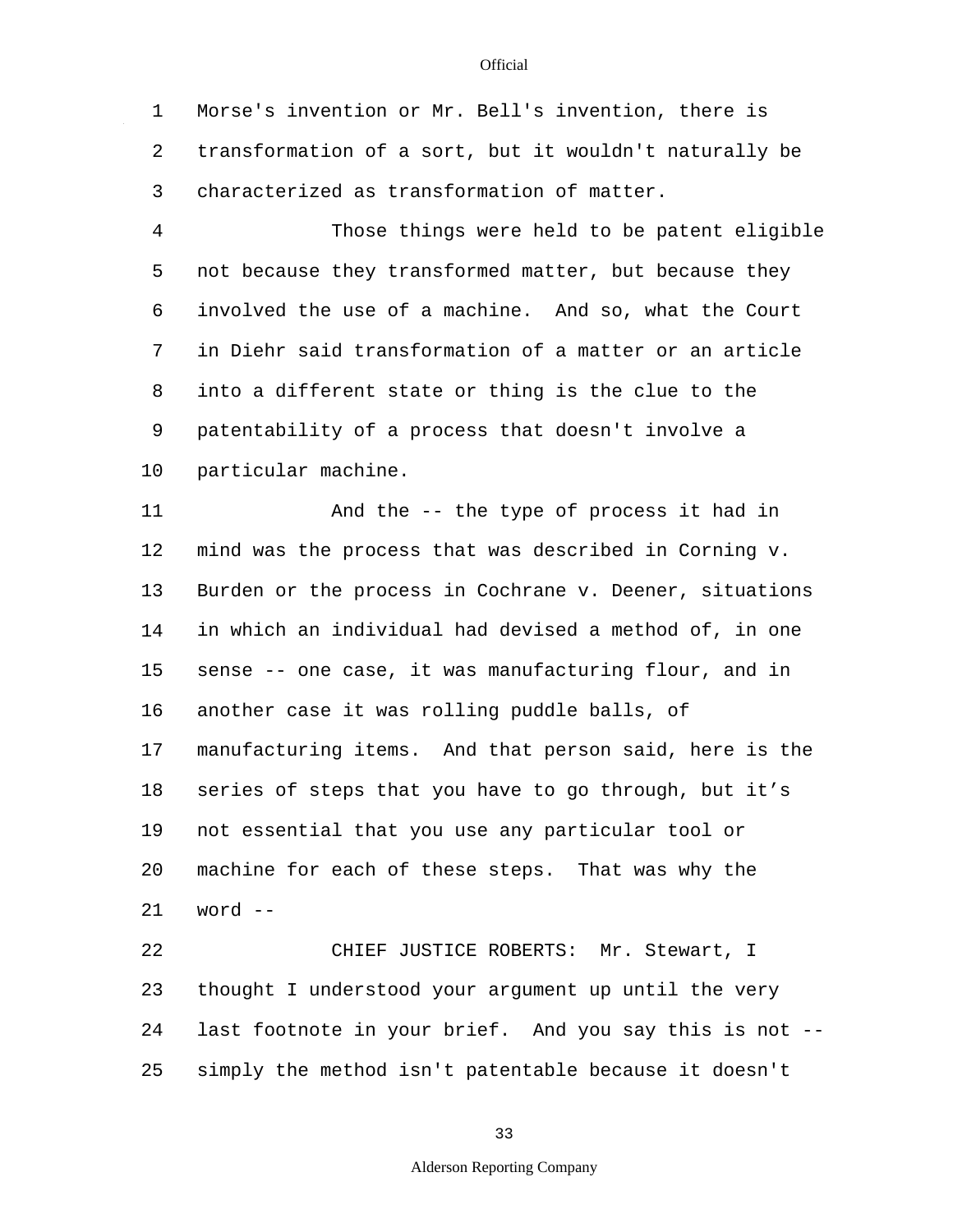1 2 3 4 5 6 involve a machine. But then you say but it might be if you use a computer to identify the parties that you are setting a price between and if you used a microprocessor to calculate the price. That's like saying if you use a typewriter to type out the -- the process, then it is patentable.  $I - I - I$  -- that takes away everything

that you spent 53 pages establishing.

7

8 9 10 11 12 13 14 15 16 17 MR. STEWART: Well, I guess there -- there were two different places, I believe, at which we identified ways in which this sort of hedging scheme might be made patent eligible. The first is we described a hypothetical interactive Website in which people -- parties and counterparties could essentially find each other by the computer and could agree to terms on that basis. And in that situation, the -- the computer would be at the heart of the innovation. It would be --

18 19 20 21 CHIEF JUSTICE ROBERTS: No, no. That's just saying instead of looking at the -- in the Yellow Pages, you look on the computer. And that makes all the difference to you?

22 23 24 25 MR. STEWART: I think an -- an interactive computer technique, one in which you sign on and can find people without tracking them down specifically, can simply identify yourself on the Website as somebody

# **Official**

### Alderson Reporting Company

34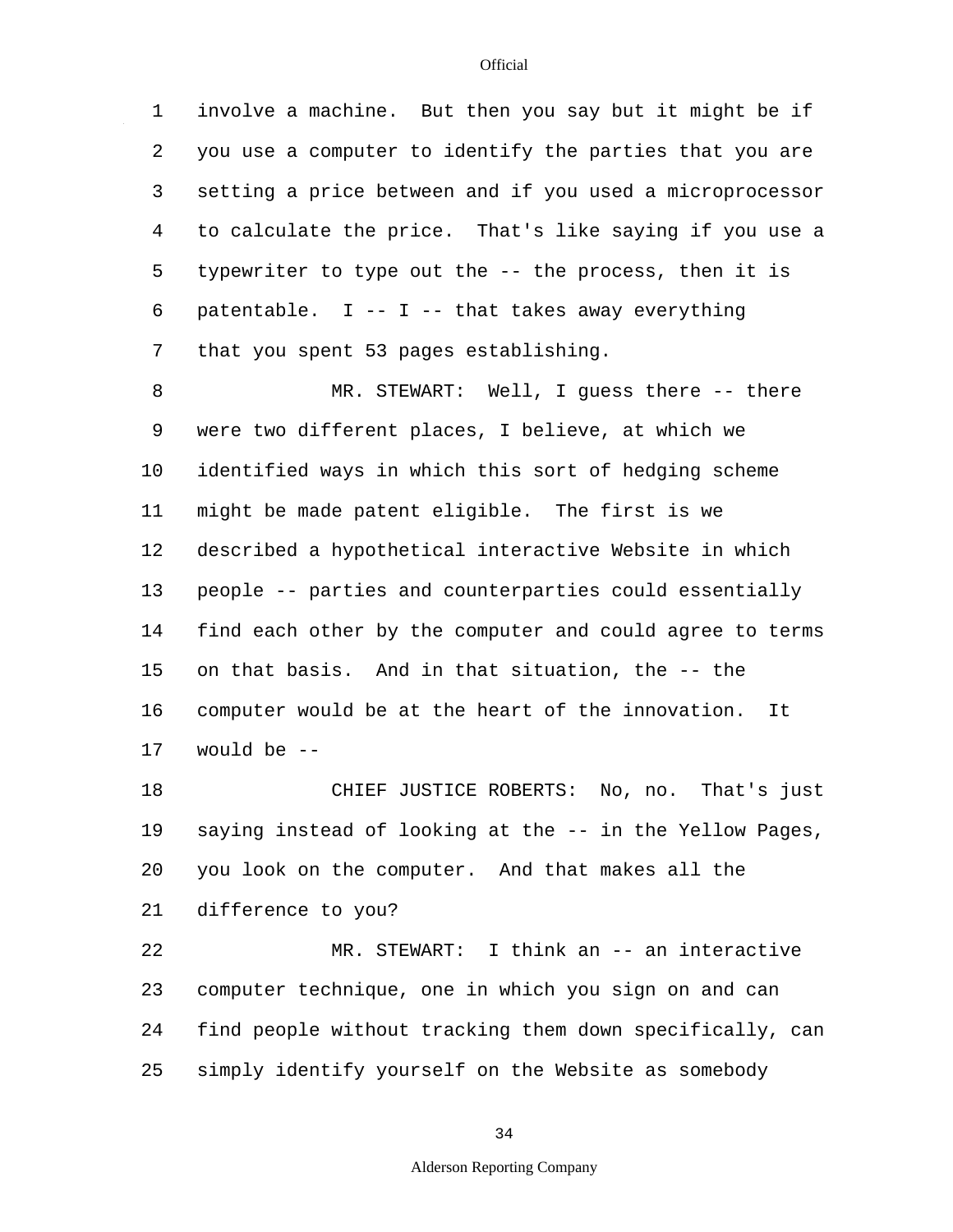1 2 who is interested in engaging in a particular transaction and a potential counterparty can find you,

3 is different from the Yellow Pages.

4 5 6 7 8 9 10 11 12 13 14 15 16 But I guess the fundamental point I would make is -- and this is really responsive to the second part of Justice Breyer's question -- I think it is both a virtue and a vice of the test that the Federal Circuit has announced and that we are advocating that it doesn't solve all the hard questions. That is, the Federal Circuit has said since this particular patent applicant didn't identify any machine or any transformation that would be necessary to the accomplishment of its method, that person is out of luck, and, therefore, it's inappropriate for us to go on to decide kind of the precise level of substantiality that a machine or transformation must play --

17 18 19 20 21 CHIEF JUSTICE ROBERTS: But if you look at your footnote, that involves the most tangential and insignificant use of a machine. And yet you say that might be enough to take something from patentability to not patentable?

22 23 24 25 MR. STEWART: And all we've said is that it might be enough; that is, hard questions will arise down the road as to where do you draw the line, to what extent must the machine or the transformation be

35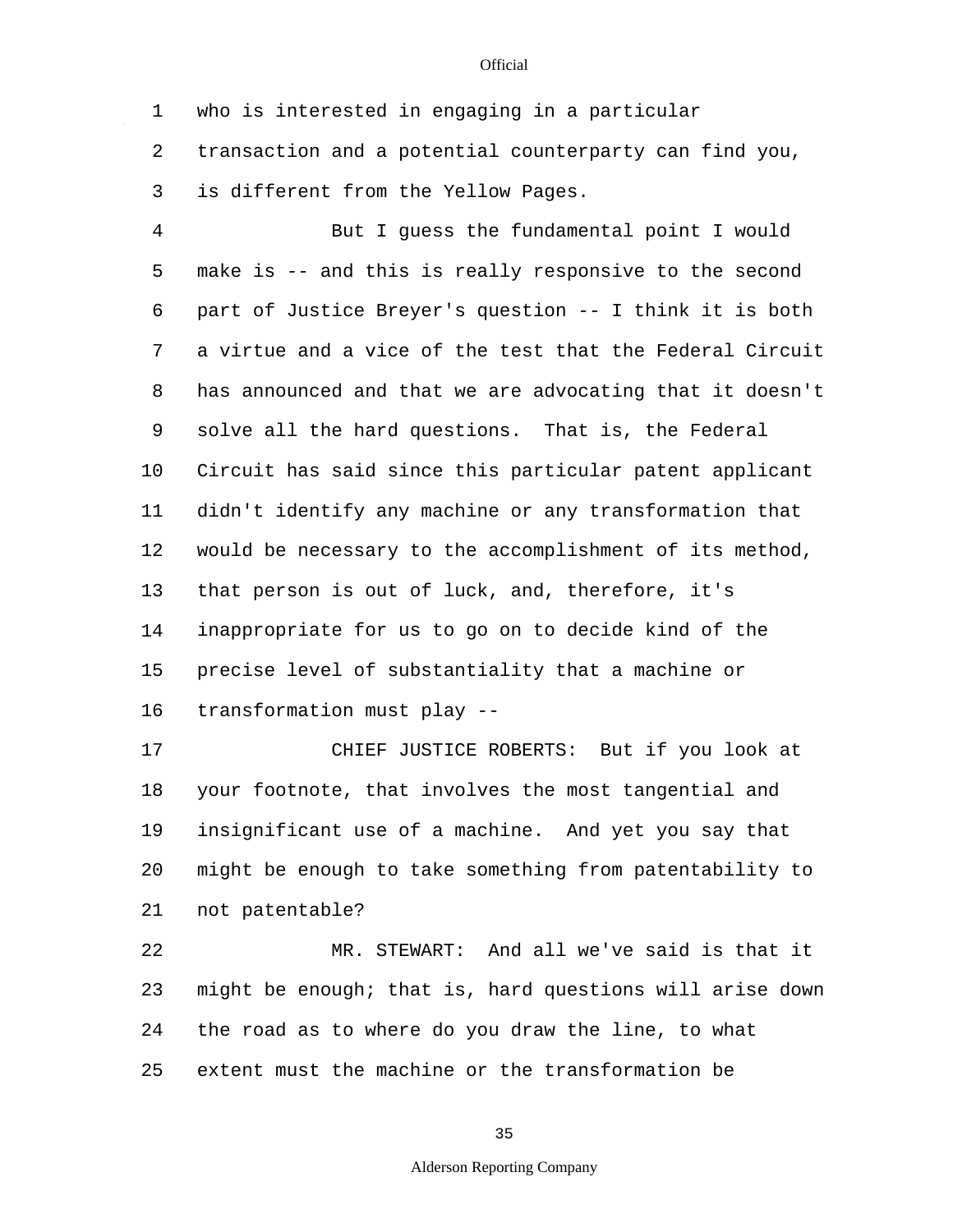1 central --

25

| $\overline{a}$ | CHIEF JUSTICE ROBERTS: So you think it's a               |
|----------------|----------------------------------------------------------|
| 3              | hard question. If you develop a process that says look   |
| 4              | to the historical averages of oil consumption over a     |
| 5              | certain period and divide it by 2, that process would    |
| 6              | not be patentable. But if you say use a calculator,      |
| 7              | then it $--$ then it is?                                 |
| 8              | MR. STEWART: I think if it's simply using a              |
| 9              | calculator for its pre-existing functionality to crunch  |
| 10             | numbers, very likely that would not be enough. What      |
| 11             | we see in some analogous areas is that the computer will |
| 12             | be programmed with new software. It will be given        |
| 13             | functionality it didn't have before in order to allow it |
| 14             | to perform a series of calculations, and that gets       |
| 15             | closer to the line. And, again --                        |
| 16             | CHIEF JUSTICE ROBERTS: But your                          |
| 17             | footnote -- I don't mean to dwell on it -- it says to    |
| 18             | identify counterparties to the transactions. So that if  |
| 19             | what you're trying to get is the -- the baker who sells  |
| 20             | bread, because you are going to hook him up with the     |
| 21             | grocer who sells, you know, in the grocery store, if you |
| 22             | punched in, in your search station -- you know, give me  |
| 23             | all the bakers in Washington -- that would make it       |
| 24             | patentable?                                              |
|                |                                                          |

MR. STEWART: Again, we are -- we are not

36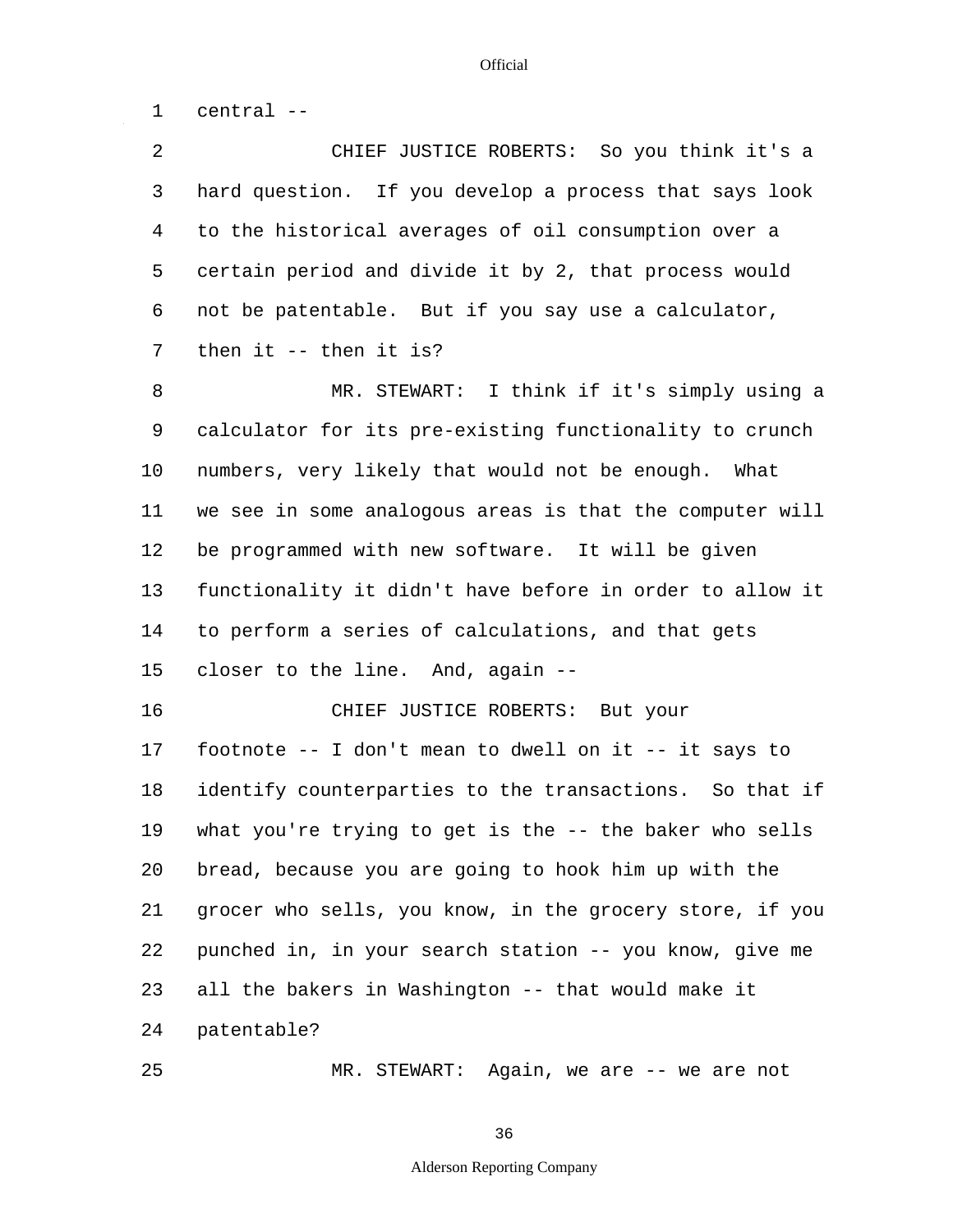1 2 3 4 5 6 7 8 9 10 11 12 saying it would be patent eligible. We would have to review those facts, and the PTO would have to review those facts in the context of an actual application. I guess the point I'm trying to make is simply that we don't want the court, for instance, in the area of software innovations or medical diagnostic techniques to be trying to use this case as the vehicle for identifying the circumstances in which innovations of that sort would and would not be patent eligible, because the case really doesn't present any -- any question regarding those technologies. And, therefore,  $we$   $-$ 

13 14 15 16 17 18 19 JUSTICE SOTOMAYOR: Now, if it veers the other way, which is by saying that we exclusively rely on the machine-or-transformation test, that we're precluding applications of the patent law in those fields, the things we can't imagine. Once you announce an exclusive test, you're shoe-horning technologies that might be different.

20 21 22 23 24 25 MR. STEWART: I guess I would say a couple of different things. The first is that it seems unlikely, even with new and rapidly emerging technologies, that somebody would come up with a system that seems for patent purposes analogous to the inventions that have been patent eligible in the past

37

### Alderson Reporting Company

**Official**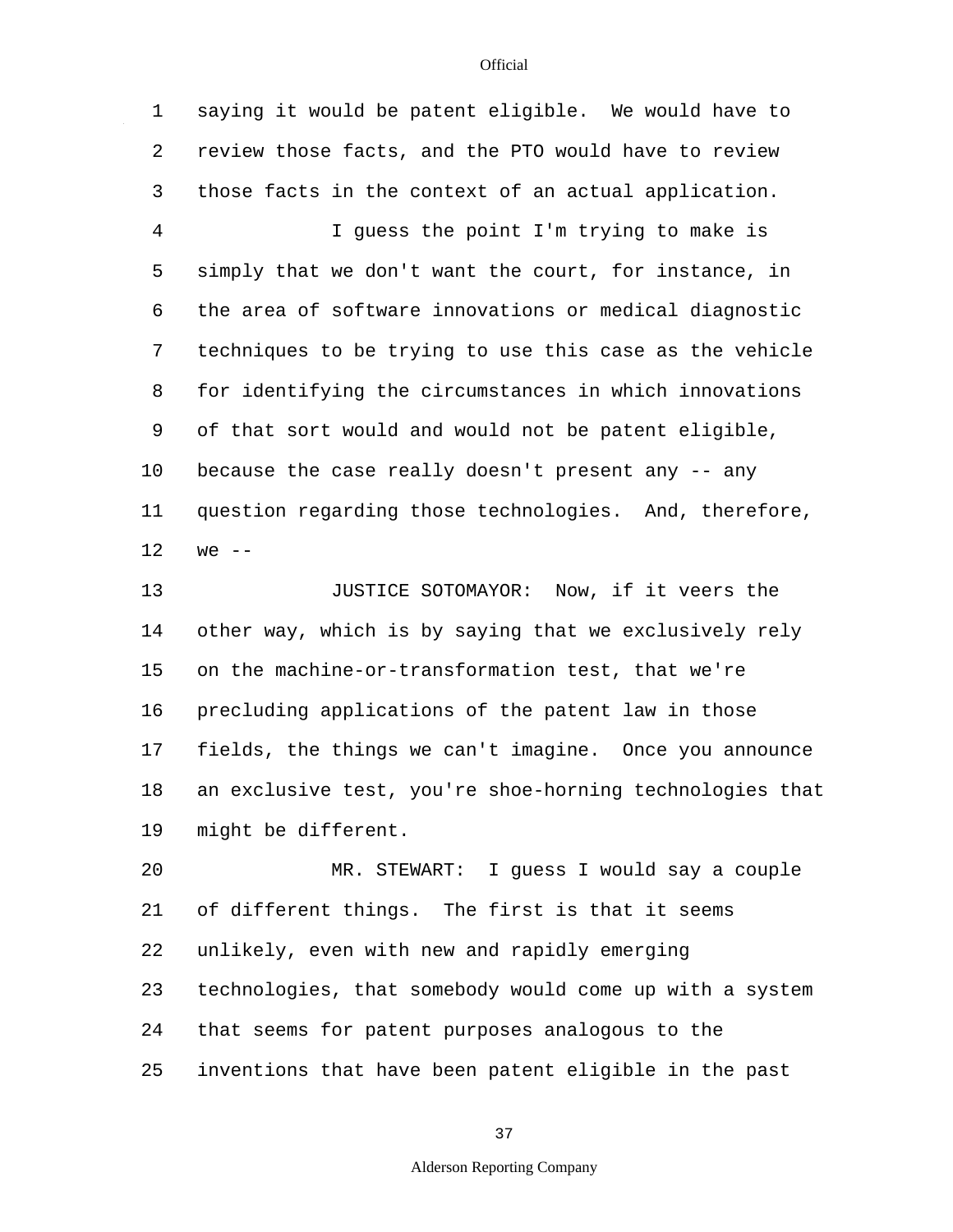1 2 that didn't involve any machine and that didn't involve any transformation.

3 4 5 6 7 8 Having said that, I would note that in both Benson and in Flook, the Court held open the possibility that some unforeseen event could take place that would -- as to which the application would be patent eligible, even though the machine-or-transformation test --

9 10 11 12 13 14 15 JUSTICE SOTOMAYOR: All right. So help us with a test that doesn't go to the extreme the Federal Circuit did, which is to preclude any other items, something we held open explicitly in two other cases, so we would have to backtrack and say now we are ruling that we were wrong, and still get at something like this?

16 17 18 19 20 21 22 23 MR. STEWART: Well, I think the Court could say -- could do essentially what was done in Benson and Flook, namely acknowledge that there had never been a case up to this point in which a process had been held patent eligible that didn't involve a machine or a transformation. It could leave open the possibility that some new and as yet unforeseen technology could necessitate the creation of an exception.

24 25 But -- and the point we would also make is this seems to be a very unlikely candidate for such an

#### **Official**

Alderson Reporting Company

38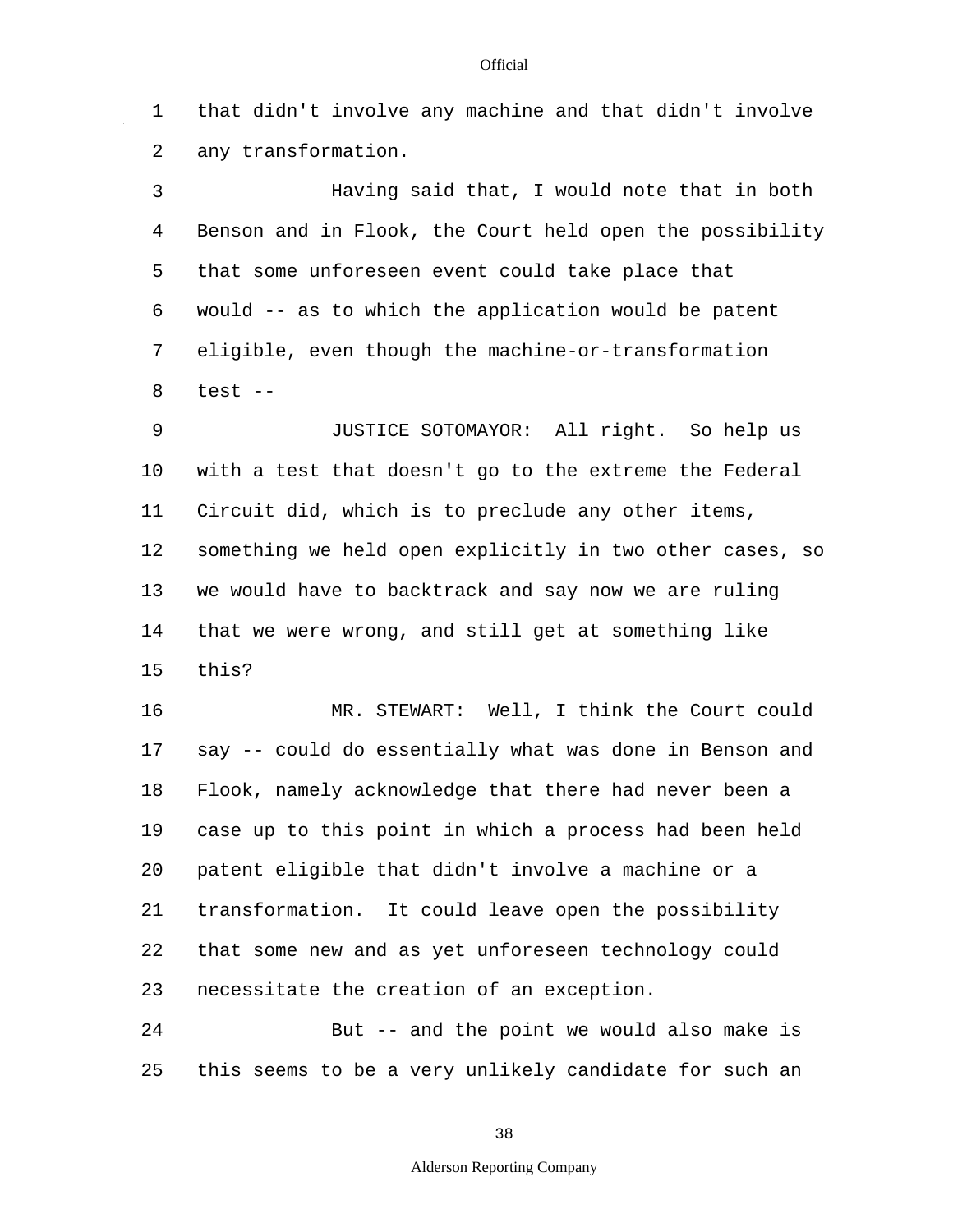1 2 3 4 exception, because the hedging method that Petitioners have -- for which they have sought a patent is in no sense different in kind from risk management techniques that have been undertaken for centuries.

5 6 7 8 JUSTICE SOTOMAYOR: Well, but that –- that goes back to, not 101, but 102 and 103. That goes back to obviousness or the standard weeding mechanisms for patents.

9 10 11 12 13 14 15 16 17 18 19 20 21 22 23 24 25 MR. STEWART: Well, this may or may not be a novel or nonobvious method. But even if we assume that this is nonobvious for purposes of section 103, in that it represents a sufficient advance over the prior art, that people skilled in the art would not necessarily have come up with it, it still is a different in kind from risk management techniques that have taken place in this country for  $-$ - for 200 years. It is  $-$ - it is  $-$ JUSTICE GINSBURG: Mr. Stewart, did you - did the government put forward this machine-or-transformation test? Was that your test, or was it the Federal Circuit's on its own? MR. STEWART: The Federal Circuit, sua sponte, set the case for hearing en banc. I believe the case had been argued to a panel, but had not been decided, and the Federal Circuit set the case for reargument en banc, posed a number of questions to

39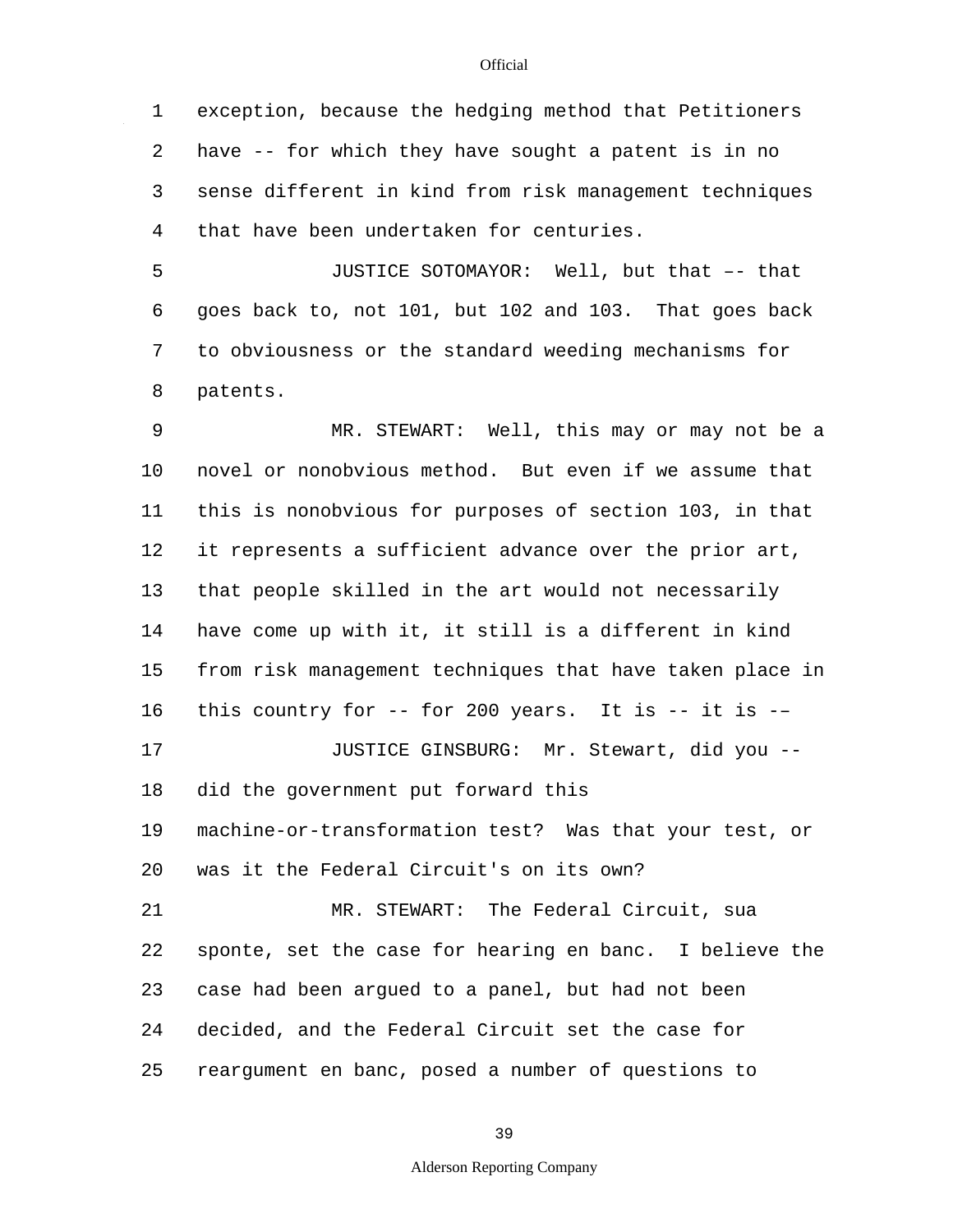$\mathbb{Z}^2$ 

| 1  | the -- the parties and the government did advocate the   |
|----|----------------------------------------------------------|
| 2  | machine-or-transformation test.                          |
| 3  | JUSTICE GINSBURG: Tell me what your --                   |
| 4  | CHIEF JUSTICE ROBERTS: I'm sorry. Did or                 |
| 5  | did not?                                                 |
| 6  | MR. STEWART: It did. It did advocate the                 |
| 7  | machine-or-transformation.                               |
| 8  | JUSTICE GINSBURG: You did -- and if you                  |
| 9  | read Judge Mayer's opinion, it has a simplicity to it.   |
| 10 | It says, if it's technology, then its within the realm   |
| 11 | of patent, and if it's not technology, it isn't. If      |
| 12 | it's based on science or technology -- and that seems to |
| 13 | be what is used in other places.                         |
| 14 | MR. STEWART: I don't know that our test --               |
| 15 | I think our test, in a sense, has a shorthand version of |
| 16 | that. I don't know that focusing the inquiry directly    |
| 17 | on whether technology is involved would make the inquiry |
| 18 | easier, and that is so for two reasons.                  |
| 19 | First, people could dispute whether                      |
| 20 | particular advances are properly regarded as             |
| 21 | technological advances, and, second, we would still have |
| 22 | the difficult problems that the Chief Justice has        |
| 23 | referred to, where you have a process that is described  |
| 24 | as involving technology at some step along the way, and  |
| 25 | courts will still have to make the determination, is     |

40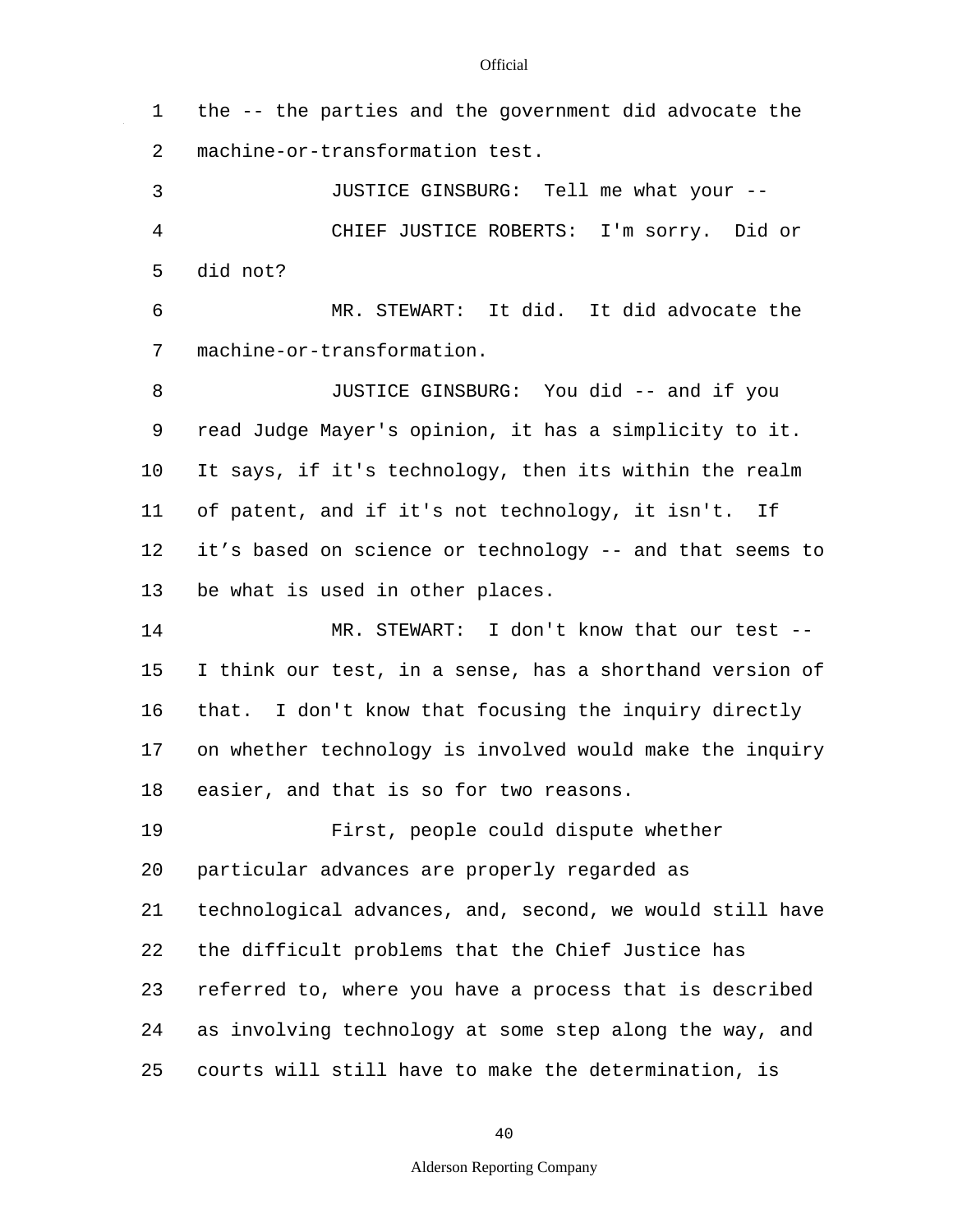$\sim 10$ 

| $\mathbf 1$ | that a sufficiently substantial step to make the         |
|-------------|----------------------------------------------------------|
| 2           | process, as a whole, a technological one.                |
| 3           | So I don't think that, by adopting a                     |
| 4           | technological arts test, the Court would avoid the       |
| 5           | difficulties that it has appropriately identified with   |
| 6           | the machine-or-transformation test.                      |
| 7           | The other thing I would say about the                    |
| 8           | machine-or-transformation test is this is not a          |
| 9           | government position of recent vintage; that is, the      |
| 10          | government's brief to this Court in Gottschalk v. Benson |
| 11          | -- or its reply brief, which was filed around 1971 --    |
| 12          | basically said, although this Court has never announced  |
| 13          | machine or transformation of the test, that is the       |
| 14          | principle that can be abstracted from the totality of    |
| 15          | the Court's decisions.                                   |
| 16          | JUSTICE KENNEDY: Was the State Street case               |
| 17          | a machine-or-transformation test?                        |
| 18          | STEWART: It would --<br>MR.                              |
| 19          | JUSTICE KENNEDY: You talk about the State                |
| 20          | Street case in your brief, and it's complicated because  |
| 21          | of the Federal statute that followed it. If you had      |
| 22          | just the facts of State Street before us, and forgetting |
| 23          | the Federal statute was enacted after it, how would you  |
| 24          | decide this case?                                        |
| 25          | MR. STEWART: Oh, it would come out the same              |

41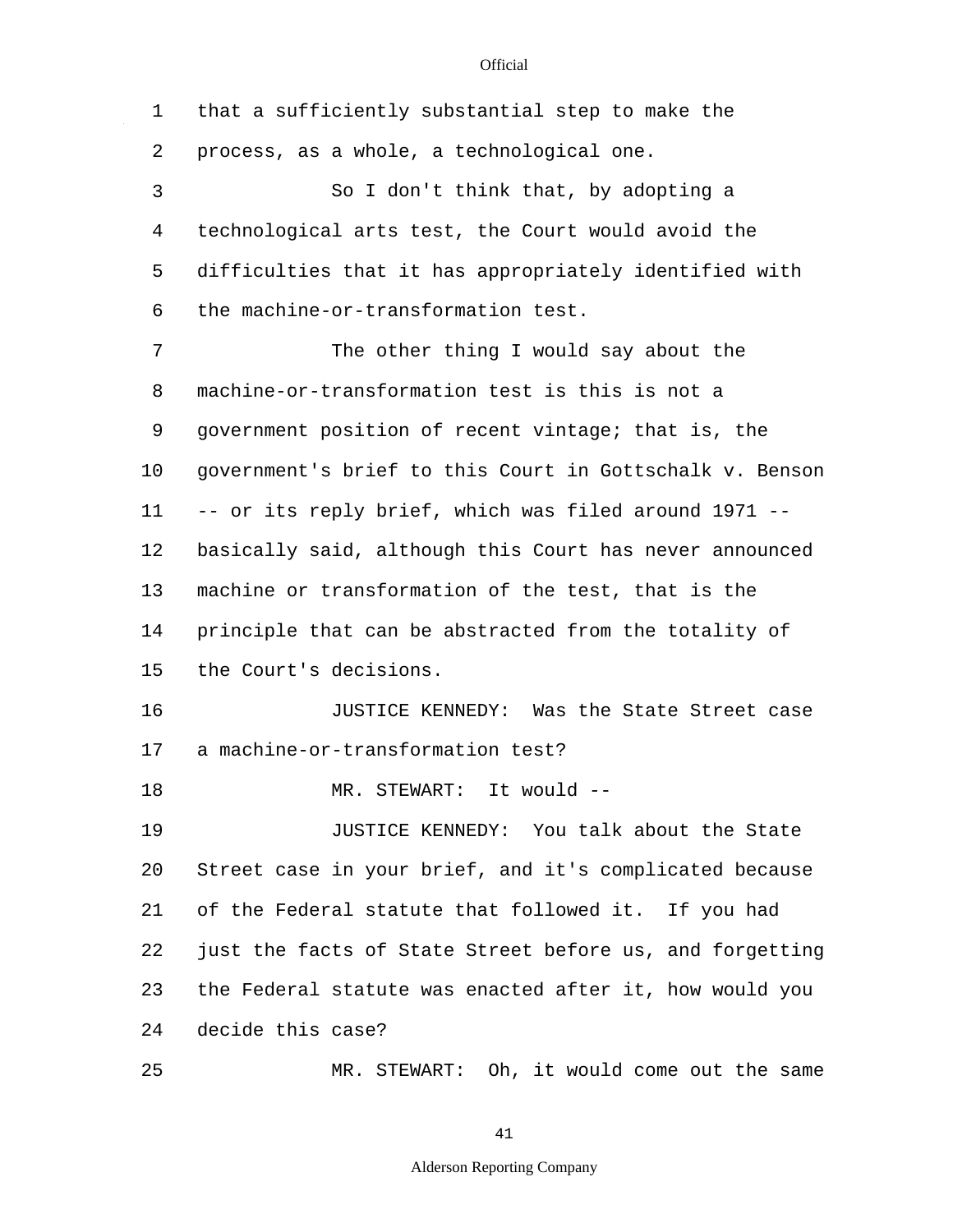1 2 3 4 5 6 7 8 9 10 11 12 13 14 15 16 17 18 19 20 21 22 23 24 25 way. I mean, State Street Bank -- JUSTICE KENNEDY: That's what I thought. And is it -- is it machine or transformation, in your view? MR. STEWART: Well, it was machine -- that is, in State Street Bank, the claim was not to a process within the meaning of section 101. The claim was not to a method of accomplishing things by means of a computer, which would be, potentially, a process. It was to the computer itself, the programmed computer, that the innovation in State Street Bank was that the devising of new computer programs that allowed the computer to perform various tasks in association with the carrying out of the hub-and-spokes investment -- investment method. And, certainly -- CHIEF JUSTICE ROBERTS: So what did that - what did that transform? MR. STEWART: It didn't transform anything, but it would fit -- the transformation part would be irrelevant because the machine-or-transformation test is, in our view, the appropriate rubric to apply in construing the statutory term process, that is, when the person doesn't say, I have invented a new machine, but, rather, says, I've identified a new process for accomplishing things.

42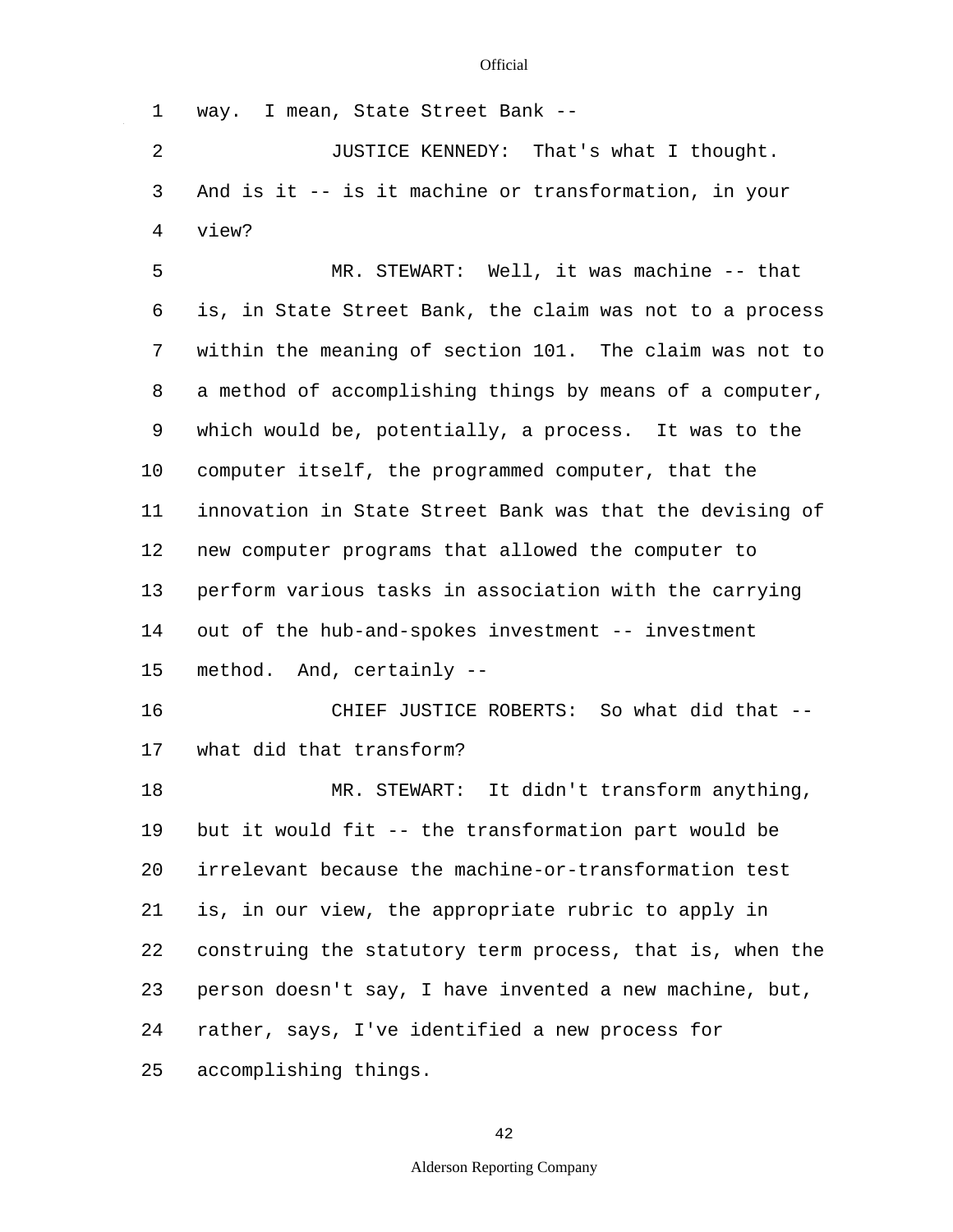$\mathcal{L}_{\mathcal{L}}$ 

| 1  | If a person claims to be -- to have invented             |
|----|----------------------------------------------------------|
| 2  | a new machine, then that -- it is either a machine or it |
| 3  | isn't. A computer is certainly a machine. Really, the    |
| 4  | only -- I think the only --                              |
| 5  | JUSTICE STEVENS: I don't understand how                  |
| 6  | that can be a patent on a machine if the only thing      |
| 7  | novel is the process that the machine is using.          |
| 8  | Isn't -- isn't the question -- really, the question      |
| 9  | there was whether the new process was patentable.        |
| 10 | MR. STEWART: Well, I think what -- the                   |
| 11 | argument that the other side, the person challenging the |
| 12 | patent in State Street could have made, but apparently   |
| 13 | didn't, was the person could have said, of course, the   |
| 14 | computer is a machine, but a computer programmed with    |
| 15 | new software to perform different functions is not a new |
| 16 | machine. It's not a different machine from the one       |
| 17 | that has always -- not always, but that has already      |
| 18 | existed, and therefore, it doesn't satisfy section 1 or  |
| 19 | section -- 102 or section 103, but that --               |
| 20 | JUSTICE KENNEDY: Well, that was one of the               |
| 21 | reasons I asked you about it, I suppose. Just looking    |
| 22 | at the whole case, do you think the State Street         |
| 23 | holding -- the State Street invention was patentable?    |
| 24 | MR. STEWART: It was -- the way I would put               |
| 25 | it is: The State Street Bank analysis of the question    |

43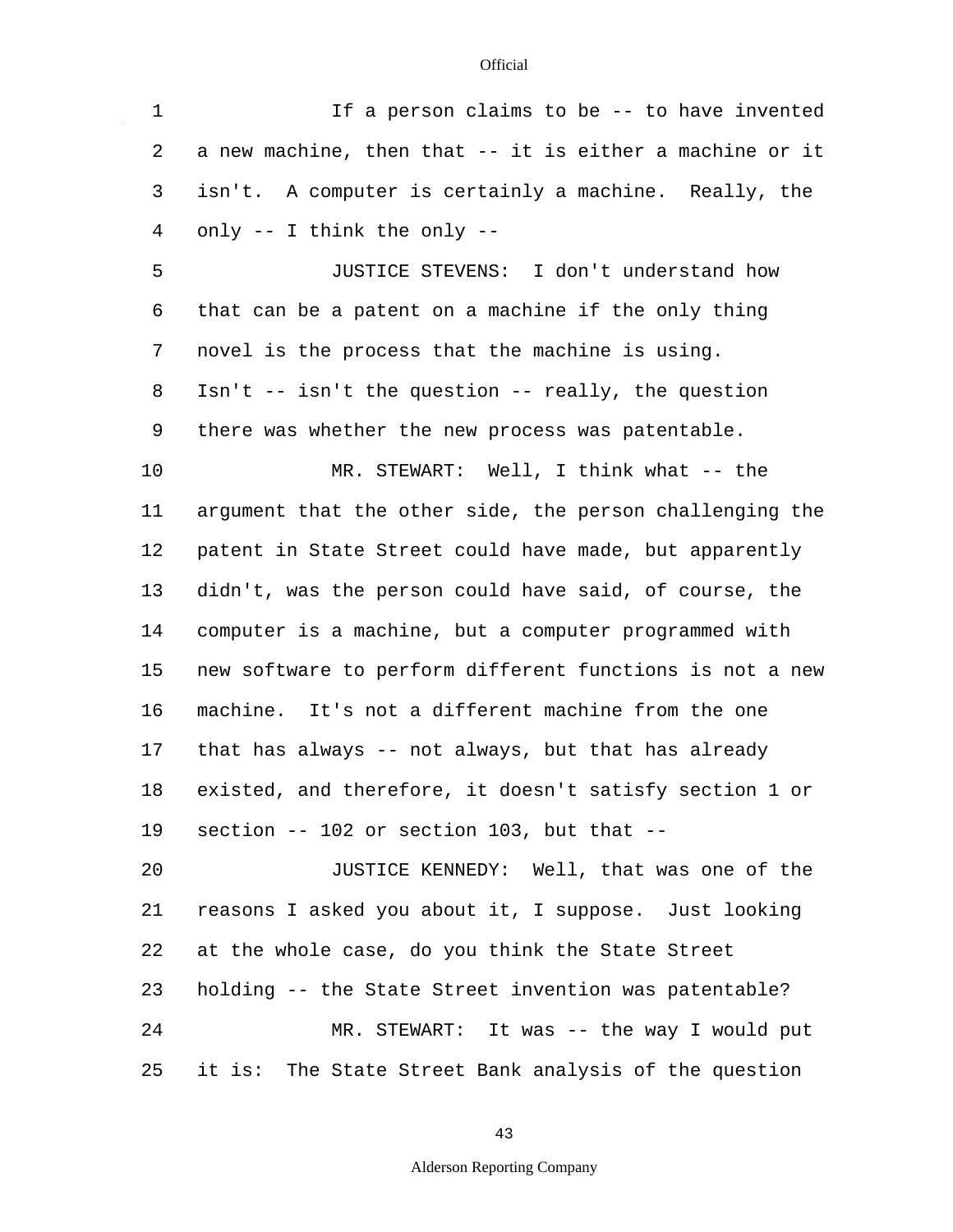1 2 3 4 5 6 7 8 9 10 11 12 13 14 15 16 17 18 19 20 21 22 23  $2.4$ 25 that was actually presented to it was correct; that is, the argued was made the programmed computer is patentable as a machine -- JUSTICE KENNEDY: How would you come out in the State Street case today, if all of the arguments were made under your test? MR. STEWART: Well, under our test, we would come out the same way because the computer would be a machine. The only question would be whether the programming of the computer with new software caused it to be a patentable different machine from the one that existed previously. Now -- now, we do think that software innovations can have the effect of causing the computer to be a different, special purpose computer, as the phrase –- JUSTICE STEVENS: I'm sorry. I must be awfully stupid. You say it would come out the same way. In the same way the court did or this way you argued? MR. STEWART: I think the same -- the Federal Circuit's decision in State Street would come out the same way under our test. JUSTICE STEVENS: And you think it should? You think it should? MR. STEWART: Yes, but, again, the point I

44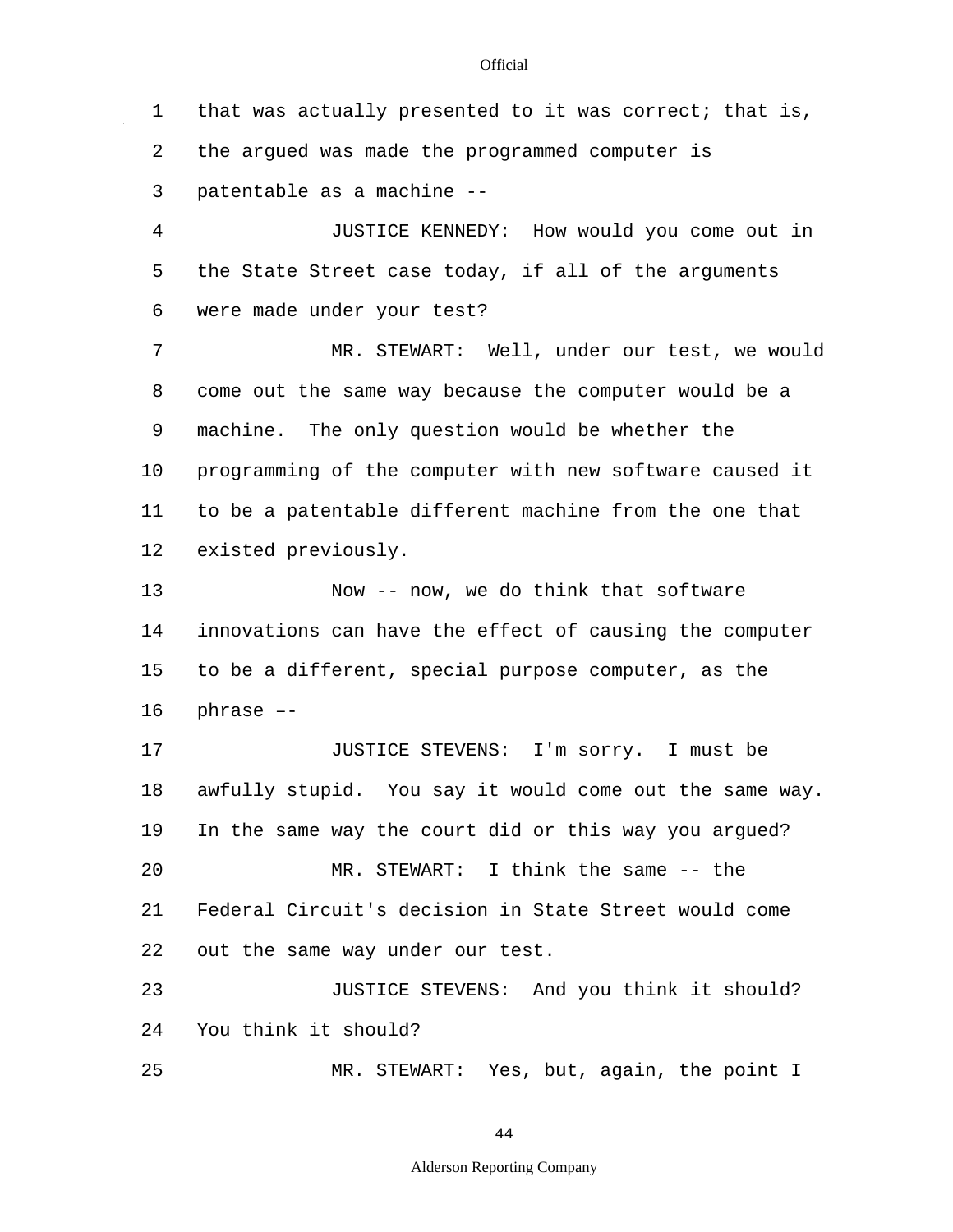1 2 3 4 5 6 7 8 9 10 11 12 13 14 15 16 17 18 19 20 21 22 23 24 25 would emphasize -- JUSTICE STEVENS: I don't understand why that isn't just the application of a process, which - which is not itself patentable subject matter, to a particular machine that can use the process -- JUSTICE KENNEDY: That's -- that's a problem I have. MR. STEWART: Well, I guess -- let me backtrack. If you look at the text of the statute – it's reproduced at page 2 of the Blue Brief -- and it says -- it's right in the middle of the page. "Whoever invents or discovers any new and useful process, machine, manufacture, or composition of matter is potentially entitled to" -- JUSTICE BREYER: So I thought you were saying that the correct argument for the people attacking the patent in that case was to say, this is not a machine. The machine there is a computer. This is a program that changes switches, and that is a different process for the use of the machine. Now, whether that process is or is not patentable depends upon a lot of things that we don't have to go into in this case. Is that right? MR. STEWART: I don't -- no. I don't think that is what I was saying.

**Official**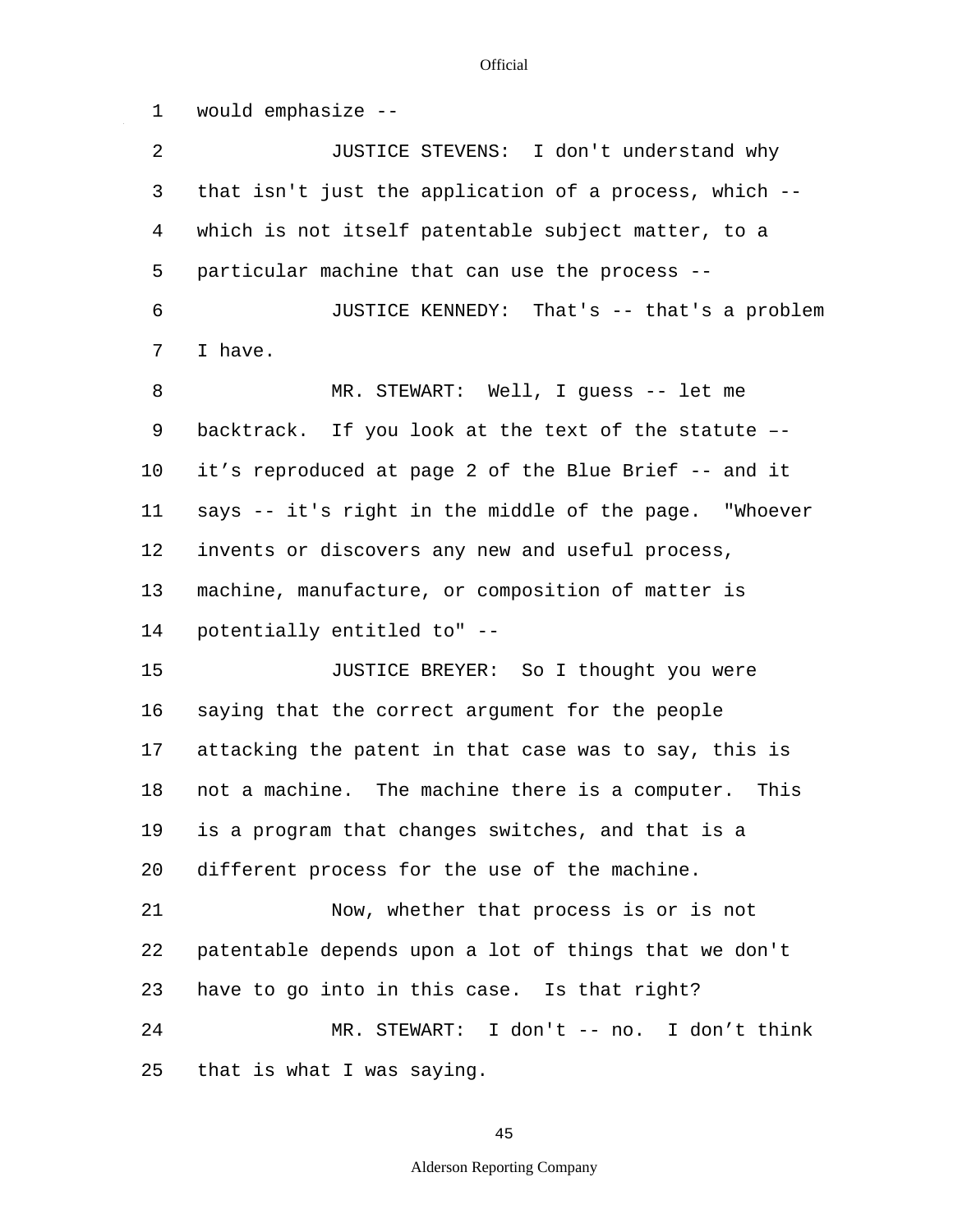1 2 3 4 5 6 7 8 9 10 11 12 13 14 15 16 17 18 19 20 21 22 23 24 25 JUSTICE BREYER: Okay. Well, then what is right? MR. STEWART: What I was saying is that – and I guess the -- the first point I would make is, when somebody claims to have invented a new machine, the transformation test really has nothing to do with the inquiry because a -- a better television or a better DVD player can be patented as a machine, even though transformation of matter is no -- JUSTICE STEVENS: It's not on a computer, which the only difference from the old computer is it's using a new program. You can't say that's a new machine. MR. STEWART: Well, but my -- I think - first, I think you can because I think if you -- if you improved the hardware of the computer in order to enable it to perform -- JUSTICE STEVENS: But that patent didn't require any change in the hardware, if I remember it correctly. MR. STEWART: But I -- but I think the argument that has been made with success -- and PTO agrees with this -- is that programming a computer by means of software to produce -- to perform new functions can create a novel --

46

#### Alderson Reporting Company

#### **Official**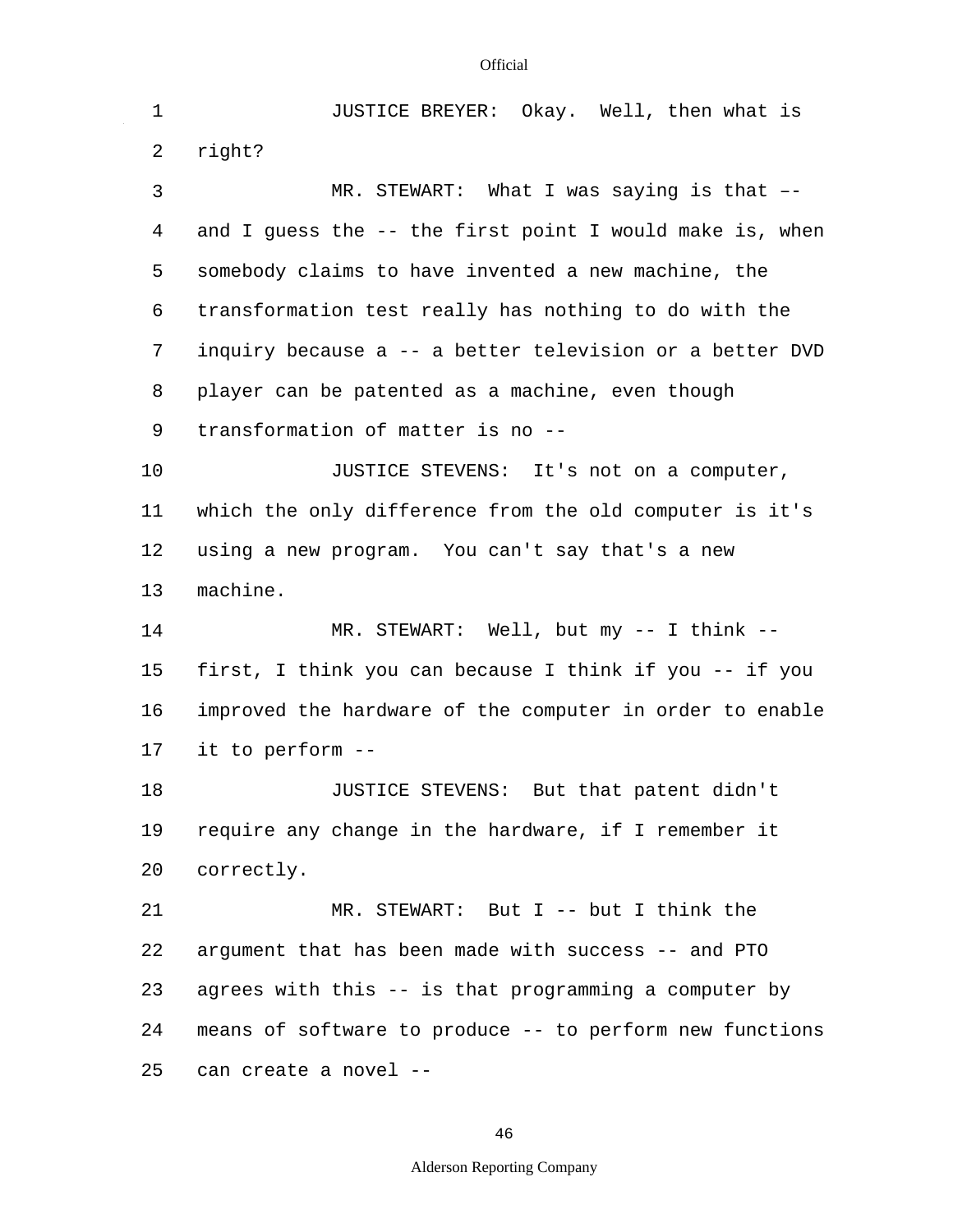$\mathcal{L}^{\mathcal{A}}$ 

| $\mathbf 1$ | JUSTICE BREYER: But then all we do is every                  |
|-------------|--------------------------------------------------------------|
| 2           | example that I just gave, that I thought were examples       |
| 3           | that certainly wouldn't be patented, you simply patent       |
| 4           | them. All you do is just have a set of instructions for      |
| 5           | saying how to set a computer to do it. Anyone can do         |
| 6           | that. Now, it's a machine.                                   |
| 7           | So all the business patents are all right                    |
| 8           | back in. Now, that -- what I think we were looking           |
| 9           | for was $-$ - or at least I was $-$ - was why that isn't so, |
| $10 \,$     | and how you are going to later, down the road, deal with     |
| 11          | this situation of all you do is you get somebody who         |
| 12          | knows computers, and you turn every business patent into     |
| 13          | a setting of switches on a machine because there are         |
| 14          | no businesses that don't use those machines.                 |
| 15          | MR. STEWART: Well, first of all the only                     |
| 16          | ruling that we're -- I backtrack a bit, to say, we           |
| 17          | opposed cert in this case because we recognized that         |
| 18          | there are difficult problems out there in terms of           |
| 19          | patentability of software innovations and medical            |
| 20          | diagnostic --                                                |
| 21          | JUSTICE KENNEDY: You thought we -- you                       |
| 22          | thought we'd mess it up.                                     |
| 23          | MR. STEWART: I didn't think you would --                     |
| 24          | (Laughter.)                                                  |
| 25          | MR. STEWART: We didn't think the Court                       |

47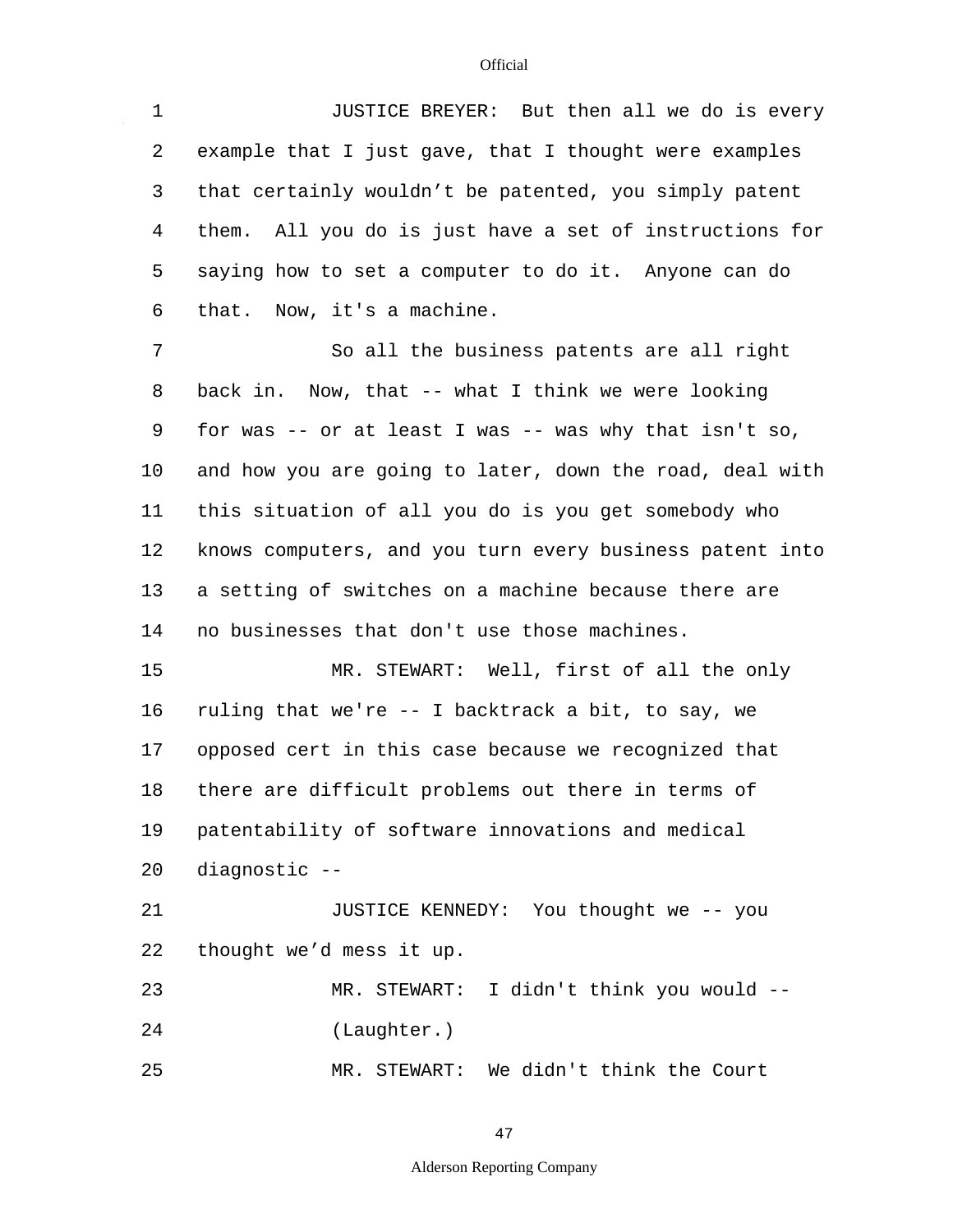$\hat{\mathcal{A}}$ 

| 1  | would mess it up. We thought that this case would         |
|----|-----------------------------------------------------------|
| 2  | provide an unsuitable vehicle for resolving the hard      |
| 3  | questions because the case doesn't involve computer       |
| 4  | software or medical diagnostic techniques, and            |
| 5  | therefore, we thought the Court would arrive at the       |
| 6  | position that I think at least some members are feeling   |
| 7  | that you have arrived at, that you will decide this       |
| 8  | case, and most of the hard questions remain unresolved.   |
| 9  | And, frankly, we think that's true.                       |
| 10 | JUSTICE GINSBURG: But this case could be                  |
| 11 | decided without making any bold step --                   |
| 12 | MR. STEWART: Again, I don't -- I don't                    |
| 13 | think it would be a bold step to say that                 |
| 14 | machine or transformation is the test. That is, we have   |
| 15 | gone for more --                                          |
| 16 | JUSTICE GINSBURG: But even the Federal                    |
| 17 | Circuit didn't say it was the test. It said it is for     |
| 18 | We know that things that we haven't yet<br>now.           |
| 19 | contemplated may be around the corner, and when they      |
| 20 | happen, we will deal with them.                           |
| 21 | MR. STEWART: And we would -- we would be                  |
| 22 | entirely content with a ruling like that. And we would    |
| 23 | say that the claimed hedging method here is not the sort  |
| 24 | of Space Age innovation that might cause Justices to      |
| 25 | This is just different in kind from anything that<br>say: |

48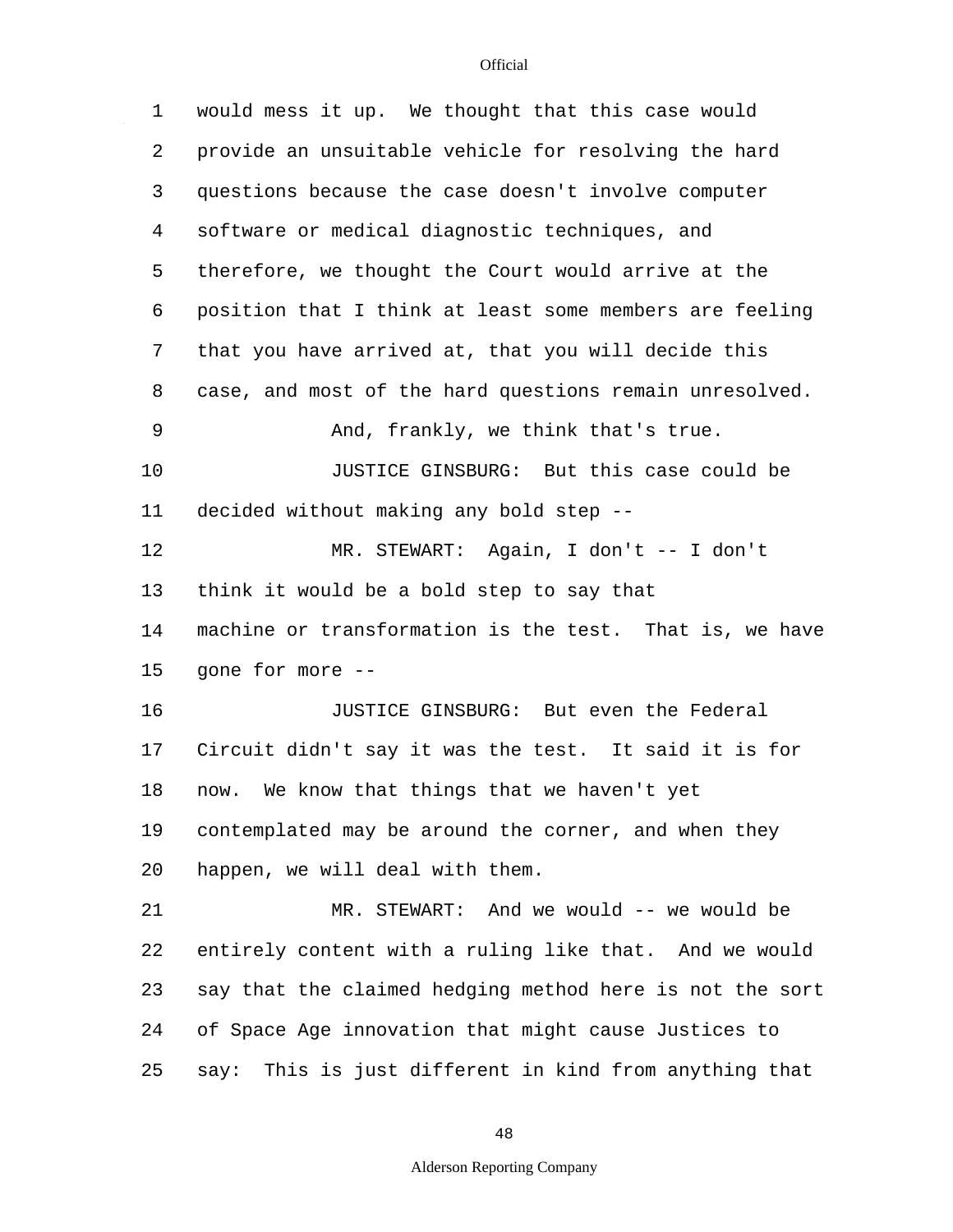$\hat{\mathcal{A}}$ 

| $\mathbf 1$    | the drafters of the patent statute could have imagined.   |
|----------------|-----------------------------------------------------------|
| $\overline{a}$ | The other point I would make about the                    |
| 3              | programmed computer is, to follow up on my television     |
| 4              | and DVD example, that when you claim a machine or a       |
| 5              | manufacture, as the committee reports to the 1952 Act     |
| 6              | said, those words are broad. They encompass everything    |
| 7              | under the sun that is made by man. And so a television    |
| 8              | is indisputably a machine, even though its function is    |
| 9              | not to transform matter. It's only when you get to the    |
| 10             | term "process" that you are left with -- that the         |
| 11             | machine-or-transformation test kicks in.                  |
| 12             | And really, the argument on the other side                |
| 13             | The term "process" in ordinary speech is extremely<br>is: |
| 14             | broad. It can literally be read to encompass any series   |
| 15             | of steps, whether or not linked to technology, whether    |
| 16             | or not linked to a machine or transformation. And the     |
| 17             | other side argues you should construe it that way in the  |
| 18             | patent statute.                                           |
| 19             | I guess the -- the three reasons we would                 |
| 20             | say that's not so are, first, under the canon of          |
| 21             | noscitur a sociis, it's appropriate to construe the       |
|                |                                                           |

23 24 Those other terms are broad, but they all refer to physical objects that don't exist in nature and are

25 created by man. And a huge array of very productive,

49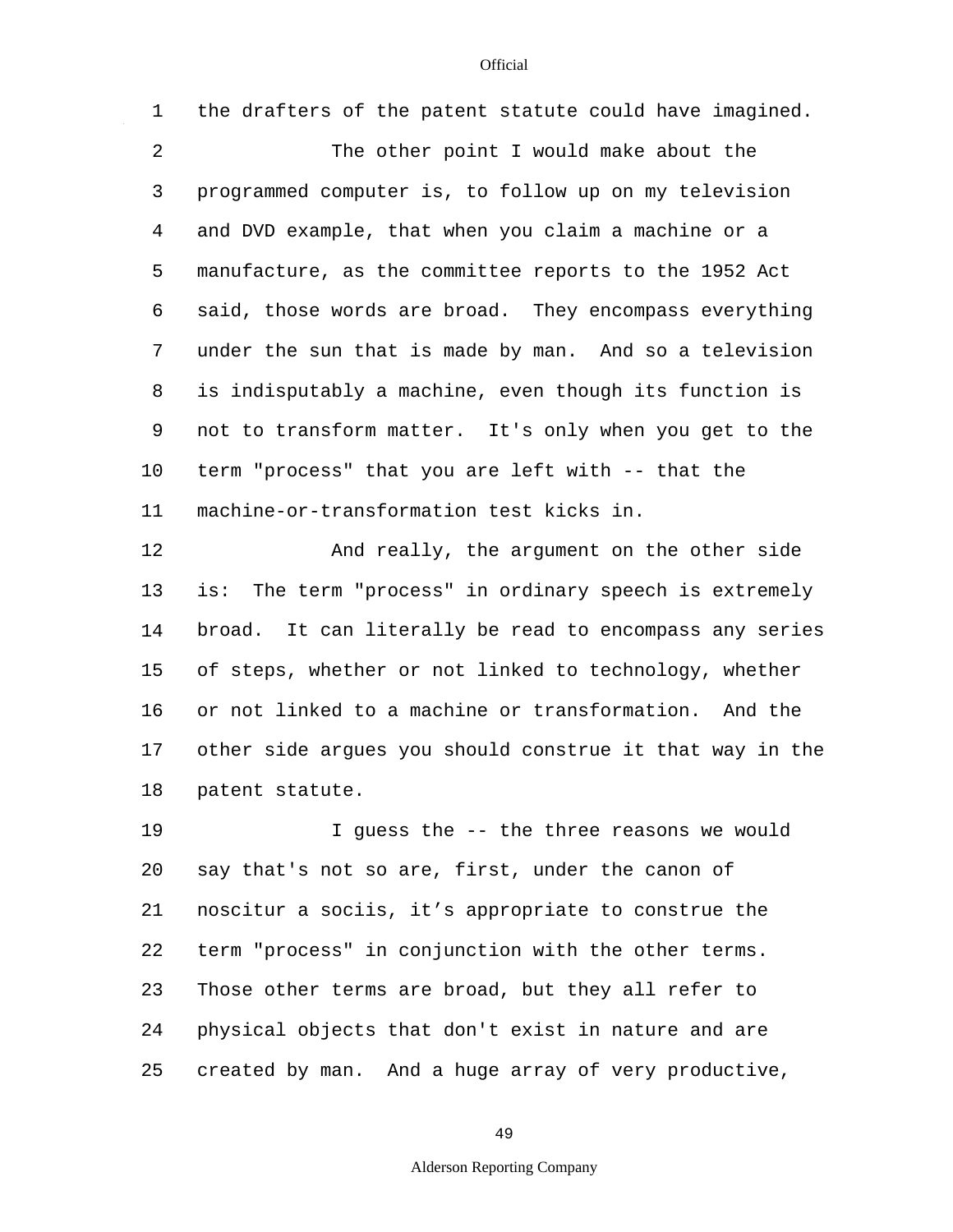1 2 3 4 5 6 7 innovative activity doesn't culminate in the creation of any new physical substance, and the word "process" surely was intended to add something, but it would be quite strange to construe the word "process" to encompass the whole range of human endeavor when the other words are limited to the creation of new things in the physical.

8 9 10 11 12 13 The second thing is that when this Court in the past has explained the term "process," it's always linked it to the operation of machines, as in the telephone cases and in Morse, or to the transformation of matter in ways that may not be dependent on a particular machine.

14 15 16 17 18 19 20 21 22 23 24 25 And the third thing I would say is that in a sense, there's a strong "dog that didn't bark in the night" quality to our argument; that is, even though the Court has never said in so many words that a method of allocating risk by contract is a patent-eligible process, the economic history of this country really would have been fundamentally different if it had been believed from the outset that innovations of this character could be patented and potential competitors could be foreclosed from engaging in the same method. If the Court has nothing further? CHIEF JUSTICE ROBERTS: Thank you, counsel.

50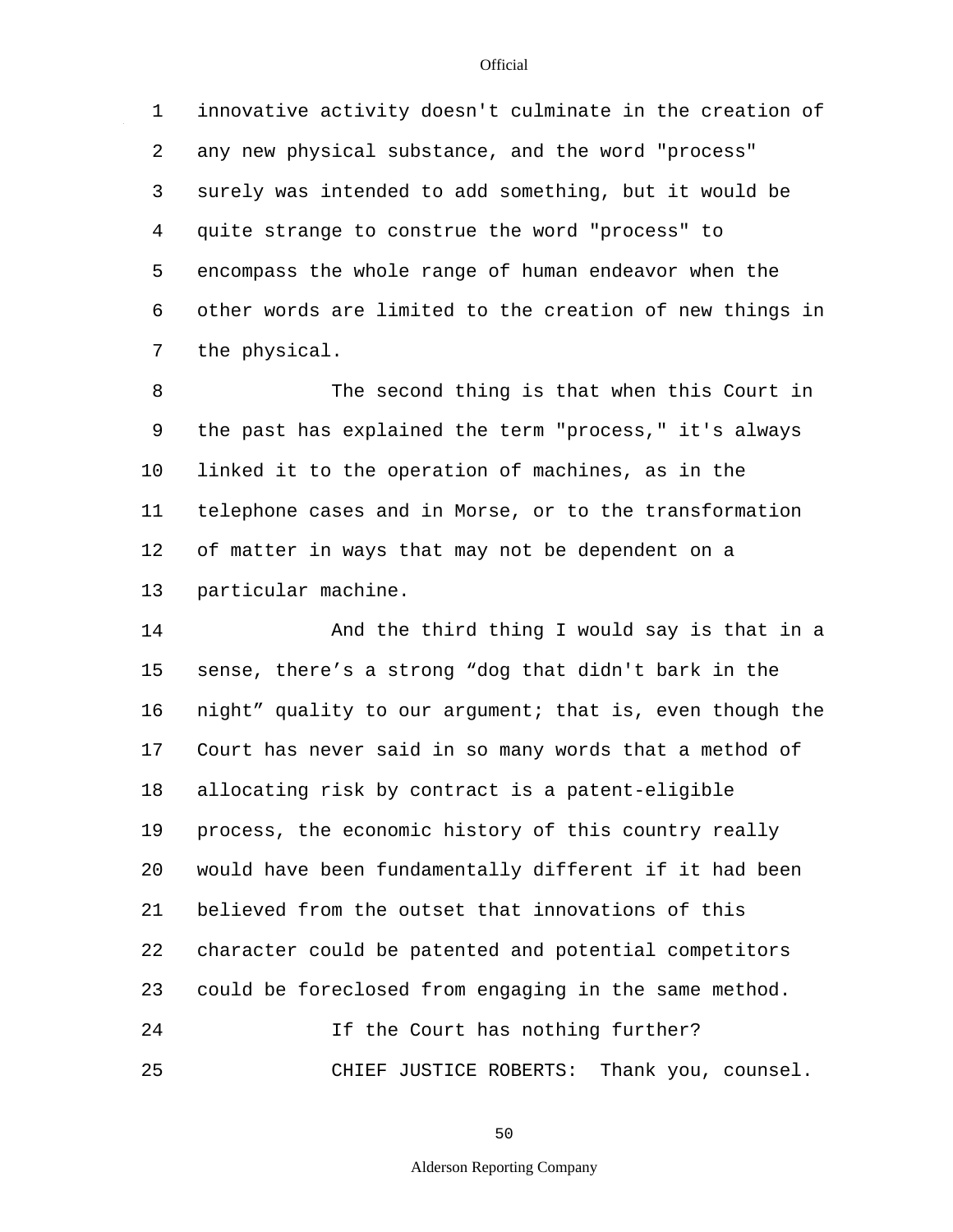$\mathcal{L}^{\mathcal{L}}$ 

| $\mathbf 1$    | Mr. Jakes, you have 4 minutes remaining.                |
|----------------|---------------------------------------------------------|
| $\overline{2}$ | REBUTTAL ARGUMENT OF J. MICHAEL JAKES                   |
| 3              | ON BEHALF OF THE PETITIONER                             |
| 4              | MR. JAKES: Thank you, Mr. Chief Justice.                |
| 5              | The Federal Circuit did announce this test              |
| 6              | as the sole test for all processes. It said it applied  |
| 7              | no matter what the process was. So we do have to face   |
| 8              | these difficult questions.                              |
| 9              | I think the question can be avoided, because            |
| 10             | we don't need a rigid test of this type based on        |
| 11             | machine or transformation. The question we're looking   |
| 12             | at and should be looking at is: Are we trying to patent |
| 13             | an abstract idea?                                       |
| 14             | Now, the government has gone farther than               |
| 15             | that and really wants to exclude methods of organizing  |
| 16             | human behavior. I think that's the way they describe    |
| 17             | it. That's really the business method rejection in      |
| 18             | other words. And I think that runs contrary to section  |
| 19             | 273 of the statute, which recognized that there were    |
| 20             | business methods that could fall within the patent      |
| 21             | statute, and as a result, prior user rights should be   |
| 22             | granted.                                                |
| 23             | To speak briefly about the State Street Bank            |
| 24             | case, that was a type of business method that was       |

25 implemented on a machine. The Federal Circuit said it

51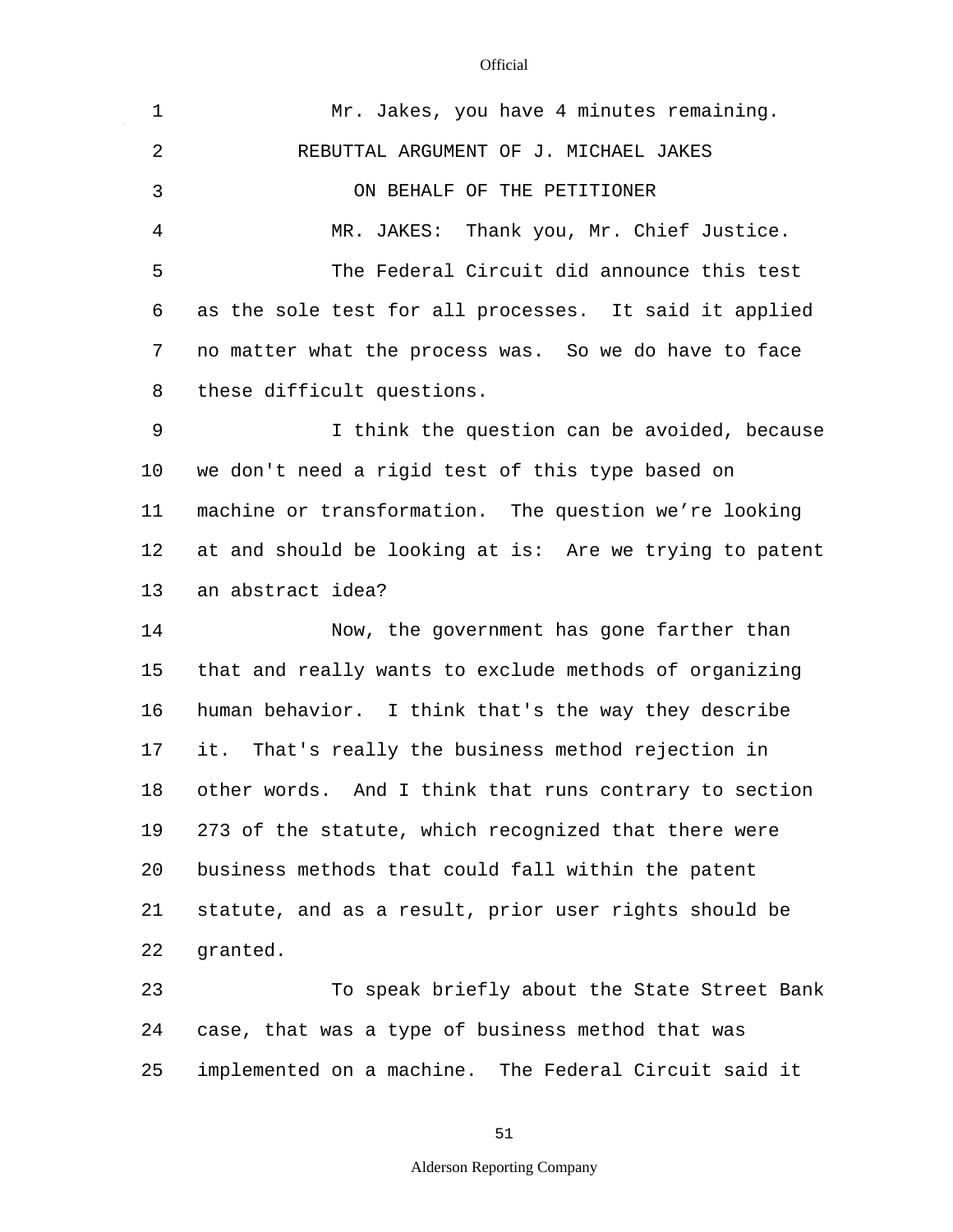1 2 3 4 5 6 7 8 didn't matter. They weren't looking at whether it was in machine form or method form. Their reasoning would have applied the same either way, and to do otherwise would be to place form over substance. And in a sense, that's what some of the transformation debate is about. It's form over substance. Why should transformation be the key? The key should be: Is it a practical application of a useful result?

9 10 11 12 13 14 15 16 17 Our method, we believe, is a practical application. As the Patent Office has said, it does involve physical steps. I think that was one of the clues that the patent office has relied on in saying whether or not something is abstract. Since it is not an abstract method, it's rooted in the real world, we think it should be eligible to have its examination at the Patent Office and it shouldn't be thrown out on an arbitrary test.

18 19 20 21 CHIEF JUSTICE ROBERTS: The -- the physical step that your process involves is picking -- picking up the phone and calling people on both sides of the transaction.

22 23 24 25 MR. JAKES: It could be. It also requires the sale of a commodity at a fixed price. That is something that actually takes place in the real world, as opposed to a mental process within somebody's head.

52

#### Alderson Reporting Company

**Official**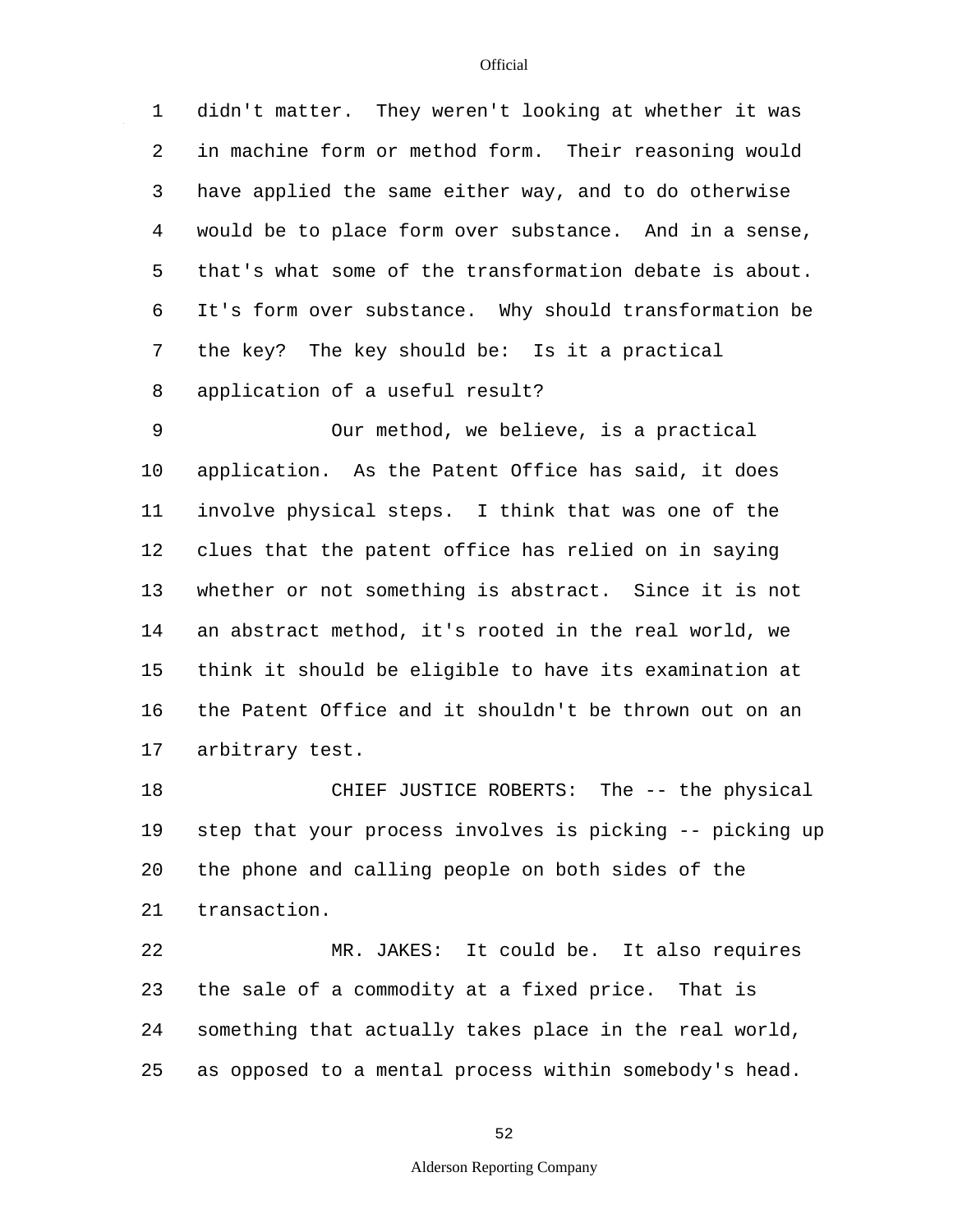$\sim$ 

| $\mathbf{1}$   | Purely mental processes that are done just solely in |
|----------------|------------------------------------------------------|
| 2              | someone's mind, I think we all agree, those are not  |
| $\mathsf{3}$   | patent-eligible. That's not our method.              |
| $\overline{4}$ | CHIEF JUSTICE ROBERTS: Thank you, counsel.           |
| 5              | The case is submitted.                               |
| $\epsilon$     | (Whereupon, at 1:55 p.m., the case in the            |
| 7              | above-entitled matter was submitted.)                |
| 8              |                                                      |
| $\mathsf 9$    |                                                      |
| 10             |                                                      |
| 11             |                                                      |
| 12             |                                                      |
| 13             |                                                      |
| 14             |                                                      |
| 15             |                                                      |
| 16             |                                                      |
| 17             |                                                      |
| 18             |                                                      |
| 19             |                                                      |
| 20             |                                                      |
| 21             |                                                      |
| 22             |                                                      |
| 23             |                                                      |
| 24             |                                                      |
| 25             |                                                      |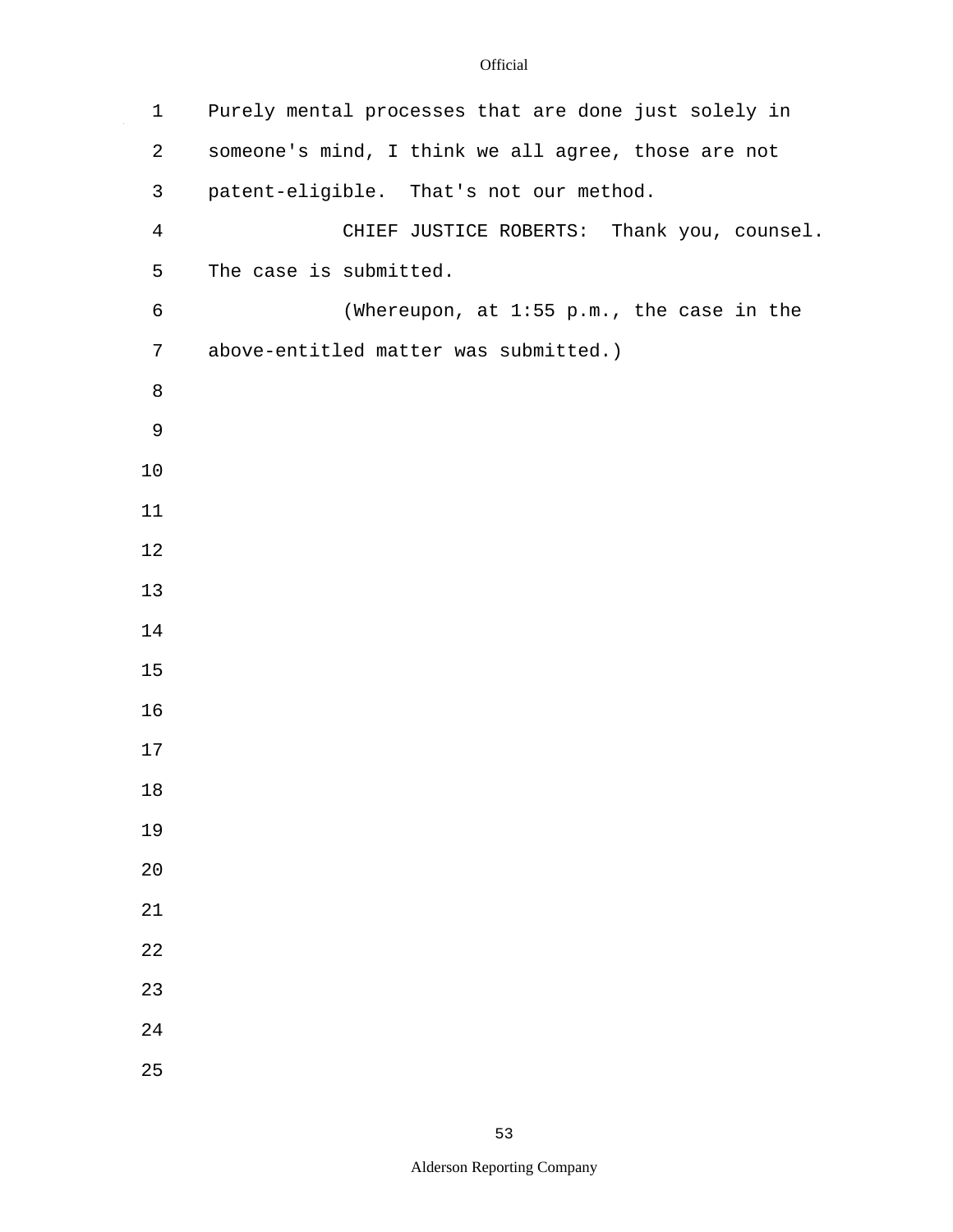Page 54

| A                             | advantages 8:20         | apart $31:9$                       | 29:10                 | 36:19                                    |
|-------------------------------|-------------------------|------------------------------------|-----------------------|------------------------------------------|
| <b>able 13:2</b>              | advocate 9:23           | apparatus 8:13                     | array $49:25$         | <b>bakers</b> 36:23                      |
| above-entitled                | 15:22 40:1,6            | apparently                         | arrive 48:5           | balance 20:3,7                           |
| 1:1653:7                      | advocating 35:8         | 43:12                              | arrived 48:7          | <b>balls</b> 33:16                       |
| abstract 3:24                 | affirmance 29:5         | <b>APPEARAN</b>                    | art 10:22 11:16       | banc 39:22,25                            |
| 4:6 9:21 10:2                 | <b>afoul</b> 10:20      | 1:19                               | 39:12,13              | <b>Bank</b> 17:25 18:3                   |
| 18:5 28:3                     | afternoon 3:4           | <b>Appendix 10:1</b>               | article 17:23         | 29:25 42:1,6                             |
| 51:13 52:13,14                | Age 48:24               | applicable 18:14                   | 32:21 33:7            | 42:11 43:25                              |
| abstracted                    | ago 13:21,24            | applicant 35:10                    | artificially 25:11    | 51:23                                    |
| 41:14                         | agree 7:17 13:4         | application 6:18                   | arts 3:21 4:13,14     | bargain 23:4                             |
| accepted 24:1,7               | 22:1 26:1               | 12:21 21:14                        | 4:14,19,215:3         | <b>bark</b> 50:15                        |
| accepts 19:20                 | 34:14 53:2              | 37:3 38:6 45:3                     | 7:13,15,16,22         | based 16:3,17,19                         |
| accommodate                   | agreed 11:18            | 52:8,10                            | 8:19 12:18            | 40:12 51:10                              |
| 3:21                          | agrees $46:23$          | applications                       | 41:4                  | basic 29:2                               |
| accomplished                  | Alappat 17:24           | 37:16                              | asked 43:21           | basically 41:12                          |
| 24:9,16                       | <b>Alexander 27:5</b>   | applied 21:21                      | asking $13:11$        | <b>basis</b> 3:16 12:23                  |
| accomplishing                 | <b>ALITO 27:25</b>      | 51:6 52:3                          | aspect 8:24           | 29:5,7 34:15                             |
| 31:3 42:8,25                  | allocate 29:10          | applies 4:6                        | 18:22                 | beautiful 22:10                          |
| accomplishme                  | allocating 50:18        | apply 11:7 25:7                    | association           | began $10:25$                            |
| 35:12                         | allow 10:22             | 42:21                              | 42:13                 | beginning 18:8                           |
| acknowledge                   | 36:13                   | approach 19:2                      | assume 22:8,9         | begs $21:1$                              |
| 38:18                         | allowed 26:8            | appropriate                        | 39:10                 | begun $29:14$                            |
| act 20:1 21:16                | 42:12                   | 42:21 49:21                        | assuming 6:4          | <b>behalf</b> 1:20,23                    |
| 49:5                          | alphabet 22:9           | appropriately<br>41:5              | attacking 45:17       | 2:4,6,93:8                               |
| acted $5:16$                  | 22:10,13,20,21<br>22:25 |                                    | attenuated<br>28:17   | 26:16 51:3                               |
| acting $12:6$                 | alternative 29:4        | approved 15:21<br>24:20            |                       | behavior 51:16<br><b>believe</b> 7:7 8:1 |
| active 17:16                  | amendment               |                                    | automatically<br>32:4 | 8:16,18,19                               |
| activities 5:19               | 17:16                   | arbitrary 52:17<br>area 5:19 20:10 | available 21:13       | 24:5 34:9                                |
| 7:22,23                       | amici 7:10 29:19        | 20:10 31:12                        | averages 36:4         | 39:22 52:9                               |
| activity 8:8,12               | analogous 36:11         | 37:6                               | avoid $41:4$          | believed 50:21                           |
| 50:1                          | 37:24                   | areas 16:6,8                       | avoidance 5:22        | <b>Bell</b> 24:11 27:5,9                 |
| actual $11:17$                | analysis 4:18           | 36:11                              | 5:24,25               | <b>Bell's</b> 22:2 24:4                  |
| 24:14 37:3                    | 43:25                   | argue 14:9 28:1                    | avoided 51:9          | 24:19 27:8                               |
| actuarial 11:2,2              | announce 37:17          | argued 39:23                       | awake 9:4             | 33:1                                     |
| 11:7                          | 51:5                    | 44:2,19                            | awfully $44:18$       | benefit 8:11                             |
| add 50:3                      | announced               | argues 49:17                       |                       | 14:15                                    |
| adding $32:6$                 | 28:11 35:8              | argument 1:17                      | B                     | <b>Benson</b> 38:4,17                    |
| address 32:19                 | 41:12                   | 2:2,73:4,7                         | back 5:7 6:22         | 41:10                                    |
| admired 17:15                 | answer 9:1              | 20:13 26:15                        | 9:19 17:13            | <b>BERNARD</b> 1:3                       |
| admit $4:24$                  | 16:25 20:15,18          | 29:4 33:23                         | 18:8 25:1,25          | <b>best</b> 16:11                        |
| adopting 41:3<br>advance 20:2 | answered 32:7           | 43:11 45:16                        | 27:13 31:21,22        | <b>better</b> 46:7,7                     |
| 39:12                         | answers 20:22           | 46:22 49:12                        | 31:22 32:18           | <b>bill</b> 5:21                         |
| advances 3:21                 | antitrust 9:3           | 50:16 51:2                         | 39:6,647:8            | <b>Bilski</b> 1:3 3:5                    |
| 40:20,21                      | 29:11                   | arguments 44:5                     | backtrack 38:13       | biomedical                               |
| advantage 8:19                | anybody 16:15           | arrangements                       | 45:9 47:16            | 29:18                                    |
|                               |                         |                                    | baker 12:2            |                                          |
|                               |                         |                                    |                       |                                          |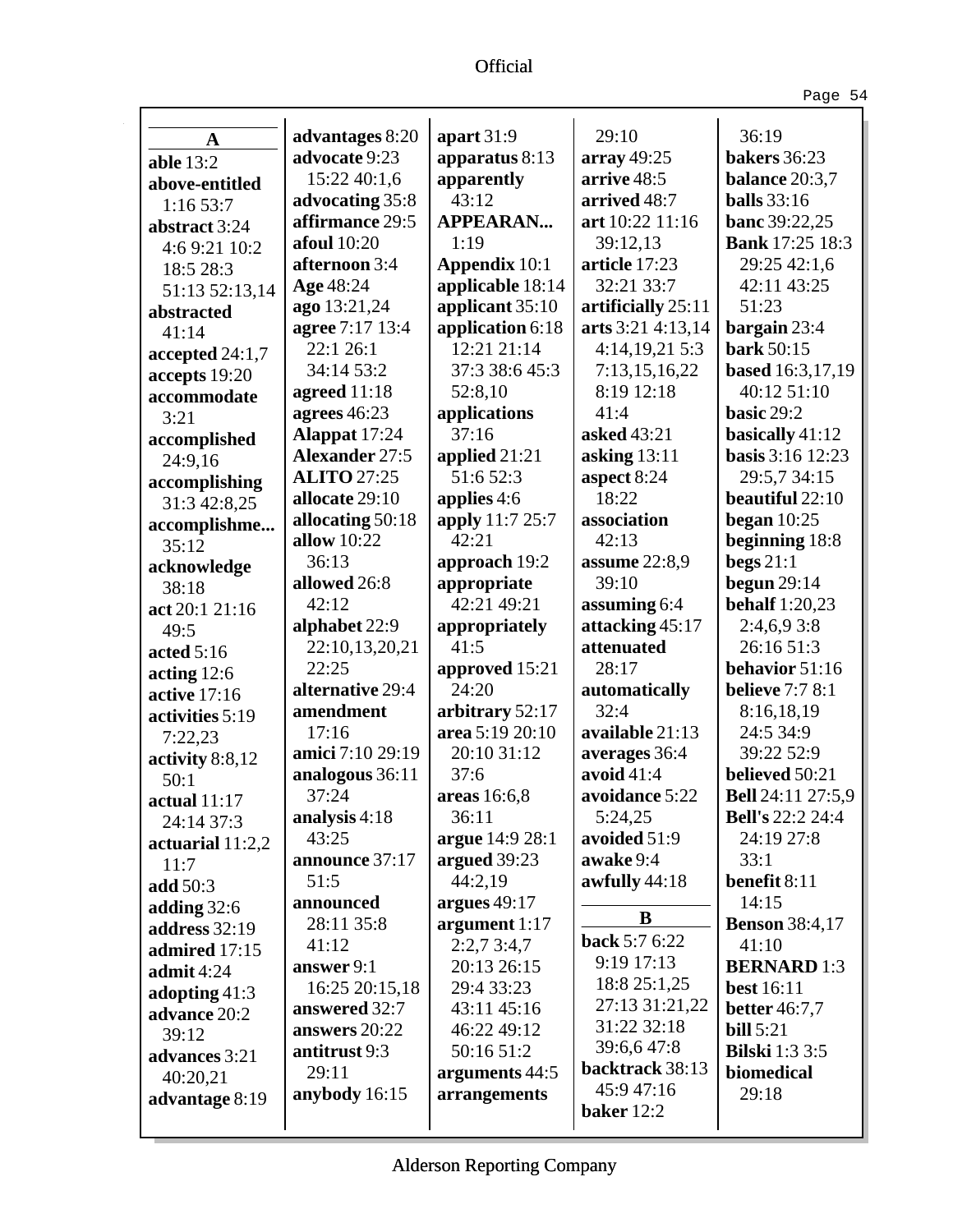Ŷ,

Page 55

| bit $47:16$          | 6:8,16            | caused 44:10      | 9:17 25:6 29:8    | 12:10               |
|----------------------|-------------------|-------------------|-------------------|---------------------|
| <b>Blue</b> 45:10    | business-related  | causing 44:14     | 39:20 44:21       | complicated         |
| <b>board</b> 20:9    | 31:5              | central 36:1      | circumstances     | 41:20               |
| <b>bold</b> 48:11,13 | <b>buy</b> 10:9   | centuries 10:18   | 5:17 37:8         | composition         |
| <b>book</b> 4:16     | buyers 10:9       | 39:4              | cite 32:21        | 45:13               |
| borrowing 7:11       | $\mathbf C$       | century 17:13     | cited $5:1$       | compression         |
| <b>bread</b> 36:20   |                   | 20:4              | claim 10:1,12,16  | 22:2                |
| <b>BREYER 5:6</b>    | C2:13:1           | cert 47:17        | 11:14,15 22:2     | computer 29:18      |
| 6:6,21 9:1,7,12      | calculate 34:4    | certain 5:16      | 22:3,20 24:6,7    | 30:3 31:2,4         |
| 19:14 20:17          | calculations      | 27:4 36:5         | 24:7,11,14,19     | 32:6 34:2,14        |
| 31:14,19 32:11       | 30:4 36:14        | certainly 4:21    | 24:20,21,21       | 34:16,20,23         |
| 32:14 45:15          | calculator 36:6   | 11:8 26:21,24     | 31:1 42:6,7       | 36:11 42:8,10       |
| 46:1 47:1            | 36:9              | 28:8 42:15        | 49:4              | 42:10,12,12         |
| Breyer's 35:6        | calculus 11:1     | 43:3 47:3         | claimed 48:23     | 43:3,14,14          |
| <b>brief</b> 17:4,22 | call 12:2,3 13:20 | challenging       | claims 10:22      | 44:2,8,10,14        |
| 27:21 28:1           | calling 52:20     | 43:11             | 23:18,23 24:5     | 44:15 45:18         |
| 29:5 33:24           | candidate 38:25   | change 30:11      | 43:1 46:5         | 46:10,11,16,23      |
| 41:10,11,20          | canon 49:20       | 46:19             | clarity 29:7      | 47:5 48:3 49:3      |
| 45:10                | capacity 11:11    | changes 45:19     | classic 10:17     | computers 14:2      |
| briefly 51:23        | Carnegie 27:5     | changing 26:8     | clause 7:5        | 14:4 30:23          |
| briefs $22:14$       | carrying $42:13$  | character 50:22   | clear $25:5$      | 47:12               |
| 32:16                | carved 8:6        | characterize 7:7  | clearly 11:5 25:4 | concerned 4:25      |
| bring $5:14$         | case 3:4 4:3 5:10 | characterized     | 26:2,3            | concrete 11:14      |
| brings $18:7$        | 9:23,23 12:9      | 33:3              | closer 36:15      | Congress 5:4,7      |
| broad 3:23           | 15:2,4 16:1,3     | charge 19:24      | clue 33:8         | 5:10,11,14,16       |
| 11:15 13:6           | 17:25 18:3,4      | Chief 3:3,9 9:25  | clues 52:12       | 8:6 11:9 20:20      |
| 20:20 24:7,16        | 23:15,18 28:5     | 10:16 11:21       | Cochrane 33:13    | Congress's 21:6     |
| 24:21 28:6           | 29:6 30:8,10      | 12:1 22:23        | code 22:21 23:8   | conjunction         |
| 32:1,3 49:6,14       | 31:20 33:15,16    | 26:12,17 33:22    | 23:11,15,19       | 49:22               |
| 49:23                | 37:7,10 38:19     | 34:18 35:17       | come 8:21 26:21   | connection          |
| broadest 12:20       | 39:22,23,24       | 36:2,16 40:4      | 37:23 39:14       | 23:22 30:5          |
| broadly 3:20         | 41:16,20,24       | 40:22 42:16       | 41:25 44:4,8      | <b>Constitution</b> |
| <b>Burden</b> 33:13  | 43:22 44:5        | 50:25 51:4        | 44:18,21          | 6:23                |
| <b>Bureau</b> 12:9   | 45:17,23 47:17    | 52:18 53:4        | <b>COMMERCE</b>   | construe 49:17      |
| business $5:2,18$    | 48:1,3,8,10       | choose 6:1 8:25   | 1:8               | 49:21 50:4          |
| 10:24 12:25          | 51:24 53:5,6      | chose 16:3        | committee 49:5    | construing 30:1     |
| 13:12,16 16:2        | cases 9:21 15:21  | circle 21:2       | commodity 10:3    | 30:2 42:22          |
| 16:7 19:2            | 17:11 26:20       | circuit $4:85:12$ | 10:3,17 11:23     | consumer 10:4       |
| 28:24 29:13,21       | 31:1 38:12        | 19:5 25:7         | 52:23             | consumers 10:4      |
| 30:5,18,21           | 50:11             | 28:11,12,15,20    | commonly 30:18    | consumption         |
| 31:6,8,12,23         | categorically     | 28:24 29:14       | communicating     | 8:23 28:3 36:4      |
| 47:7,12 51:17        | 30:22             | 30:1,9 31:1,20    | 27:6              | contemplated        |
| 51:20,24             | categories 4:7    | 35:7,10 38:11     | competitor 7:2    | 48:19               |
| businesses 30:25     | 7:20 12:14        | 39:21,24 48:17    | competitors       | content 48:22       |
| 47:14                | 20:21             | 51:5,25           | 50:22             | context 20:24       |
| businessman 6:7      | category 12:13    | circuit's 3:11    | compile 11:6      | 21:7 32:25          |
|                      | cause 48:24       |                   |                   |                     |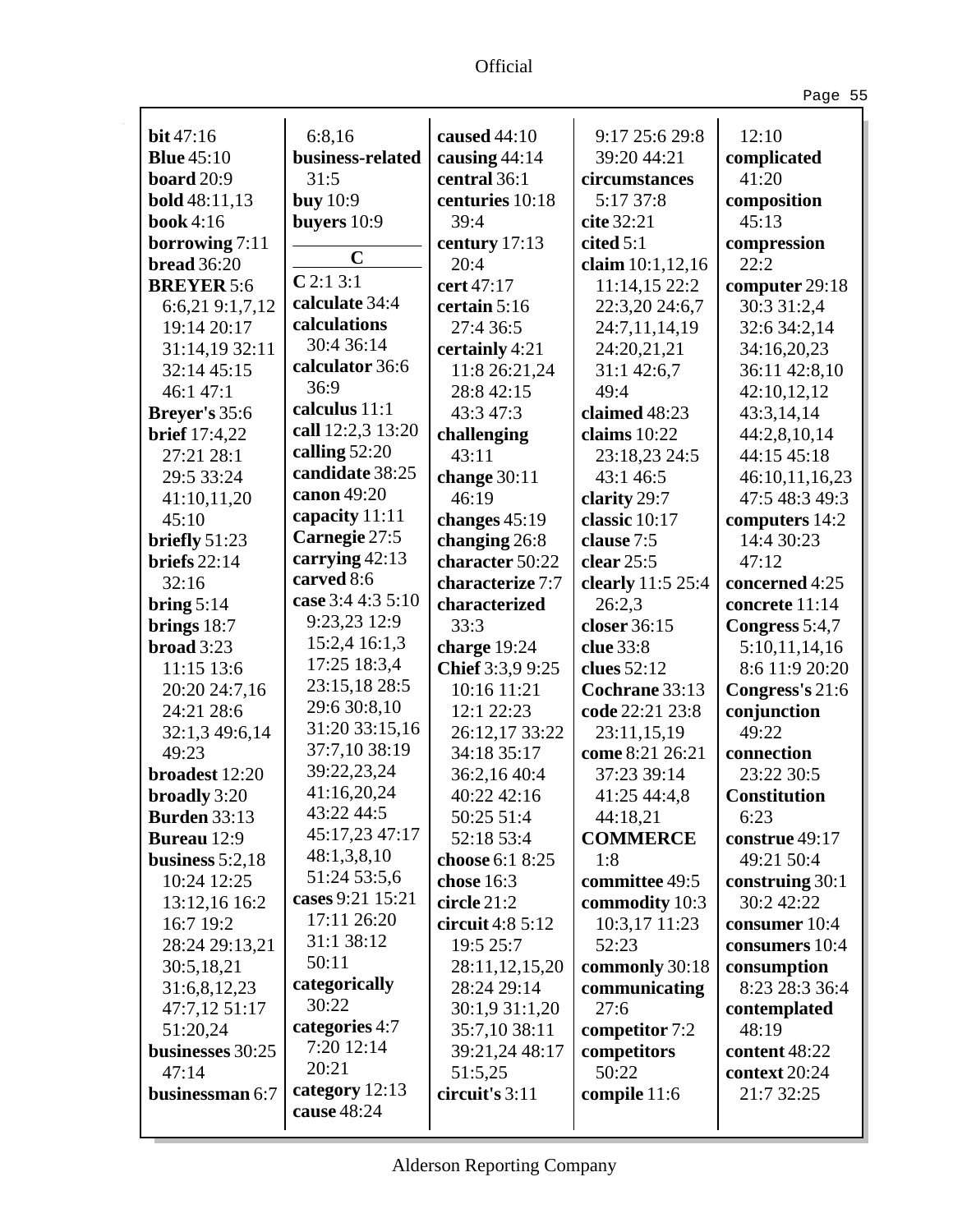| ۰. |  |
|----|--|
|----|--|

| 37:3             | <b>Court's 3:18 4:2</b> | 17:24 44:21           | 39:14 43:15,16       | electric 25:13,14      |
|------------------|-------------------------|-----------------------|----------------------|------------------------|
| continent 6:25   | 4:2,1041:15             | decisions 4:10        | 44:11,15 45:20       | electrical 24:25       |
| contract 50:18   | cover 29:13             | 41:15                 | 48:25 50:20          | 25:1,21                |
| contractual      | covered 5:24,25         | <b>Deener</b> 33:13   | differential 11:1    | electronic 18:20       |
| 29:10            | 7:20,22,23,25           | defined 13:15         | difficult 11:9       | 18:25 21:23            |
| contrary 3:19    | 8:2 26:3                | 19:8                  | 12:20 40:22          | 22:12,16 27:11         |
| 18:22 51:18      | covers 5:9              | defining 8:2          | 47:18 51:8           | eligibility 29:1       |
| contributions    | create 29:1,23          | definition 14:10      | difficulties 41:5    | 31:13                  |
| 30:24            | 46:25                   | definitions           | directly 40:16       | eligible 6:3 8:5       |
| conventional     | created 4:8 11:3        | 13:10                 | <b>DIRECTOR</b>      | 10:15 11:13            |
| 18:17            | 49:25                   | <b>Department</b>     | 1:10                 | 12:16 27:18,22         |
| corner 48:19     | creation 38:23          | 1:23                  | discern 21:6         | 29:25 30:17,19         |
| Corning 33:12    | 50:1,6                  | dependent 50:12       | disclose 14:14       | 33:4 34:11             |
| corporate 6:1    | crunch 36:9             | depends 45:22         | 19:23                | 37:1,9,25 38:7         |
| corporation      | culminate 50:1          | Deputy 1:22           | disclosure 8:24      | 38:20 52:15            |
| 7:19             | cure 8:12               | describe 27:5         | 14:13 24:13,23       | eliminate 30:23        |
| correct 15:20    | curing $18:18$          | 51:16                 | discovered 11:1      | emerging 37:22         |
| 24:1,12 44:1     | current 14:4            | described 30:18       | discovers 45:12      | emphasize 45:1         |
| 45:16            | 22:3 24:15,25           | 33:12 34:12           | discussed 27:21      | en 39:22,25            |
| correctly 46:20  | 25:1,13,14,21           | 40:23                 | discussion 26:20     | enable 46:16           |
| counsel 50:25    | 25:24,24 27:11          | designed 18:7         | dispute $40:19$      | enacted 41:23          |
| 53:4             | 27:12                   | 29:10                 | distance 24:8        | encompass 49:6         |
| counterparties   |                         | destroy 20:2          | 27:12                | 49:14 50:5             |
| 34:13 36:18      | D                       | 29:19                 | divide 36:5          | encompasses            |
| counterparty     | D3:1                    | determination         | doctor 8:4,7,25      | 4:22                   |
| 35:2             | dah 31:23,23,23         | 40:25                 | dog 50:15            | encouraging            |
| counter-exam     | 31:23,24                | develop 36:3          | doing 16:2 19:2      | 8:21 14:16             |
| 5:2              | <b>Dale 27:5</b>        | devise $29:10$        | 22:17                | endeavor 50:5          |
| countries 12:25  | <b>Dann</b> 15:25       | devised 27:6,10       | don't 45:24          | enforcement            |
| country 39:16    | data 12:13,15           | 33:14                 | drafters 49:1        | 16:25 17:6             |
| 50:19            | 21:23 22:1              | devising 28:24        | drafting 17:16       | engaging $35:1$        |
| couple 28:9      | 25:8 26:6,7,8           | 42:11                 | draw 35:24           | 50:23                  |
| 37:20            | dating $7:13$           | diagnostic 37:6       | $d$ rawn $4:1$       | engineering            |
| course 4:11 15:9 | DAVID <sub>1:7</sub>    | 47:20 48:4            | <b>DVD</b> 46:7 49:4 | 13:18,18               |
| 43:13            | day 11:16 28:20         | Diamond 15:6          | <b>dwell</b> 36:17   | <b>England</b> 10:25   |
| court $1:1,17$   | deal 4:20 12:3          | <b>Diehr</b> 4:2 9:20 | D.C 1:13,20,23       | entirely 8:8           |
| 3:10 15:24       | 27:18 47:10             | 15:4,6,6,7 18:4       |                      | 48:22                  |
| 16:3 18:5        | 48:20                   | 18:16 31:15,16        | E                    | entitled 45:14         |
| 26:18 29:6       | dealing $4:15$          | 32:20 33:7            | $E$ 2:1 3:1,1        | enunciated 9:20        |
| 30:25 31:11      | debate 52:5             | difference 19:10      | easier 40:18         | equally 4:6            |
| 33:6 37:5 38:4   | decide 5:4 16:3         | 34:21 46:11           | economic 50:19       | era 18:21              |
| 38:16 41:4,10    | 32:18 35:14             | different 10:11       | economy 14:4         | <b>ESQ</b> 1:20,22 2:3 |
| 41:12 44:19      | 41:24 48:7              | 18:13 19:1            | 16:17                | 2:5,8                  |
| 47:25 48:5       | decided 16:1            | 22:7,15 32:22         | effect 44:14         | essence 30:3           |
| 50:8,17,24       | 29:6 39:24              | 33:8 34:9 35:3        | effectively 27:7     | essential 33:19        |
| courts $40:25$   | 48:11                   | 37:19,21 39:3         | either 3:14,16       | essentially 34:13      |
|                  | decision 9:17           |                       | 32:3 43:2 52:3       |                        |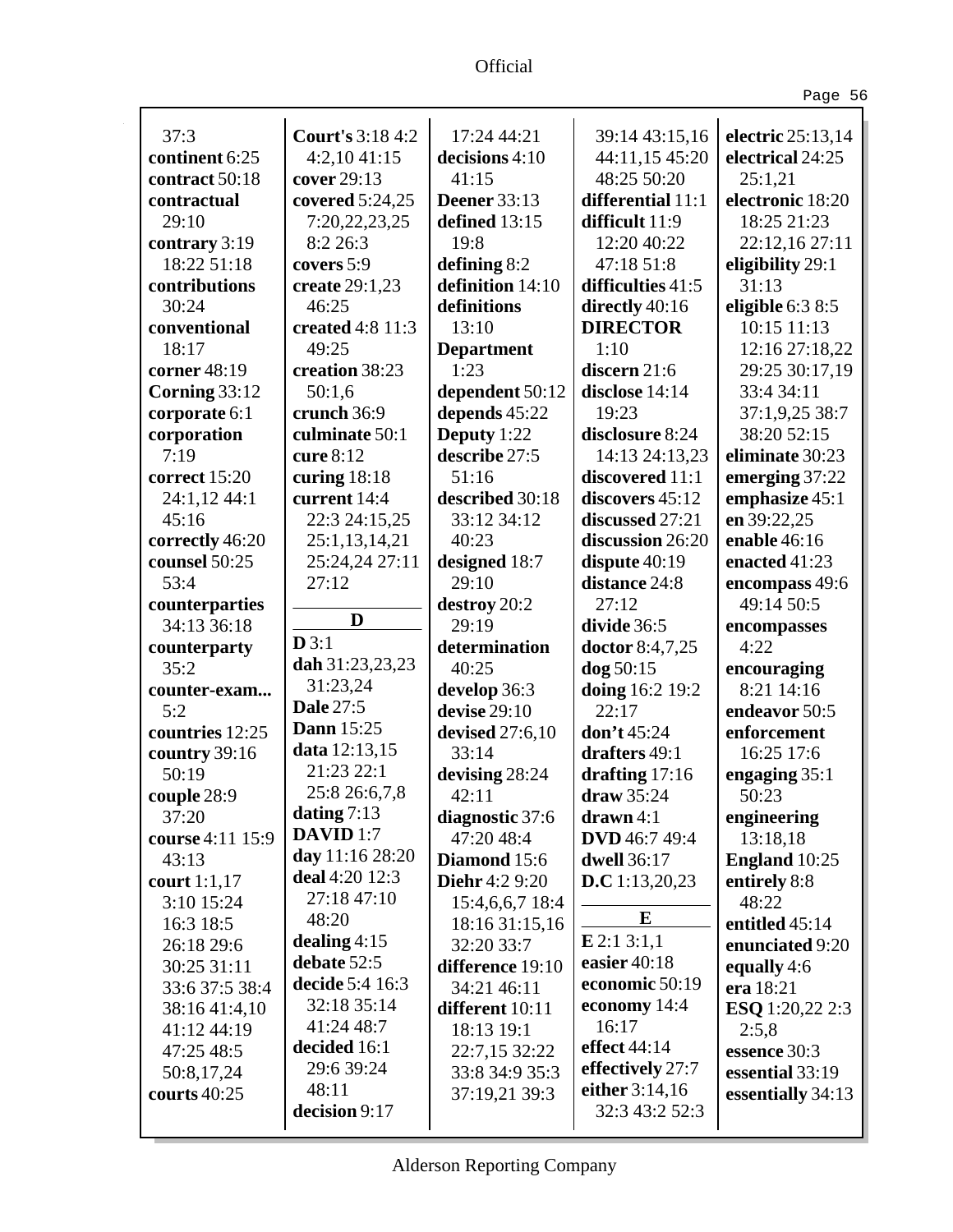Ŷ,

Page 57

| 38:17            | extent 35:25            | 52:23               | 32:17             | granted $6:18$     |
|------------------|-------------------------|---------------------|-------------------|--------------------|
| establish 29:2   | extreme 38:10           | flagged 32:7        | G                 | 51:22              |
| established 3:19 | extremely 49:13         | Flook 38:4,18       |                   | great 6:24 9:2     |
| establishing     | e.g 31:17 32:21         | flour 33:15         | G3:1              | grocer $12:3$      |
| 34:7             | 32:21,23                | flow $14:5,8,10$    | general 1:22      | 36:21              |
| estate 5:25      | F                       | <b>FM</b> 22:2      | 6:17 12:22        | grocery 36:21      |
| Europe 12:24     |                         | focus $23:3$        | 15:14 17:14,22    | ground $28:2,8$    |
| event 38:5       | fabulous 9:7            | focusing $40:16$    | generality 27:4   | grounds 16:2       |
| exactly 19:14    | face 51:7               | <b>follow</b> 20:15 | generally 14:18   | guess 5:11 34:8    |
| 22:21            | facts 37:2,3            | 49:3                | General's 7:12    | 35:4 37:4,20       |
| examination      | 41:22                   | followed 9:9        | generated 25:11   | 45:8 46:4          |
| 52:15            | fair $23:4$             | 41:21               | getting 20:1      | 49:19              |
| example 7:19     | fairly 28:10 31:6       | following 26:19     | <b>GINSBURG</b>   | H                  |
| 8:3 47:2 49:4    | fall 51:20              | 31:17               | 5:23 12:23        |                    |
| examples 47:2    | falls $8:18$            | footnote 33:24      | 13:8 39:17        | hand $32:3$        |
| exception 38:23  | far $9:14$              | 35:18 36:17         | 40:3,8 48:10      | hangs $4:12$       |
| 39:1             | farther 51:14           | force $7:1$         | 48:16             | happen $48:20$     |
| exceptions 4:1   | <b>Federal 3:11 4:8</b> | foreclosed 50:23    | give 8:3 11:10    | hard 28:20 35:9    |
| exchange 14:18   | 19:4 25:6,7             | forgetting $41:22$  | 13:23 14:23       | 35:23 36:3         |
| 14:24 19:6       | 28:11,12,15,19          | form $52:2,2,4,6$   | 36:22             | 48:2,8             |
| 21:22            | 28:23 29:8,14           | forming $22:25$     | given $20:21$     | hardware 46:16     |
| exclude 7:15,16  | 30:1,9 31:1,20          | forth 22:11         | 36:12             | 46:19              |
| 13:12,15 19:12   | 35:7,9 38:10            | fortune 6:15        | give-and-take     | harm $20:11,11$    |
| 21:24 51:15      | 39:20,21,24             | forward 39:18       | 23:4              | hat $4:12$         |
| exclusions 3:22  | 41:21,23 44:21          | forward-looki       | giving $19:21$    | <b>head</b> 52:25  |
| exclusive 14:23  | 48:16 51:5,25           | 18:22               | go 5:12 6:22 8:6  | hear $3:3$         |
| 37:18            | feel $5:8$              | found 4:9           | 9:19 12:9         | <b>heard</b> 12:19 |
| exclusively      | feeling 48:6            | four 4:7 12:14      | 17:12 19:1        | hearing 39:22      |
| 37:14            | fees 14:9               | 19:19 20:21         | 21:2 27:16        | <b>heart</b> 34:16 |
| exempt 5:21      | fields 13:17,19         | Framers 6:23        | 28:24 33:18       | hedging $8:22$     |
| exempted 5:20    | 37:17                   | framing $27:22$     | 35:14 38:10       | 10:17 28:3         |
| exist 13:21,23   | file 6:18               | frankly 48:9        | 45:23             | 34:10 39:1         |
| 14:1 16:6,9      | <b>filed</b> 41:11      | free 14:5,8,10      | goes 39:6,6       | 48:23              |
| 49:24            | financial 13:18         | friends 4:17        | going $9:1,10$    | held 29:24 30:17   |
| existed 16:8     | find $3:164:3$          | 27:3                | 10:18 30:11       | 30:19 31:1,2       |
| 43:18 44:12      | 20:12 34:14,24          | function 49:8       | 36:20 47:10       | 33:4 38:4,12       |
| expectancy 11:2  | 35:2                    | functionality       | good 8:3 20:11    | 38:19              |
| 11:3 12:11       | fine $7:169:12$         | 36:9,13             | 28:5              | help 8:14 19:15    |
| expires 14:20,21 | $firm 6:9$              | functions 43:15     | <b>Gottschalk</b> | 38:9               |
| explain 6:17     | first $7:149:20$        | 46:24               | 41:10             | helps $6:16$       |
| 19:5             | 28:9 29:1               | fundamental         | government        | high $10:9$        |
| explained 50:9   | 32:20 34:11             | 35:4                | 4:11 26:4         | higher 19:24       |
| explanation      | 37:21 40:19             | fundamentally       | 39:18 40:1        | historical 36:4    |
| 11:6             | 46:4,15 47:15           | 50:20               | 41:9 51:14        | history $50:19$    |
| explicitly 38:12 | 49:20                   | further 50:24       | government's      | holding $31:7$     |
| explosion 13:19  | fit 42:19               | future 29:9         | 41:10             | 43:23              |
|                  | <b>fixed</b> 10:4,5     |                     | Graham 27:5       | honest 20:8        |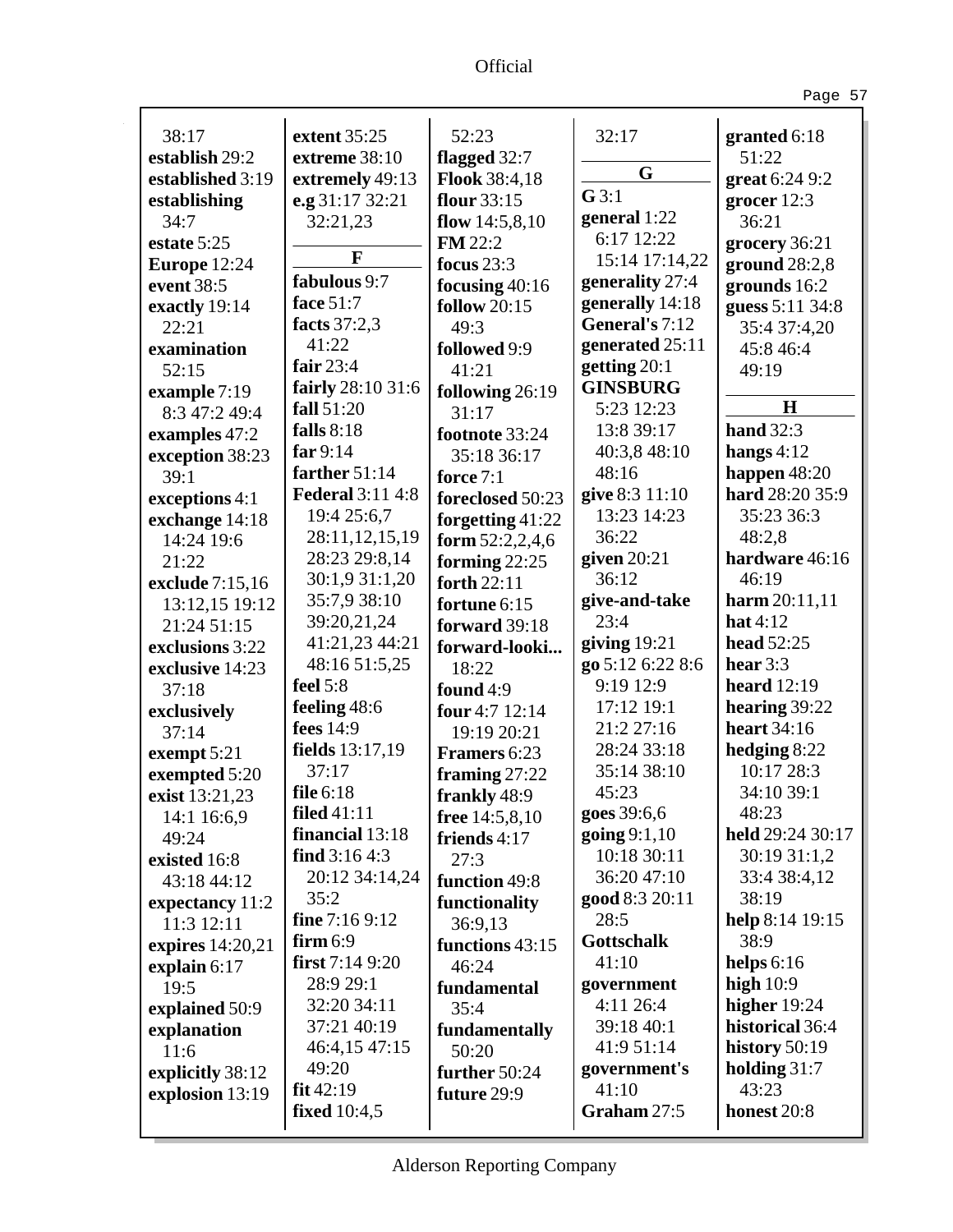Ŷ,

| $\sim$ |  |
|--------|--|
|--------|--|

| <b>Honor</b> 7:6 10:19 | 19:15                   | 31:2 50:1               | 35:18 52:19             | jurisprudence           |
|------------------------|-------------------------|-------------------------|-------------------------|-------------------------|
| 13:4 14:12             | inappropriate           | inquiry 40:16,17        | involving 40:24         | 15:3                    |
| hook 36:20             | 35:14                   | 46:7                    | irrelevant 42:20        | jury 6:1                |
| hope 26:24             | include 13:13           | insights $16:11$        | <b>issue</b> 11:11      | <b>Justice</b> 1:23 3:3 |
| <b>horse</b> 16:10     | included 7:18           | insignificant           | 17:19 20:18             | 3:9 4:11 5:6,23         |
| horses 16:9,12         | 12:14 15:18             | 35:19                   | 28:6                    | 6:6,21 7:8,21           |
| 16:19                  | 17:4                    | insofar $31:22$         | issued 17:4             | 7:24 8:10,16            |
| hub-and-spokes         | including $4:2$         | 32:16                   | issues $14:22$          | 9:1,7,12,25             |
| 42:14                  | 30:23                   | instance 37:5           | 16:24                   | 10:16,23 11:21          |
| huge 49:25             | incorrect 29:23         | instructions            | items 21:4 33:17        | 12:1,8,23 13:8          |
| human $7:19,21$        | increased 14:2          | 47:4                    | 38:11                   | 13:22 14:1,7            |
| 7:23 8:8,12            | independent             | insurance 10:24         | it's 33:18 40:12        | 14:19 15:1,5,7          |
| 50:5 51:16             | 28:2                    | 10:24 11:11,20          | 45:10 49:21             | 15:9, 12, 16, 20        |
| hypothesis             | indisputably            | 12:8                    | $I'd$ 20:14             | 16:5, 15, 19, 22        |
| 19:16                  | 49:8                    | <b>INTELLECT</b>        | I'll 26:10              | 17:10,14,18             |
| hypothetical           | individual 33:14        | 1:9                     |                         | 18:4,10,24              |
| 34:12                  | industrial 4:22         | intended 50:3           | ${\bf J}$               | 19:14 20:17,23          |
| hypothetically         | 4:25 13:18              | <b>intent 8:17 21:6</b> | J1:7,202:3,8            | 21:1,15,19              |
| 9:13                   | 16:18 18:17,21          | interactive             | 3:751:2                 | 22:6,7,23 23:8          |
| hypothetical's         | 27:20                   | 34:12,22                | <b>Jakes</b> 1:20 2:3,8 | 23:11,14,23,25          |
| 9:16                   | industries 29:19        | interested 35:1         | 3:6,7,94:21             | 24:3,10,17,24           |
|                        | industry 10:24          | Internet 14:5           | 5:16 6:3,19 7:6         | 25:4, 12, 16, 18        |
| I                      | 11:4                    | interpreted             | 7:14,238:1,15           | 25:22 26:2,12           |
| idea 10:2 18:5         | ineligible 30:22        | 24:14                   | 8:18 9:11,19            | 26:17,24 27:2           |
| 28:3 29:16             | inference 32:23         | introduced 5:21         | 10:13,19 11:12          | 27:25 29:12             |
| 51:13                  | inflexible 28:12        | <b>invent</b> 14:17     | 11:25 12:5,12           | 30:10,13 31:8           |
| <b>ideas</b> 3:24 9:21 | influence 4:17          | invented 42:23          | 13:4,14,25              | 31:14,19 32:11          |
| identified 34:10       | 27:3                    | 43:1 46:5               | 14:3,12,21              | 32:14 33:22             |
| 41:5 42:24             | information             | invention 18:16         | 15:4,6,8,11,14          | 34:18 35:6,17           |
| identify 28:14         | 14:5,8,11,17            | 30:17 33:1,1            | 15:17,23 16:14          | 36:2,16 37:13           |
| 34:2,25 35:11          | 14:24 18:19             | 43:23                   | 16:17,24 17:12          | 38:9 39:5,17            |
| 36:18                  | 19:7 20:6,8             | inventions 4:20         | 17:17,20 18:9           | 40:3,4,8,22             |
| identifying 37:8       | 21:22 24:8              | 4:257:10                | 18:16 19:10             | 41:16,19 42:2           |
| imagine $37:17$        | infringement            | 14:14 21:25             | 20:15,20,25             | 42:16 43:5,20           |
| imagined 49:1          | 8:7                     | 37:25                   | 21:8,18,21              | 44:4,17,23              |
| implement 5:5          | initially 10:21         | inventors 4:15          | 22:18 23:1,10           | 45:2,6,15 46:1          |
| implemented            | initiate $10:2,7,8$     | invents $45:12$         | 23:13,21,24             | 46:10,18 47:1           |
| 27:10 51:25            | <b>Initiating 11:22</b> | investment              | 24:2,5,13,19            | 47:21 48:10,16          |
| implements 18:6        | innovation              | 42:14,14                | 25:3,5,14,17            | 50:25 51:4              |
| impose $29:17$         | 29:24 34:16             | involve 19:7            | 25:19 26:1,5            | 52:18 53:4              |
| improved 46:16         | 42:11 48:24             | 29:21 33:9              | 26:13 51:1,2,4          | Justices 48:24          |
| improving 14:10        | innovations             | 34:1 38:1,1,20          | 52:22                   |                         |
| inadequate             | 13:13 27:14             | 48:3 52:11              | <b>Johnston 15:25</b>   | K                       |
| 24:22                  | 37:6,8 44:14            | involved 33:6           | <b>Joint 10:1</b>       | <b>Kappos</b> 1:7 3:5   |
| inadvertent            | 47:19 50:21             | 40:17                   | <b>Jones 4:16</b>       | keep 8:25 17:8          |
| 19:17                  | innovative 27:17        | involves 8:12           | <b>Judge 17:15</b>      | keeping $14:15$         |
| inadvertently          |                         |                         | 40:9                    | <b>KENNEDY</b>          |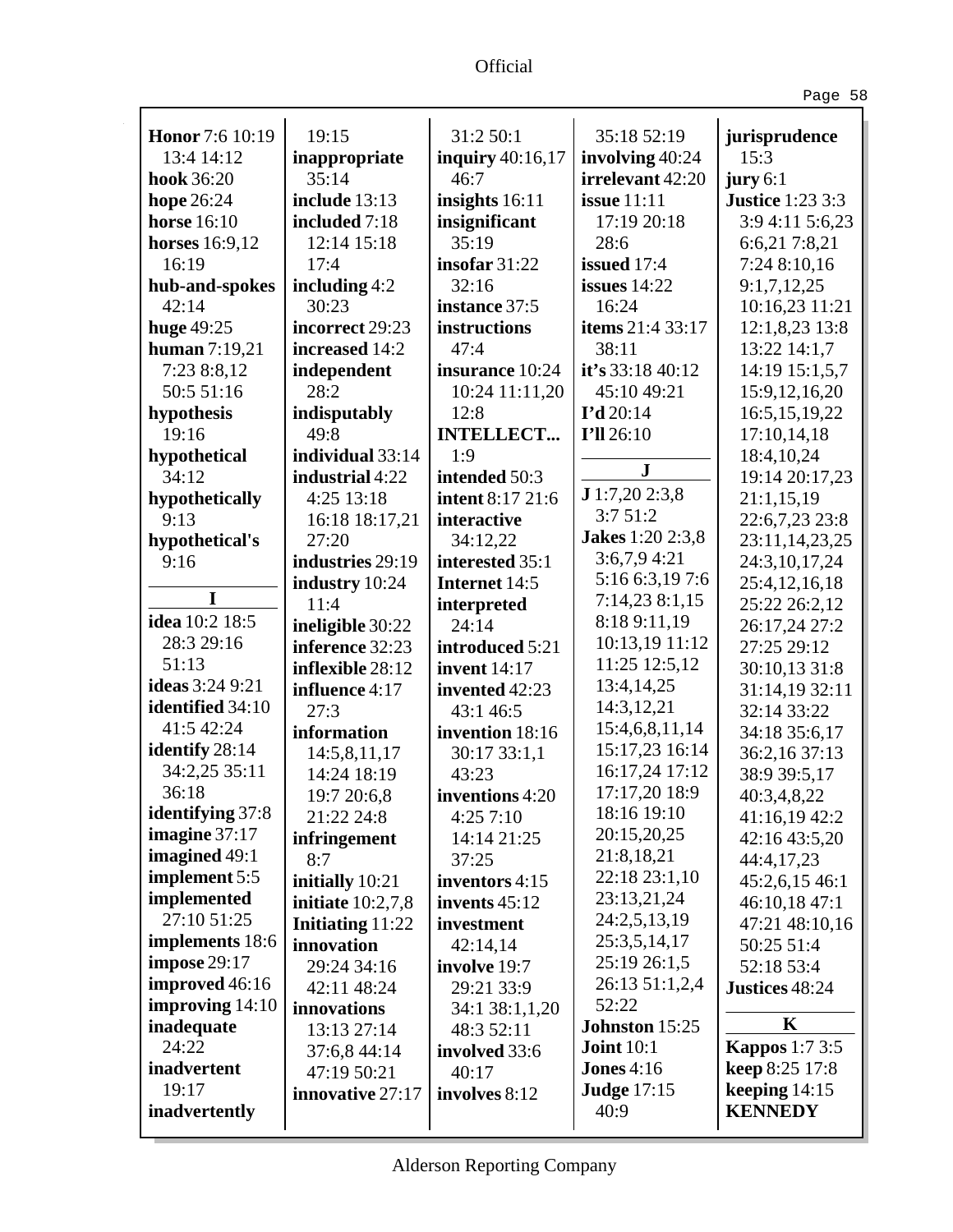i,

| ۰. |  |
|----|--|
|----|--|

| 10:23 12:8             | 22:8 24:10              | 32:6,25 33:6            |                     |                        |
|------------------------|-------------------------|-------------------------|---------------------|------------------------|
|                        |                         |                         | 33:3,5,7 45:4       | methods $3:13,14$      |
| 18:4,10 22:7           | level 27:4 35:15        | 33:10,20 34:1           | 45:13 46:9          | 5:18,22,24             |
| 41:16,19 42:2          | licensing 14:8          | 35:11,15,19,25          | 49:9 50:12          | 13:12,16 17:2          |
| 43:20 44:4             | life 11:2 12:10         | 38:1,20 41:13           | 51:7 52:1 53:7      | 17:5,7 27:6            |
| 45:647:21              | 12:11                   | 42:3,5,23 43:2          | maximizing          | 29:11,14,21            |
| $\text{kept } 9:4$     | limit $7:8,10$          | 43:2,3,6,7,14           | 10:10               | 30:21 31:6,9           |
| key 52:7,7             | limited 4:23            | 43:16,16 44:3           | <b>Mayer's 40:9</b> | 31:12,23 51:15         |
| kicks 49:11            | 29:7 31:12              | 44:9,11 45:5            | mean 6:6 10:6       | 51:20                  |
| kind 19:1 35:14        | 50:6                    | 45:13,18,18,20          | 21:3 25:2           | <b>MICHAEL 1:20</b>    |
| 39:3,14 48:25          | <b>limits</b> 14:7 19:9 | 46:5,8,13 47:6          | 31:16 36:17         | 2:3,8 3:7 51:2         |
| kinds $23:2$           | 29:17                   | 47:13 48:14             | 42:1                | microprocessor         |
| knew 18:21             | line 35:24 36:15        | 49:4,8,16               | meaning 7:9         | 34:3                   |
| know 4:15 5:13         | link $28:14,16$         | 50:13 51:11,25          | 21:13 30:14         | middle $45:11$         |
| 9:2 10:23,24           | 29:3                    | 52:2                    | 42:7                | mind 33:12 53:2        |
| 16:5,11 18:10          | <b>linked</b> 49:15,16  | machines 4:20           | means $4:14$        | minus 19:21            |
| 20:9,9 27:2            | 50:10                   | 5:1 20:5 27:10          | 12:21 19:9          | minuses 19:24          |
| 32:2 36:21,22          | links 28:25             | 28:25 30:23             | 42:8 46:24          | minutes $51:1$         |
| 40:14,16 48:18         | literally 49:14         | 31:9,23 47:14           | meant 4:13,19       | modern 16:7            |
| knowledge              | literature 7:17         | 50:10                   | mechanisms          | Monday 1:14            |
| 12:21,22 21:13         | little 9:16 23:6        | machine-impl            | 39:7                | money $6:13$           |
| 21:15,17,19            | long 8:8 9:23           | 28:22                   | medical $5:19$      | monopoly 19:22         |
| knows 47:12            | 12:16                   | machine-or-tr           | 37:647:19           | mood 31:21,21          |
|                        | look 21:10 22:5         | 3:12 32:24              | 48:4                | Morse 22:20,21         |
| L                      | 22:20 24:22             | 37:15 38:7              | meet 6:4 32:8       | 24:20 26:20            |
| $L$ 1:3,22 2:5         | 34:20 35:17             | 39:19 40:2,7            | meets 12:16         | 50:11                  |
| 26:15                  | 36:3 45:9               | 41:6,8,17               | members 48:6        | <b>Morse's 23:8,11</b> |
| language 3:16          | <b>looked</b> 18:12     | 42:20 49:11             | mental $52:25$      | 24:5 33:1              |
| 3:23 4:3 15:12         | looking $7:15$          | making $48:11$          | 53:1                |                        |
| 18:11                  | 9:25 18:2               | <b>MALCOLM</b>          | mention 16:5        | N                      |
| latest 18:1            | 19:11 20:21             | 1:22 2:5 26:15          | mentioned 27:3      | $N$ 2:1,1 3:1          |
| Laughter 9:6           | 30:14,15 34:19          | man 49:7,25             | mere 19:6           | narrow 3:11            |
| 16:21 20:19            | 43:21 47:8              | management              | mess 47:22 48:1     | 5:12 32:1,3            |
| 27:1 47:24             | 51:11,12 52:1           | 39:3,15                 | met 25:2            | natural 3:23           |
| law $8:179:3$          | Lorenzo 4:16            | manipulation            | method 7:13 8:4     | 21:11                  |
| 12:24 19:19            | lose 29:7               | 18:25                   | 8:11,22,22 9:3      | naturally 33:2         |
| 21:3 29:13             | lot 32:17 45:22         | manufacture             | 10:14 11:12,19      | nature 3:23 4:6        |
| 37:16                  | lots 19:12              | 45:13 49:5              | 11:20 12:25         | 21:11 26:6             |
| laws 3:23 4:5          | low $10:9$              | manufacturing           | 16:2 18:18          | 49:24                  |
| 14:13 18:7,23          | luck $35:13$            | 4:14,225:1              | 19:1,2 27:8         | near 27:25,25          |
| 21:11                  |                         | 21:4 33:15,17           | 30:18 31:3          | necessarily 22:4       |
| learned 9:4            | M                       | market 11:24            | 33:14,25 35:12      | 25:10 39:13            |
| <b>leave</b> 5:6 28:20 | machine 3:15            |                         |                     | necessary 5:8          |
| 38:21                  | 8:13 18:12              | materials 18:19         | 39:1,10 42:8        | 23:5 29:3              |
| left 31:25 49:10       | 23:16,20 28:14          | <b>matter</b> 1:16 3:15 | 42:15 48:23         | 35:12                  |
| legal $14:9$           | 28:17,17 29:3           | 4:7 10:15               | 50:17,23 51:17      | necessitate            |
| length $27:21$         | 29:15 30:3,6            | 12:14 15:19,24          | 51:24 52:2,9        | 38:23                  |
| let's 5:12 16:9        | 30:19 31:12             | 18:2 28:15              | 52:14 53:3          | need 22:5 29:2         |
|                        |                         |                         |                     |                        |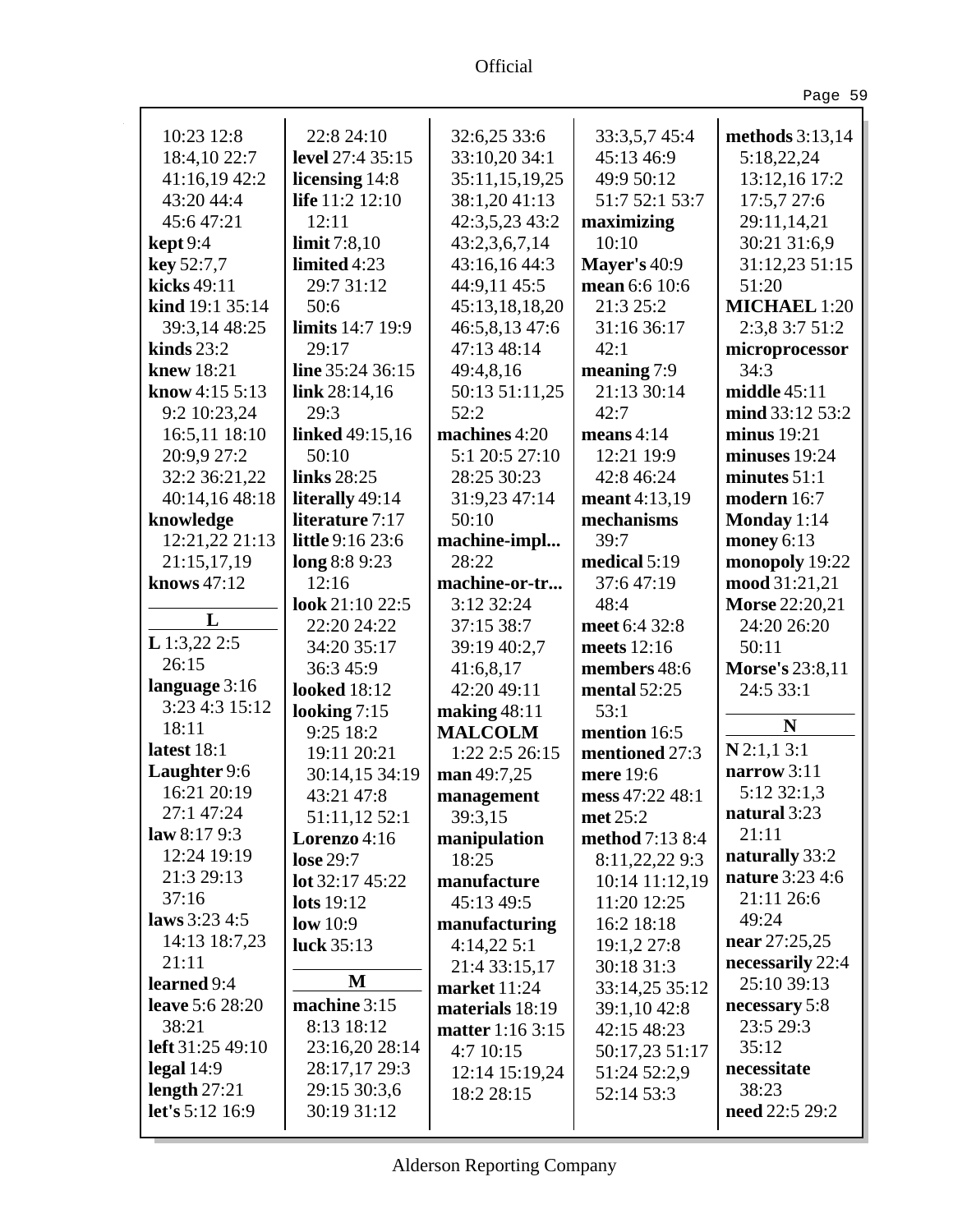| <b>Ifficial</b> |  |
|-----------------|--|
|                 |  |

Ŷ,

Page 60

| 51:10             | 23:6 39:7         | pages 34:7,19           | 52:10,12,16      | 20:1                   |
|-------------------|-------------------|-------------------------|------------------|------------------------|
| negotiations      | office 1:11 10:21 | 35:3                    | patentability    | permit 12:25           |
| 27:15             | 11:18 23:17       | panel 39:23             | 33:9 35:20       | person 11:11           |
| nervous $9:16$    | 52:10,12,16       | paradigmatic            | 47:19            | 12:6,9 20:7            |
| never 4:23 5:9    | oh 18:6 41:25     | 27:22                   | patentable 6:2   | 33:17 35:13            |
| 38:18 41:12       | oil 36:4          | part 21:12 28:17        | 6:16,198:5,9     | 42:23 43:1,11          |
| 50:17             | okay 6:21 9:12    | 28:21,22 35:6           | 9:10,22 10:14    | 43:13                  |
| new 4:4,8 6:10    | 31:19,24 32:18    | 42:19                   | 11:6,8 12:15     | <b>Pete's</b> 16:20    |
| 6:11,14,25,25     | 46:1              | participants            | 16:13 27:8       | <b>Petitioner 28:6</b> |
| 8:21 11:4 16:6    | old 17:10,10      | 11:24                   | 31:3,9 32:9      | 51:3                   |
| 21:9,12 27:14     | 46:11             | particular 3:14         | 33:25 34:6       | <b>Petitioners</b> 1:5 |
| 27:15 29:10,11    | <b>Once 37:17</b> | 13:19 15:23             | 35:21 36:6,24    | 1:21 2:4,9 3:8         |
| 30:23 31:2        | open 29:9 38:4    | 17:19 19:3              | 43:9,23 44:3     | 39:1                   |
| 36:12 37:22       | 38:12,21          | 23:20 28:25             | 44:11 45:4,22    | phenomena              |
| 38:22 42:12,23    | operated 27:9     | 31:4 33:10,19           | patented 3:25    | 21:11                  |
| 42:24 43:2,9      | operation 30:5    | 35:1,10 40:20           | 16:23 17:3       | phenomenon             |
| 43:15,15 44:10    | 30:25 50:10       | 45:5 50:13              | 23:15 27:24      | 3:24                   |
| 45:12 46:5,12     | operations        | parties 34:2,13         | 32:4 46:8 47:3   | phone $12:1,2$         |
| 46:12,24 50:2     | 13:17             | 40:1                    | 50:22            | 52:20                  |
| 50:6              | opinion 15:13     | party 30:7              | patenting 4:5    | phrase 44:16           |
| night 50:16       | 29:8 40:9         | pass 22:4               | 6:3 8:11         | phraseology            |
| nonobvious        | opposed 8:13      | passed 5:22 21:3        | patents 12:25    | 7:12                   |
| 39:10,11          | 12:21 23:6        | <b>patent</b> 1:10 3:17 | 13:23 17:4       | physical 11:19         |
| non-technolog     | 47:17 52:25       | 5:5 7:4,13 8:5          | 39:8 47:7        | 11:22 25:9,13          |
| 13:20             | opposing 30:7     | 8:17,20 10:6,9          | patent-eligible  | 25:13,15 27:9          |
| noscitur 49:21    | oral 1:16 2:2 3:7 | 10:21 11:13,18          | 3:12 18:2        | 27:19 49:24            |
| note 32:15 38:3   | 26:15             | 12:12,24 14:7           | 28:13 50:18      | 50:2,7 52:11           |
| notion $13:3$     | order 28:23       | 14:13,16,20,21          | 53:3             | 52:18                  |
| 28:10             | 32:12,20 36:13    | 14:22 15:10             | people 4:17 8:21 | picking 52:19,19       |
| novel 10:13       | 46:16             | 16:16 17:8              | 11:17 14:14,16   | place 23:7 38:5        |
| 39:10 43:7        | ordinary 49:13    | 18:7,23 19:19           | 16:10 17:6,8     | 39:15 52:4,24          |
| 46:25             | organize 6:11     | 20:10 21:3              | 19:21,25 27:3    | places 34:9            |
| November 1:14     | organizing        | 22:9,24 23:3            | 27:6 29:9        | 40:13                  |
| number 6:17       | 51:15             | 23:17 24:4              | 34:13,24 39:13   | plan 5:25              |
| 10:12 17:3,20     | original 6:22 9:3 | 27:17,22 28:1           | 40:19 45:16      | plausible 7:4          |
| 39:25             | originally 4:14   | 29:1,13,25              | 52:20            | play 35:16             |
| numbers 36:10     | outer 19:8        | 30:17,19,22             | people's 32:2    | player 46:8            |
|                   | outlines 15:14    | 31:13 32:5              | percent 9:4      | please 3:10            |
| $\mathbf 0$       | outset 50:21      | 33:4 34:11              | perform 30:4     | 26:18                  |
| <b>O</b> 2:1 3:1  | overpatenting     | 35:10 37:1,9            | 36:14 42:13      | plus 19:20,21          |
| object $25:10$    | 23:5              | 37:16,24,25             | 43:15 46:17,24   | poems $7:17$           |
| objection 30:8    |                   | 38:6,20 39:2            | performed 8:4    | point 35:4 37:4        |
| objects 49:24     | ${\bf P}$         | 40:11 43:6,12           | period 36:5      | 38:19,24 44:25         |
| obvious $23:9,12$ | P3:1              | 45:17 46:18             | permission 7:3   | 46:4 49:2              |
| 32:23             | packet 26:7       | 47:3,12 49:1            | 20:1             | points 32:10,19        |
| obviousness       | page 2:2 10:1     | 49:18 51:12,20          | permissions      | posed 39:25            |
| 10:20 16:4        | 45:10,11          |                         |                  |                        |
|                   |                   |                         |                  |                        |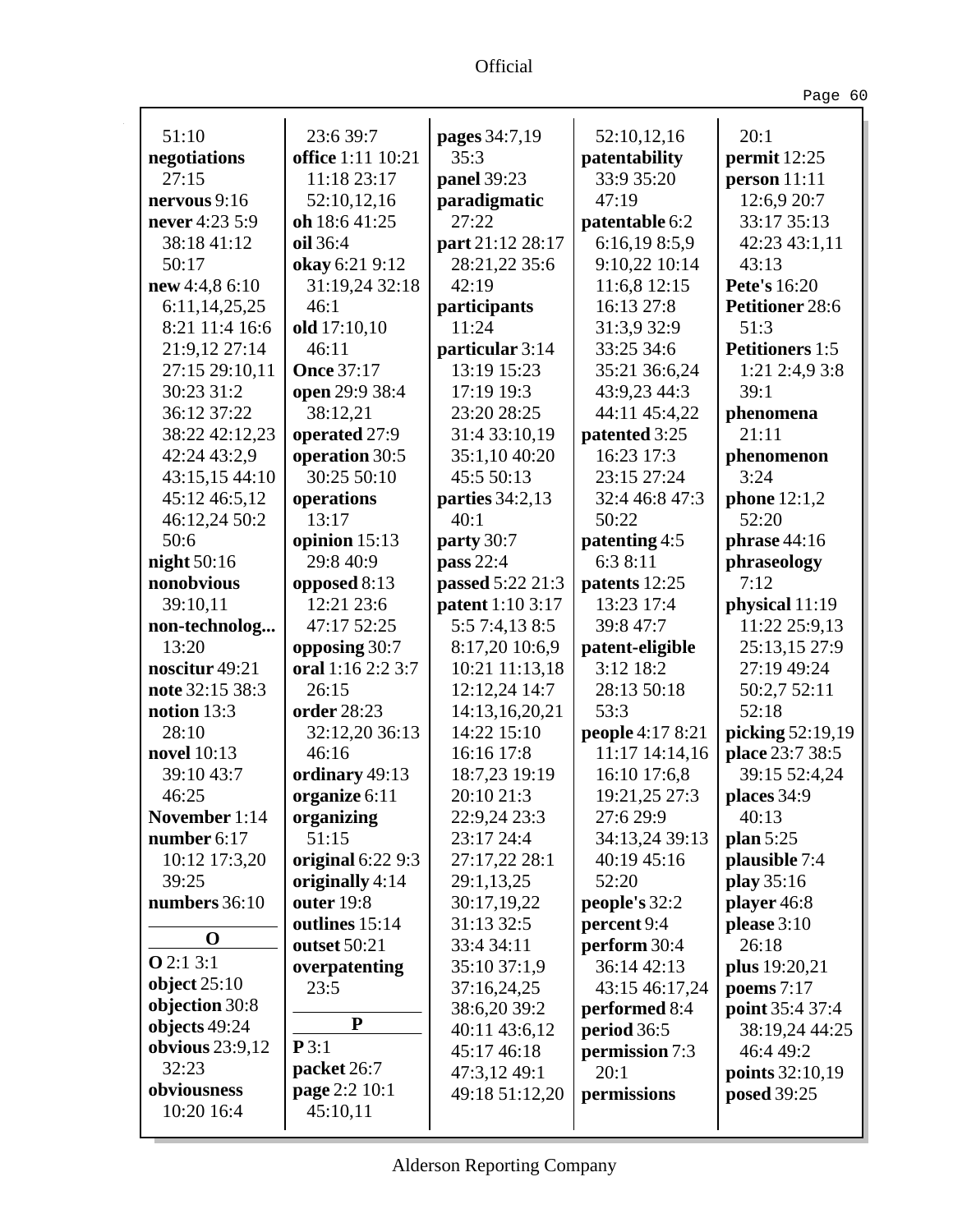| .,<br>$\sim$ | × |
|--------------|---|
|--------------|---|

| position 9:22             | 32:7 45:6         | properly 40:20   | 28:21 35:9,23    | refer 49:23         |
|---------------------------|-------------------|------------------|------------------|---------------------|
| 15:3 41:9 48:6            | problems 21:23    | <b>PROPERTY</b>  | 39:25 48:3,8     | referred 5:13       |
|                           | 23:2 29:23        | 1:9              | 51:8             | 40:23               |
| possibility 38:4<br>38:21 | 32:2 40:22        |                  |                  |                     |
|                           | 47:18             | proposal 18:6    | quite 17:13 50:4 | regarded 40:20      |
| possible 7:1              |                   | proposed 23:16   | quotes 17:22     | regarding $37:11$   |
| 32:16                     | process $4:45:24$ | protect 18:7     | $\mathbf R$      | reject 9:13 22:23   |
| potential 35:2            | 8:2,14 10:6       | protection 5:8   | $\mathbf{R}3:1$  | 22:24               |
| 50:22                     | 12:17 16:18       | 20:10 30:22      | radio 22:2       | rejected 23:17      |
| potentially 6:19          | 18:6, 13, 14, 17  | provide 5:18     | raised 28:6 30:8 | 23:18 24:6,18       |
| 9:11 42:9                 | 21:3,7,8,9        | 48:2             |                  | 24:20               |
| 45:14                     | 22:15,25 27:10    | provided 14:24   | 32:16            | rejection 51:17     |
| practical 21:14           | 28:13,18,18,21    | 29:8             | <b>RAND</b> 1:3  | related 14:3        |
| 52:7,9                    | 29:25 30:2,14     | provider 11:23   | range $17:12$    | 23:19 24:11         |
| <b>Practically</b>        | 30:14,20 31:3     | providers 10:3   | 50:5             | relationship        |
| 21:21                     | 33:9,11,12,13     | provides 8:1     | rapidly 37:22    | 21:20               |
| practice 26:23            | 34:5 36:3,5       | provision 10:20  | raw 18:18        | <b>relied</b> 52:12 |
| 29:20                     | 38:19 40:23       | PTO 28:23 37:2   | read 3:20 40:9   | rely 37:14          |
| precedence 3:19           | 41:2 42:6,9,22    | 46:22            | 49:14            | relying $5:11$      |
| precedent 4:2             | 42:24 43:7,9      | public 14:18,19  | reading $23:17$  | remain 48:8         |
| precise 28:25             | 45:3,5,12,20      | 14:25 27:14      | real 21:22 25:10 | remaining $51:1$    |
| 35:15                     | 45:21 49:10,13    | puddle 33:16     | 52:14,24         | remedies 5:20       |
| preclude 38:11            | 49:22 50:2,4,9    | pull 32:18       | really 8:20 9:3  | remember 46:19      |
| precluding                | 50:19 51:7        | pulled 31:21,22  | 10:25 11:3       | reply $41:11$       |
| 37:16                     | 52:19,25          | pulling 31:22    | 16:4,22,25       | reports 49:5        |
| prefer 28:8               | processes 4:9,22  | punched 36:22    | 20:2 21:12       | represent 25:9      |
| present 37:10             | 4:23,24 5:1 6:4   | purely 12:7 53:1 | 23:3 24:21       | represents 39:12    |
| presented 44:1            | 27:20,23,23       | purpose 6:22     | 28:13 32:17      | reproduced          |
| previously 44:12          | 28:16 51:6        | 9:15 44:15       | 35:5 37:10       | 45:10               |
| pre-empt 28:3             | 53:1              | purposes 37:24   | 43:3,8 46:6      | require 6:24        |
| pre-existing              | produce 19:22     | 39:11            | 49:12 50:19      | 11:16 46:19         |
| 36:9                      | 46:24             | put 5:7 39:18    | 51:15,17         | required 3:18       |
| price 10:4,5              | product 19:25     | 43:24            | realm 27:9,18    | 4:10 19:13          |
| 19:25 34:3,4              | productive        | p.m 1:18 3:2     | 40:10            | requirement         |
| 52:23                     | 49:25             | 53:6             | reargument       | 3:13 13:5           |
| primary 28:8              | program 45:19     |                  | 39:25            | 14:13               |
| principle 3:20            | 46:12             | O                | reason 27:8      | requirements        |
| 29:2 41:14                | programmed        | qualify 25:8     | reasonable 7:9   | 6:5 12:17           |
| principles 4:6            | 30:4,23 36:12     | quality 50:16    | reasoning 52:2   | requires $14:8,14$  |
| 9:20 15:15                | 42:10 43:14       | question 9:2     | reasons $40:18$  | 52:22               |
| prior 5:18 10:22          | 44:2 49:3         | 13:11 15:1       | 43:21 49:19      | research 13:17      |
| 11:16 39:12               | programming       | 17:15 20:22      | <b>REBUTTAL</b>  | reserve $26:10$     |
| 51:21                     | 44:10 46:23       | 21:2 22:19       | 2:751:2          | resist 6:1 28:10    |
| probably 9:8              | programs 42:12    | 35:636:3         | recognized 3:22  | resolving 48:2      |
| 24:22                     | progress 7:3      | 37:11 43:8,8     | 47:17 51:19      | respect $20:5,6,7$  |
| problem 17:6              | prohibition 4:5   | 43:25 44:9       | reduce 6:17 32:5 | 20:13,13 23:16      |
| 19:3 31:24                | prong $32:24$     | 51:9,11          | reduced 9:8      | 28:16               |
|                           |                   | questions 26:10  | 11:14            |                     |
|                           |                   |                  |                  |                     |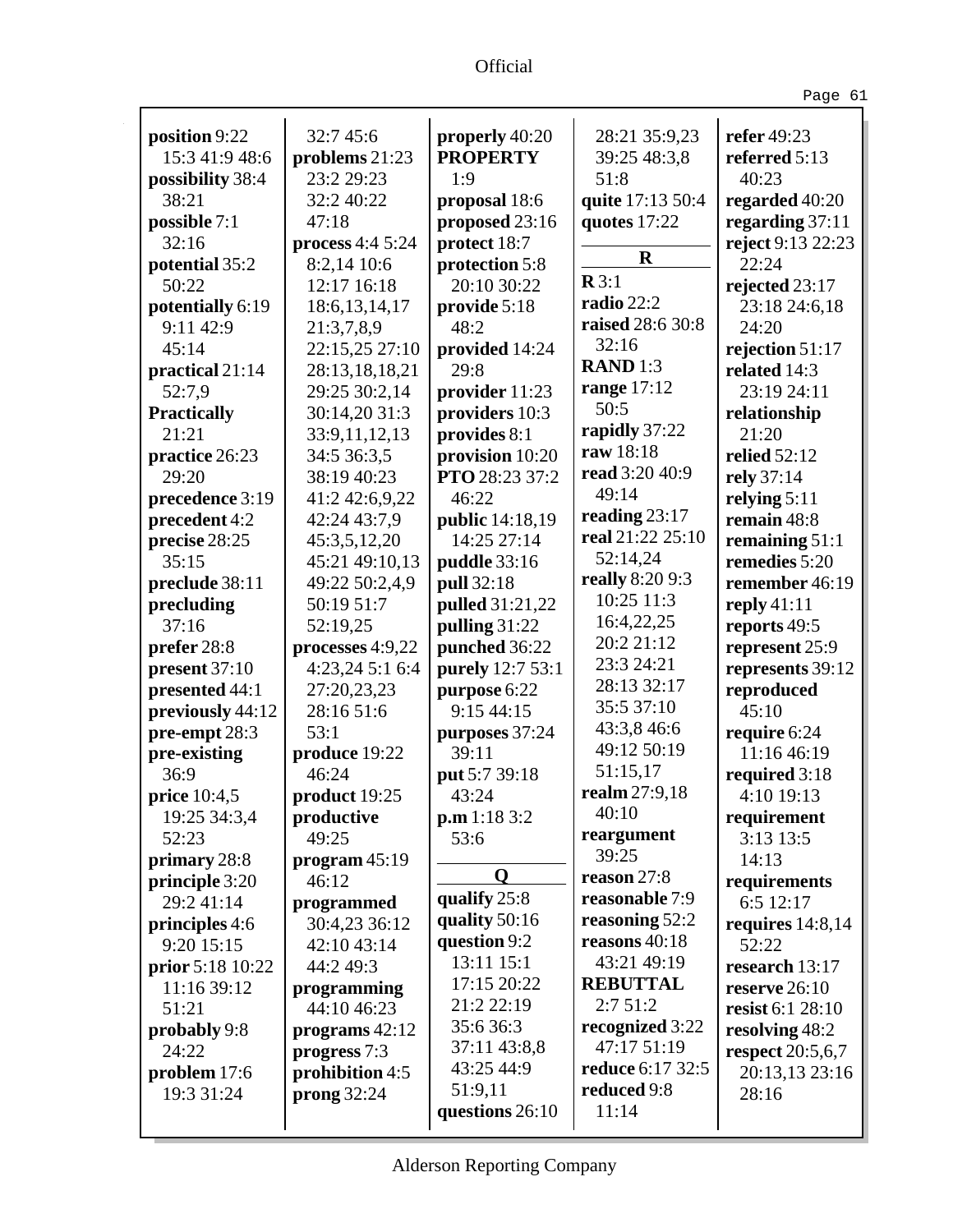| <b>Respondent</b>      | 30:10 38:13       | 43:18,19,19        | situation 20:12       | 24:15,25 25:1        |
|------------------------|-------------------|--------------------|-----------------------|----------------------|
| 1:24 2:6 26:16         | 47:16 48:22       | 51:18              | 32:8 34:15            | 25:10,11,12,12       |
| responsive 35:5        | run 7:1 10:20     | see 5:14 10:11     | 47:11                 | 25:18,22,23,25       |
| rest 24:6,11           | 11:16 23:2        | 18:12 31:24        | situations 33:13      | 27:11,13             |
| 26:11                  | runs $51:18$      | 32:14 36:11        | skilled 39:13         | <b>Space 48:24</b>   |
| <b>rests</b> 12:24     |                   | seen $5:9$         | skip 24:10            | speak 51:23          |
| result 51:21           | S                 | segment 28:18      | slow $20:2$           | speaking $7:16$      |
| 52:8                   | $S$ 2:1 3:1       | sell 10:9          | small $28:18$         | 27:15                |
| reversed 3:13          | safer 29:20       | sellers 10:8       | society 8:11          | speaks 13:6          |
| review 37:2,2          | sake 9:16 16:20   | sells 36:19,21     | sociis $49:21$        | special 44:15        |
| <b>Revolution 4:25</b> | sale 52:23        | sense 12:21        | software 31:2         | specific 3:15        |
| <b>Rich 17:15</b>      | satisfy 43:18     | 33:15 39:3         | 36:12 37:6            | 15:18                |
| right $13:14$          | saying 7:24 34:4  | 40:15 50:15        | 43:15 44:10,13        | specifically         |
| 14:20 20:14            | 34:19 37:1,14     | 52:4               | 46:24 47:19           | 34:24                |
| 28:4 38:9              | 45:16,25 46:3     | series 10:2,7,8    | 48:4                  | speech 49:13         |
| 45:11,23 46:2          | 47:5 52:12        | 11:23 12:15        | sole 51:6             | speed $7:13$         |
| 47:7                   | says 4:4,12 21:9  | 33:18 36:14        | solely $53:1$         | spent 34:7           |
| rights $5:18$          | 31:17 36:3,17     | 49:14              | <b>Solicitor</b> 1:22 | spoken 20:20         |
| 14:24 51:21            | 40:10 42:24       | serious 17:6       | 7:11 17:22            | sponte 39:22         |
| rigid 3:11 28:11       | 45:11             | set 9:8 10:4,5     | solve 35:9            | stand 18:1           |
| 51:10                  | Scalia 4:11       | 11:14 12:3         | solved 32:2           | standard 39:7        |
| rigidly 19:11          | 14:19 16:5,15     | 21:4 39:22,24      | somebody 4:16         | start 26:19          |
| risk 8:23 11:7         | 16:19,22 17:10    | 47:4,5             | 16:23,25 34:25        | 31:15                |
| 28:4 39:3,15           | 24:24 25:4,12     | setting 34:3       | 37:23 46:5            | state 14:4 17:25     |
| 50:18                  | 25:16,18,22       | 47:13              | 47:11                 | 18:2 29:25           |
| risks 29:11            | 26:2,24 27:2      | seventies 15:25    | somebody's            | 30:11,17 32:22       |
| road 35:24             | 31:8              | shipping $11:3$    | 52:25                 | 32:22 33:8           |
| 47:10                  | scheme 5:5        | shoe-horning       | someone's 53:2        | 41:16,19,22          |
| <b>ROBERTS</b> 3:3     | 34:10             | 37:18              | sorry 11:21 40:4      | 42:1,6,11            |
| 9:25 10:16             | science 13:1      | shorthand 40:15    | 44:17                 | 43:12,22,23,25       |
| 11:21 12:1             | 40:12             | show $5:2$         | sort 22:16 32:5       | 44:5,21 51:23        |
| 22:23 26:12            | sciences 7:12     | side 43:11 49:12   | 33:2 34:10            | <b>States</b> 1:1,17 |
| 33:22 34:18            | scientific 22:14  | 49:17              | 37:9 48:23            | station 36:22        |
| 35:17 36:2,16          | se 9:21           | sides 52:20        | <b>SOTOMAYOR</b>      | statistics 12:10     |
| 40:4 42:16             | search 7:2 36:22  | sign $34:23$       | 7:8,21,24 8:10        | 12:10                |
| 50:25 52:18            | second 14:15      | signal $22:17$     | 8:16 13:22            | statute 3:17 4:9     |
| 53:4                   | 35:5 40:21        | signals $18:20,25$ | 14:1,7 18:24          | 5:20 8:1 9:15        |
| rolling 33:16          | 50:8              | 22:12,16,18        | 20:23 21:1,15         | 20:16 23:3           |
| root 18:20             | secret 8:25       | similar $31:16$    | 21:19 22:6            | 32:5 41:21,23        |
| <b>rooted</b> 52:14    | 14:15             | similarly 30:25    | 23:8,11,14,23         | 45:9 49:1,18         |
| <b>rubber</b> 18:18    | <b>SECRETARY</b>  | simple $29:13$     | 23:25 24:3,10         | 51:19,21             |
| rubric $42:21$         | 1:8               | simplicity 40:9    | 24:17 29:12           | statutory $4:35:5$   |
| rule 15:22 28:10       | secrets 17:9      | simply $13:10$     | 30:10,13 37:13        | 6:4 7:20 12:17       |
| ruled 15:24 31:6       | section $3:16,20$ | 18:20 29:21        | 38:9 39:5             | 30:1,2 42:22         |
| <b>rules</b> 28:25     | 3:225:178:5       | 33:25 34:25        | sought 17:8 39:2      | step 40:24 41:1      |
| ruling $29:17$         | 10:21 30:8        | 36:8 37:5 47:3     | sound $22:3$          | 48:11,13 52:19       |
|                        | 39:11 42:7        |                    |                       |                      |
|                        |                   |                    |                       |                      |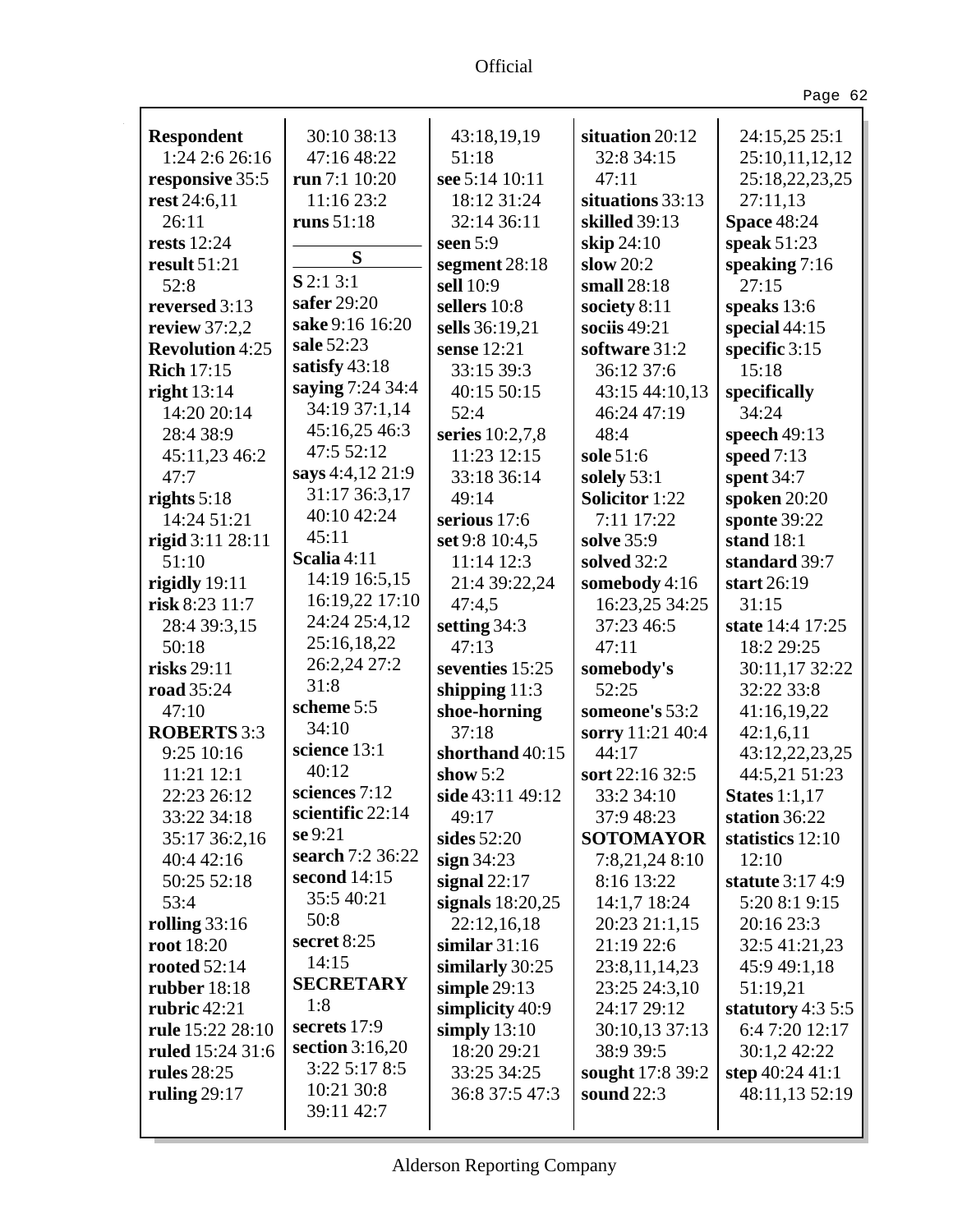| steps 6:17 9:8          | 15:19,24 18:2      | 12:6 16:9                | tells $15:17$        | 20:2 28:9           |
|-------------------------|--------------------|--------------------------|----------------------|---------------------|
| 11:14,19,22             | 45:4               | 22:10 32:10              | term $4:12,13$       | 31:15 32:15         |
| 12:16 14:9,9            | submitted 53:5     | 35:20 38:5               | 12:20 30:2,2         | 33:4 37:17,21       |
| 33:18,20 49:15          | 53:7               | taken 39:15              | 42:22 49:10,13       | 42:8,25 45:22       |
| 52:11                   | substance 8:13     | takeover 6:1             | 49:22 50:9           | 48:18 50:6          |
| <b>STEVENS 15:1</b>     | 18:13,25 27:16     | takes 12:9 23:7          | terms 6:18 11:15     | think 5:15 6:23     |
| 15:5,7,9,12,16          | 29:16 50:2         | 34:6 52:24               | 13:7 20:21           | 7:14,178:10         |
| 15:20 17:14,18          | 52:4,6             | talk $41:19$             | 34:14 47:18          | 9:19 11:5,9,12      |
| 43:5 44:17,23           | substantial 41:1   | talking 13:8             | 49:22,23             | 11:18 13:16         |
| 45:2 46:10,18           | substantiality     | 29:19                    | test 3:12 4:8        | 15:2,11,23          |
| <b>Stewart</b> 1:22 2:5 | 35:15              | tangential 35:18         | 19:11 21:24          | 16:10,17 17:5       |
| 26:14,15,17,25          | substantive 19:6   | tasks 31:4,5             | 22:1,4 23:6          | 17:21 18:1,21       |
| 27:2 28:7               | substitute 22:24   | 42:13                    | 25:2,6 26:3,22       | 19:10 20:15,22      |
| 29:22 30:12,16          | succeed 6:16       | $\text{tax } 5:22,24,25$ | 32:9,24 35:7         | 21:8,25 22:5        |
| 31:11,18 32:10          | success $46:22$    | teachers 9:9             | 37:15,18 38:8        | 22:24 23:1          |
| 32:12,19 33:22          | successful 6:8,9   | teaching 9:3             | 38:10 39:19,19       | 25:14,16 26:2       |
| 34:8,22 35:22           | 6:24               | 17:2,5,7 29:11           | 40:2,14,15           | 26:5 27:4 28:7      |
| 36:8,25 37:20           | sued 17:6          | technique 34:23          | 41:4,6,8,13,17       | 29:4,5,22           |
| 38:16 39:9,17           | sufficient 29:1    | techniques               | 42:20 44:6,7         | 30:16 32:23         |
| 39:21 40:6,14           | 39:12              | 27:14,15,15              | 44:22 46:6           | 34:22 35:6          |
| 41:18,25 42:5           | sufficiently 41:1  | 37:7 39:3,15             | 48:14,17 49:11       | 36:2,8 38:16        |
| 42:18 43:10,24          | suggesting $13:22$ | 48:4                     | 51:5,6,10            | 40:15 41:3          |
| 44:7,20,25              | suggestion 9:18    | technological            | 52:17                | 43:4,10,22          |
| 45:8,24 46:3            | sun 5:9 49:7       | 22:1 40:21               | testing 31:15        | 44:13,20,23,24      |
| 46:14,21 47:15          | support $4:3$      | 41:2,4                   | tether 7:11          | 45:24 46:14,15      |
| 47:23,25 48:12          | supports 15:3      | technologically          | text 45:9            | 46:15,21 47:8       |
| 48:21                   | suppose 9:12,13    | 21:5                     | thank $20:17$        | 47:23,25 48:6       |
| stop $7:2$              | 9:15 31:14         | technologies             | 26:11,12 50:25       | 48:9,13 51:9        |
| store 36:21             | 43:21              | 37:11,18,23              | 51:4 53:4            | 51:16,18 52:11      |
| storehouse              | Supreme $1:1,17$   | technology 7:10          | that's 7:9 9:14      | 52:15 53:2          |
| 21:12                   | sure 32:9          | 12:19,20 13:1            | 18:25 22:6,9         | thinks 6:10,11      |
| strange 50:4            | surely 50:3        | 13:2,15 14:4             | theory $16:13$       | 6:12,25             |
| <b>Street 17:25</b>     | surgical $8:4,22$  | 29:15 38:22              | <b>there's</b> 12:18 | third 50:14         |
| 18:3 29:25              | sweeping $31:7$    | 40:10,11,12,17           | 20:3 32:17           | thought 4:20        |
| 30:11,18 41:16          | switches 45:19     | 40:24 49:15              | 50:15                | 5:14 16:23          |
| 41:20,22 42:1           | 47:13              | technology-ba            | <b>They've</b> 31:22 | 20:17 33:23         |
| 42:6,11 43:12           | system $5:58:21$   | 13:3,9,13                | thing 6:11 10:7      | 42:2 45:15          |
| 43:22,23,25             | 14:16,23 37:23     | telegraph $23:16$        | 23:15 24:3           | 47:2,21,22          |
| 44:5,21 51:23           | systems $13:2,5$   | telegraphy               | 32:20,22 33:8        | 48:1,5              |
| strong $50:15$          | 13:12              | 23:22                    | 41:7 43:6 50:8       | three 49:19         |
| strongest 15:2          | T                  | telephone 6:12           | 50:14                | threshold 23:7      |
| students 9:4            | T2:1,1             | 26:20 50:11              | things $7:16,18$     | thrown $52:16$      |
| stupid $44:18$          | table 11:7         | television 46:7          | 7:20 8:22 9:5        | tie 7:11            |
| sua 39:21               | tables $11:2$      | 49:3,7                   | 11:17 15:18          | tied 3:14 13:1      |
| subject 3:15 4:7        | tailoring 5:7      | tell 20:8 40:3           | 16:16 17:21,21       | 21:5 29:15          |
| 10:15 12:14             | take 5:10 9:14     | telling $20:5$           | 19:12,18,19          | time $26:11\ 27:21$ |
|                         |                    |                          |                      |                     |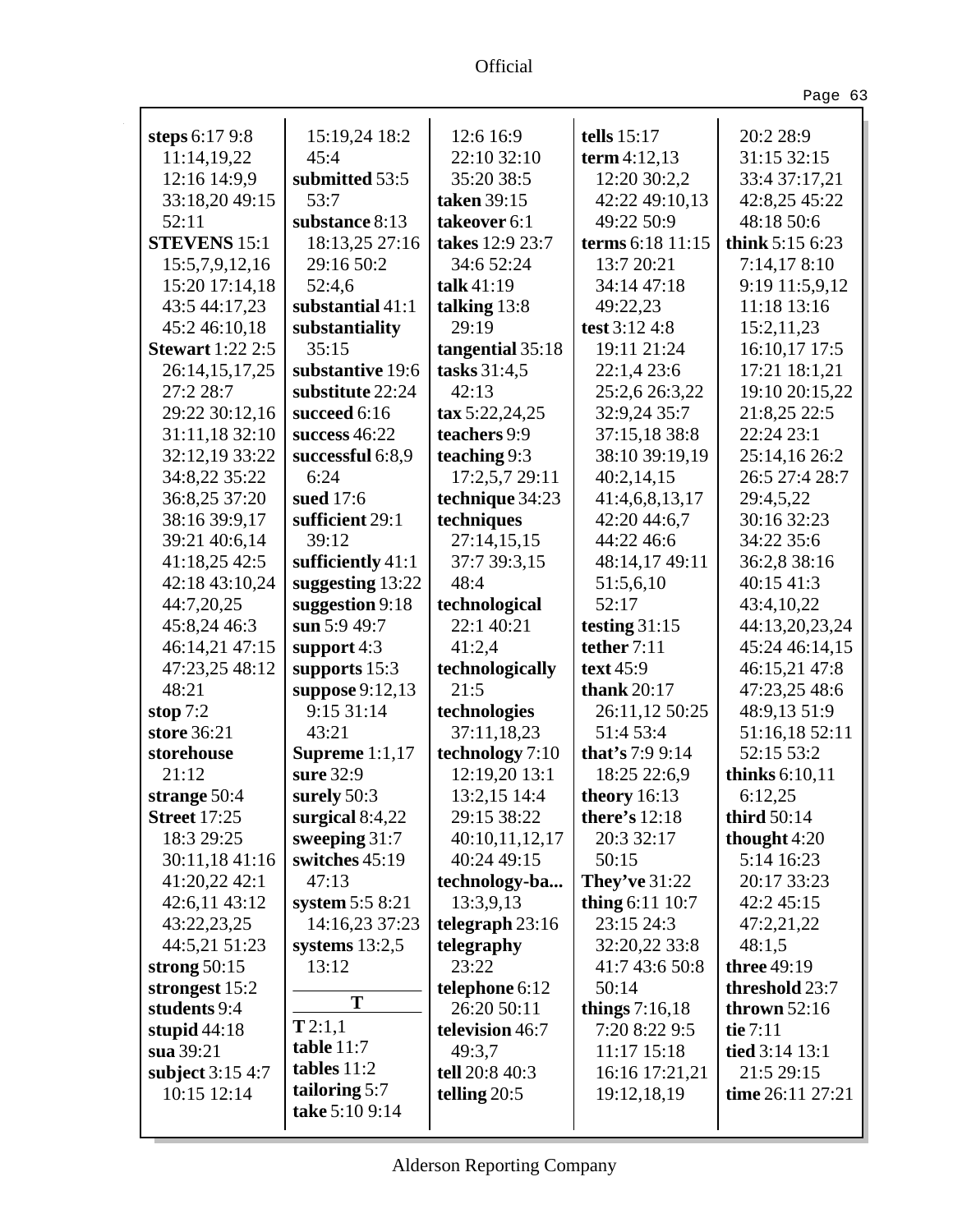Ŷ,

| ۰. |  |
|----|--|
|----|--|

| today 16:9 18:18          | trying $19:5$        | 21:16,19 30:24    | 49:17 51:16        | wouldn't $47:3$                |
|---------------------------|----------------------|-------------------|--------------------|--------------------------------|
| 20:6 24:22                | 32:14,15 36:19       | 45:12 52:8        | 52:3               | writes $4:16$                  |
| 44:5                      | 37:4,7 51:12         | user 5:18 51:21   | ways 17:13         | written 11:15                  |
| tool 33:19                | turn $47:12$         | $\mathbf{V}$      | 34:10 50:12        | 17:18,20                       |
| totality 41:14            | turning $22:16$      |                   | wealth $10:10$     | wrong $4:18$                   |
| touch 18:12               | two 8:20 19:18       | v 1:6 3:5 15:6,25 | Website 34:12      | 18:22 23:18                    |
| tracking 34:24            | 19:20,20,21,24       | 33:12,13 41:10    | 34:25              | 38:14                          |
| <b>TRADEMARK</b>          | 32:4 34:9            | vacuum 20:24      | weeding 39:7       | wrote 17:23,24                 |
| 1:11                      | 38:12 40:18          | valid 14:22       | went 30:7          |                                |
| train 16:12               | type 18:17 33:11     | valuable 21:25    | weren't $52:1$     | $\mathbf X$                    |
| training 16:9             | 34:5 51:10,24        | 27:17             | we're 37:15        | x 1:2,12                       |
| transaction 35:2          | types $4:24$         | various 30:4      | 47:16              | Y                              |
| 52:21                     | typewriter 34:5      | 42:13             | we've 17:3,5       |                                |
| transactions              | typically 6:8        | vast 6:24         | 35:22              | years 13:21,24                 |
| 10:3,7,8 11:23            |                      | veers 37:13       | we'd 47:22         | 39:16                          |
| 36:18                     | U                    | vehicle 37:7      | we're 29:20 32:9   | <b>Yellow 34:19</b>            |
| transform $3:15$          | underlying 26:8      | 48:2              | 51:11              | 35:3                           |
| 42:17,18 49:9             | understand           | version 40:15     | whatnot 16:7       | $\bf{0}$                       |
| transformation            | 21:10 23:14          | vice 35:7         | <b>What's 4:18</b> |                                |
| 19:8,11,13                | 43:5 45:2            | view 6:14 7:4     | wheels 7:2         | 08-964 1:6 3:4                 |
| 21:23,24 22:4             | understood           | 9:13,14 11:5,8    | whisperers         |                                |
| 25:2,6,8 28:15            | 33:23                | 26:21 42:4,21     | 16:10              | 1 10:1,12,17                   |
| 29:3,16 31:13             | undertaken 39:4      | views 18:1,1      | win 4:17 27:3      | 11:14,15 43:18                 |
| 32:1 33:2,3,7             | undulating 22:3      | vigorously 28:10  | 28:8               | 1:001:183:2                    |
| 35:11,16,25               | 24:14                | vintage $41:9$    | wire 24:12 25:20   | 1:55 53:6                      |
| 38:2,21 41:13             | unforeseen 3:21      | virtue 35:7       | 25:24              |                                |
| 42:3,19 46:6,9            | 38:5,22              |                   | wires 25:23        | 100 13:21,24                   |
| 48:14 49:16               | <b>United 1:1,17</b> | W                 | wonderful 9:2      | 1013:16,20,22<br>4:7 39:6 42:7 |
| 50:11 51:11               | unobvious 10:14      | want 11:10        | won't 5:13         | 102 30:8 39:6                  |
| 52:5,6                    | unpatentable         | 22:11 37:5        | word 12:19 19:8    |                                |
| transformed               | 28:2                 | wanted 6:24       | 21:7,15 33:21      | 43:19                          |
| 25:23,25 27:11            | unresolved           | 11:10             | 50:2,4             | 103 10:21 30:9                 |
| 27:13 33:5                | 31:25 48:8           | wants $51:15$     | words $21:10$      | 39:6,11 43:19                  |
| transforming              | unsuitable 48:2      | <b>WARSAW1:4</b>  | 22:10,25 31:16     | 1680 10:25                     |
| 24:25 32:21               | unsure $29:20$       | <b>Washington</b> | 31:16 49:6         | 19 10:1                        |
| transmission              | use 14:20 17:9       | 1:13,20,237:1     | 50:6,17 51:18      | 19th 20:4                      |
| 26:6,6                    | 19:25 21:6           | 36:23             | work 13:2,9,11     | 1952 21:3 49:5                 |
| transmit $24:12$          | 23:15,19 31:4        | wasn't $23:13$    | 20:24,24           | 197141:11                      |
| 24:15 26:7                | 32:25 33:6,19        | 30:13             | workmen 4:15       | $\overline{2}$                 |
| transmitted               | 34:2,4 35:19         | way 6:11 7:7      | world 21:22        | 2 36:5 45:10                   |
| 22:19 25:20,22            | 36:6 37:7 45:5       | $9:14$ 12:6       | 29:18,18 52:14     |                                |
| 25:24 27:12               | 45:20 47:14          | 13:15 16:12       | 52:24              | 20 10:1                        |
|                           | useful $3:21$ 4:4    | 20:5 22:12        | wouldn't 6:9 7:6   | 200 39:16                      |
| transmitting<br>22:3 24:8 | 4:13,19,21 5:3       | 26:22 37:14       | 13:9,21 17:1       | 2009 1:14                      |
|                           | 6:157:12,15          | 40:24 42:1        |                    | 262:6                          |
| true 10:19 20:12          | 7:22 8:19            | 43:24 44:8,18     | 22:4 28:19         | 273 5:17 51:19                 |
| 22:9 48:9                 | 12:18 21:9,13        | 44:19,19,22       | 29:20 33:2         | 287(c) 5:19 8:6                |
|                           |                      |                   |                    |                                |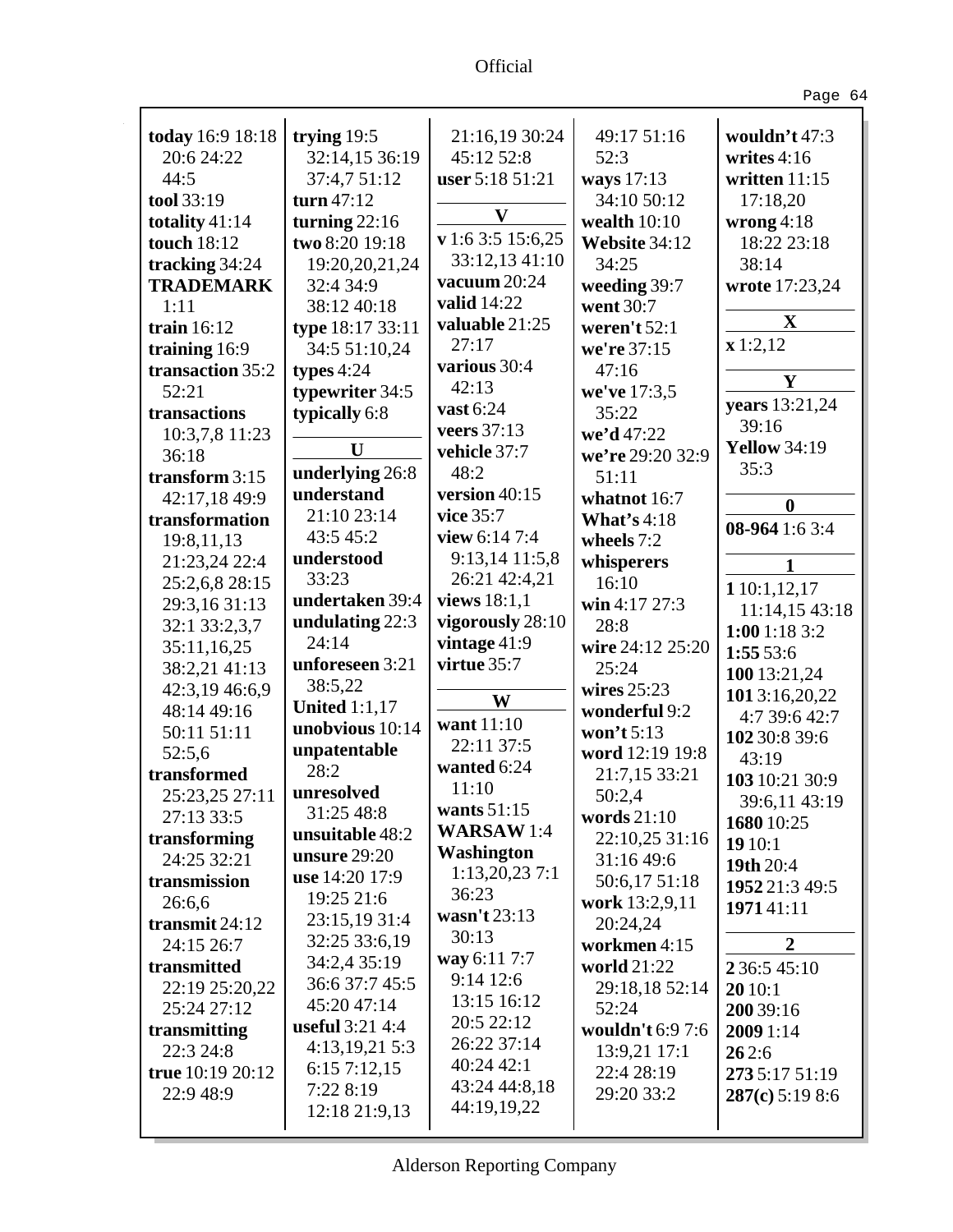Ŷ,

|                         |  | ╯ |
|-------------------------|--|---|
|                         |  |   |
| $\overline{\mathbf{3}}$ |  |   |
| 32:4                    |  |   |
| $\overline{\mathbf{4}}$ |  |   |
|                         |  |   |
| 451:1                   |  |   |
| $\overline{5}$          |  |   |
| 5 2 2:20                |  |   |
| 512:9                   |  |   |
| 52 17:16                |  |   |
| 53 34:7                 |  |   |
|                         |  |   |
| $\overline{\mathbf{8}}$ |  |   |
| 8 24:6,7,21             |  |   |
| 809:432:16              |  |   |
|                         |  |   |
| $\overline{9}$          |  |   |
| 91:14                   |  |   |
|                         |  |   |
|                         |  |   |
|                         |  |   |
|                         |  |   |
|                         |  |   |
|                         |  |   |
|                         |  |   |
|                         |  |   |
|                         |  |   |
|                         |  |   |
|                         |  |   |
|                         |  |   |
|                         |  |   |
|                         |  |   |
|                         |  |   |
|                         |  |   |
|                         |  |   |
|                         |  |   |
|                         |  |   |
|                         |  |   |
|                         |  |   |
|                         |  |   |
|                         |  |   |
|                         |  |   |
|                         |  |   |
|                         |  |   |
|                         |  |   |
|                         |  |   |
|                         |  |   |
|                         |  |   |
|                         |  |   |